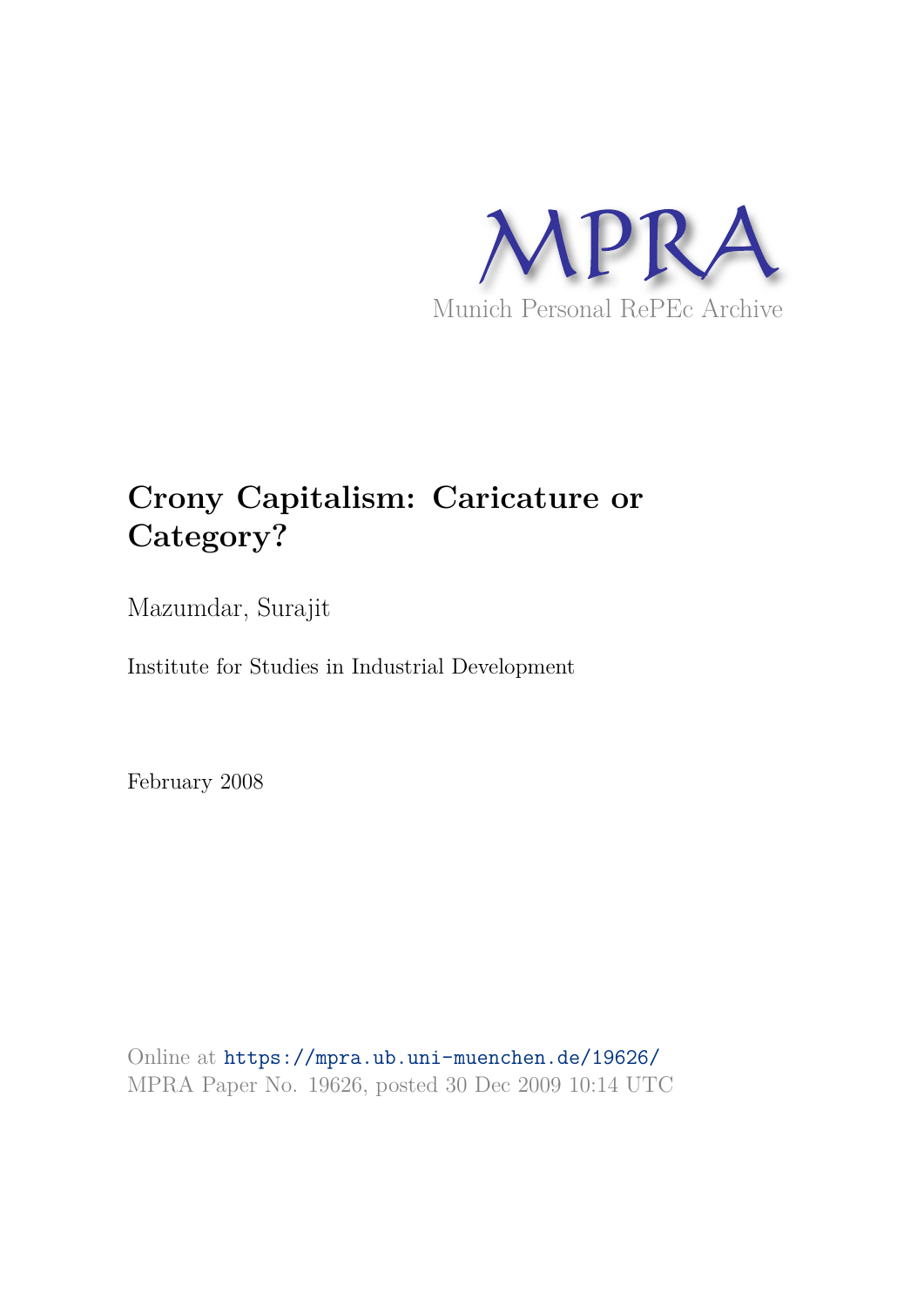Working Paper No: 2008/02

# CRONY CAPITALISM: Caricature or Category?

# CRONY CAPITALISM AND CONTEMPORARY INDIA-I

Surajit Mazumdar



February 2008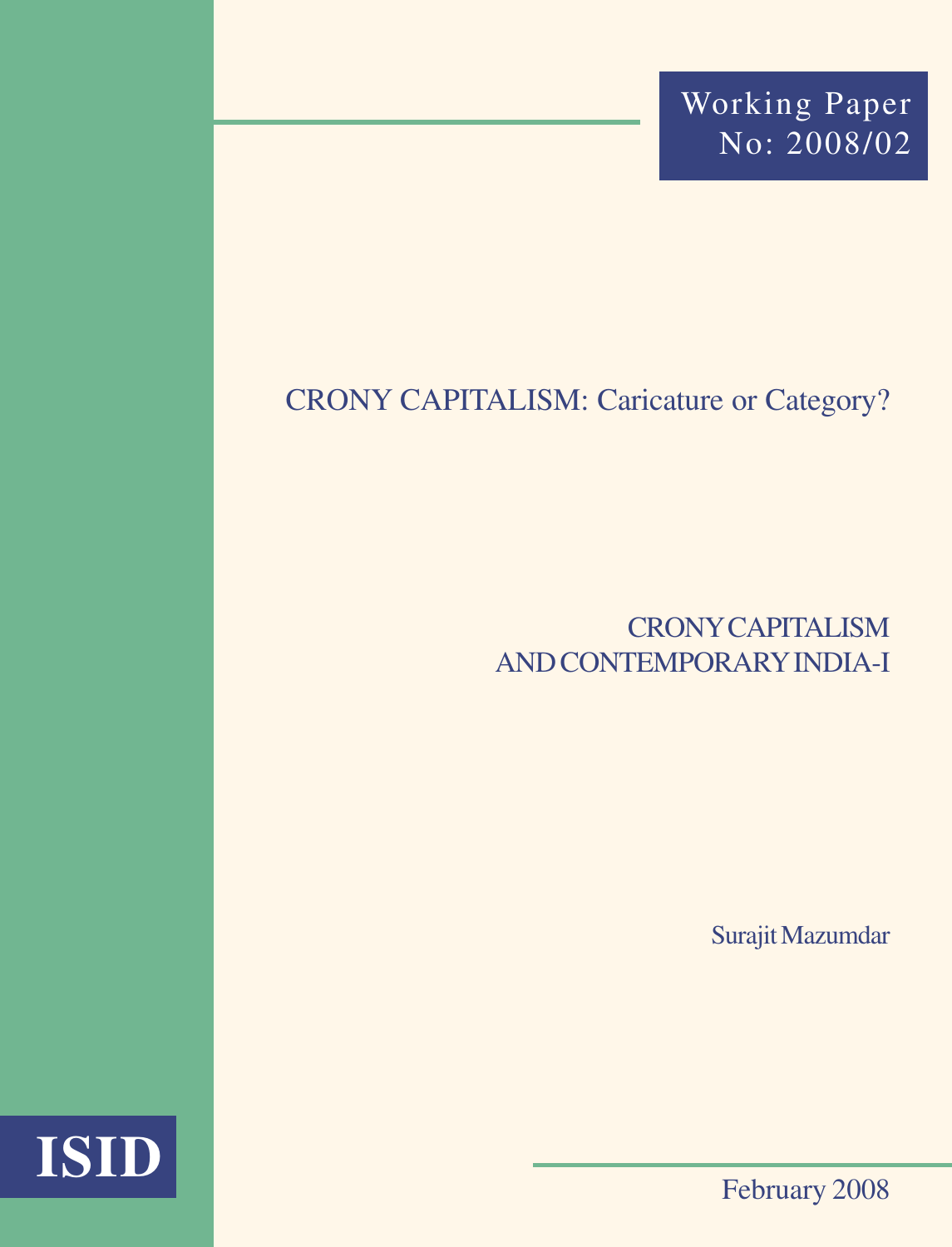

# **CRONY CAPITALISM: Caricature or Category?**

# **CRONY CAPITALISM AND CONTEMPORARY INDIA-I**

**Surajit Mazumdar** 

**Institute for Studies in Industrial Development** 

4, Institutional Area, Vasant Kunj, New Delhi - 110 070 *Phone:* +91 11 2689 1111*; Fax:* +91 11 2612 2448 *E-mail:* <info@vidur.delhi.nic.in> *Website:* <http://isid.org.in>

**February 2008**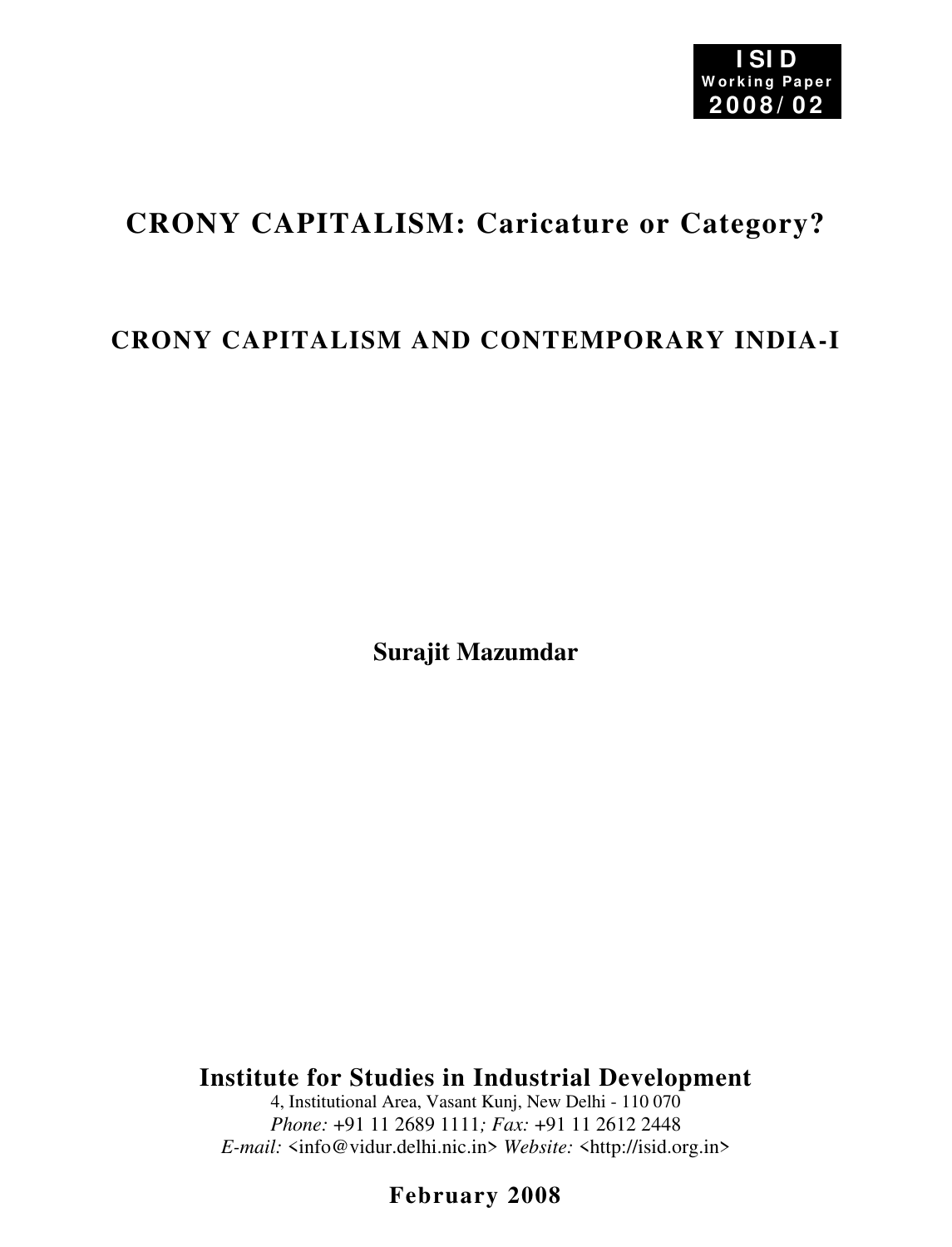ISID Working Papers are meant to disseminate the tentative results and findings obtained from the on-going research activities at the Institute and to attract comments and suggestions which may kindly be addressed to the author(s).

## **© Institute for Studies in Industrial Development, 2008**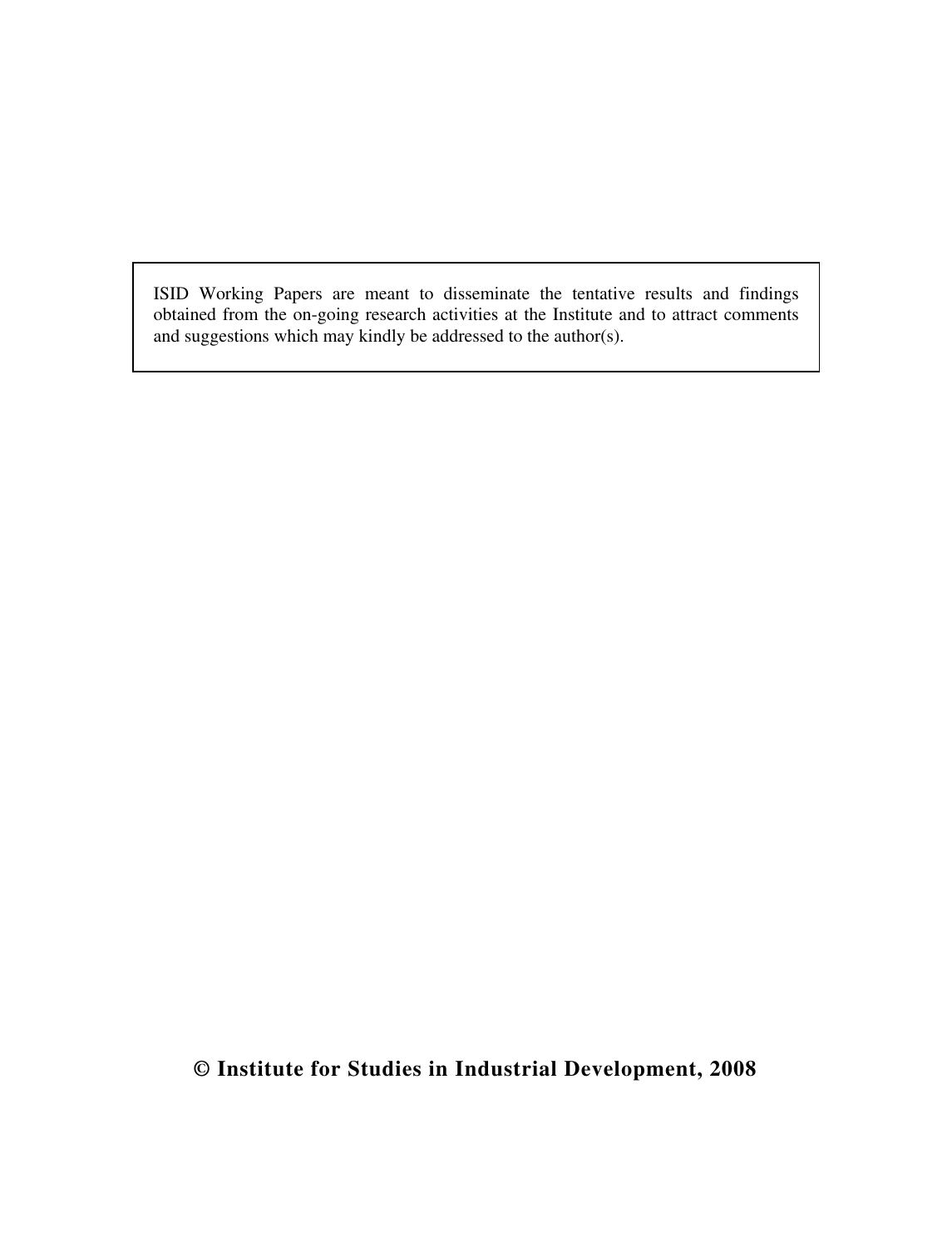# **CONTENTS**

| $\mathcal{I}$ |
|---------------|
| 1             |
| 2             |
| 7             |
| 13            |
| 19            |
| 25            |
| 31            |
| 34            |
| 43            |
| 46            |
|               |

*List of Boxes*

| BOX I   | The Diagnosis                                            | 7  |
|---------|----------------------------------------------------------|----|
| BOX II  | Crony Capitalism: Some Recent Definitions                | 8  |
| Box III | The Impersonality of the Market                          | 15 |
| Box IV  |                                                          | 41 |
| Box V   | <b>Whose Crony Capitalism?</b>                           | 43 |
| Box VI  | The Wall-Street Treasury Nexus and Free Capital Mobility | 44 |

*List of Tables*

| Table-1        | Distribution of US Net Private Savings, 1950–2006                       |    |
|----------------|-------------------------------------------------------------------------|----|
|                | (Percentage Shares in Period Averages and Annual Values)                | 38 |
| Appendix Table |                                                                         |    |
|                | Illustrative List of Financial Fraud Cases Settled by the US Securities |    |
|                | Exchange Commission, FY 2003 to FY 2006                                 | 52 |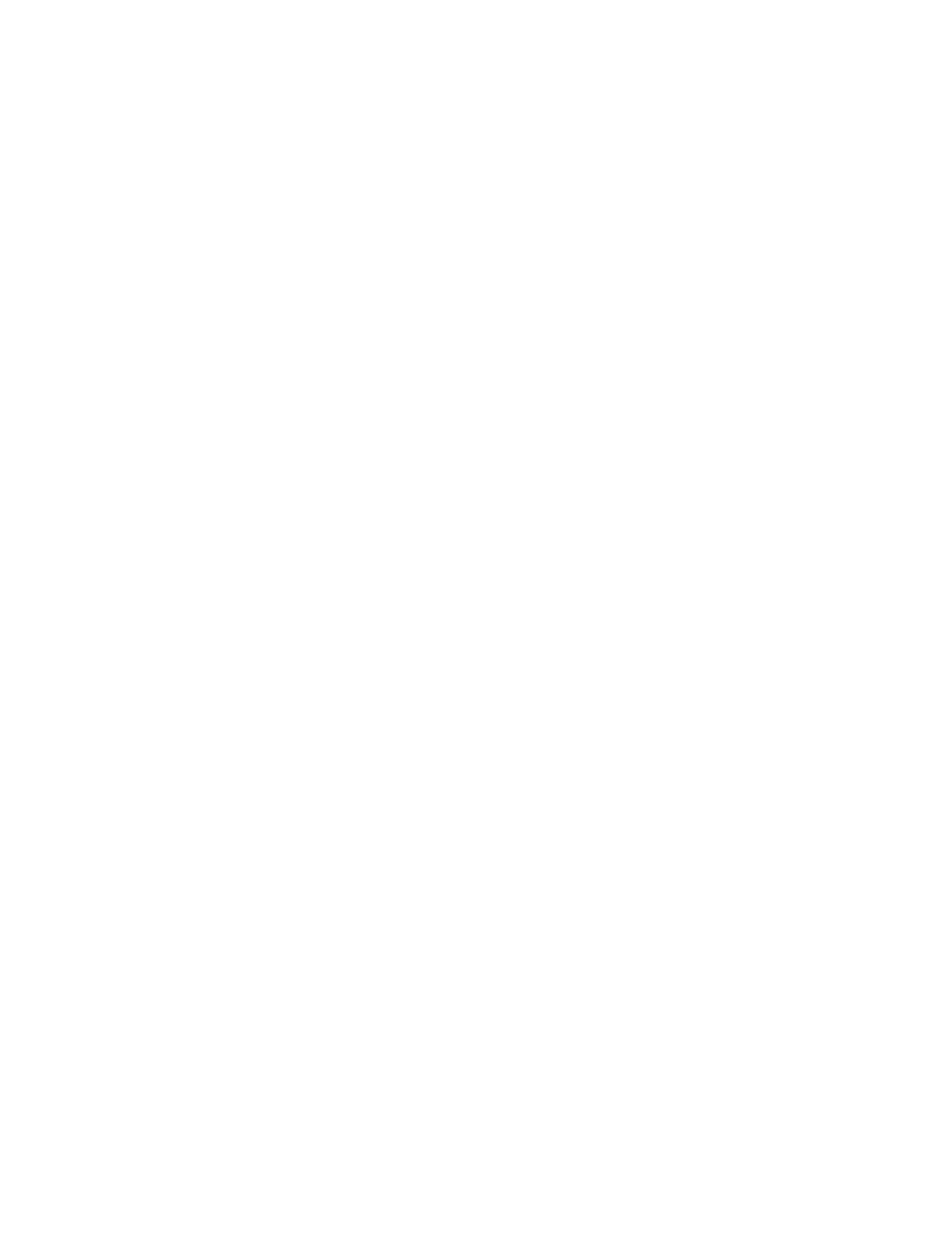# **CRONY CAPITALISM: Caricature or Category?**

#### *Surajit Mazumdar\**

[*Abstract: This paper, the first in a series on Crony Capitalism and Contemporary India, examines the conceptual meaning of the term crony capitalism, which has acquired considerable popularity since it* was used as an explanation for the East Asian crisis. The paper argues that the conception of crony capitalism as a description of a distinct kind of capitalism associated with the State playing a key role in *the allocation process suffers from serious deficiencies and therefore does not provide a suitable framework for understanding the business‐state interaction. While the phenomenon that is called cronyism is very real, it is widespread in modern capitalism and not a peculiar feature of capitalism characterized by a particular economic policy regime. In fact, crony capitalism may lie at the very heart of the contemporary global capitalist order, and this crony capitalism may explain why the concept of crony capitalism has acquired such prominence in recent times.*]

## **1. Introduction**

Any search for the possible existence, and manifestations, of crony capitalism in the contemporary Indian economy must be premised on some degree of clarity on the basic question: What precisely constitutes *crony capitalism*? This essay is an attempt to come to grips with this term (the companion essay that follows will then turn to specifically the Indian context, past and present). Crony capitalism is not part of the standard set of concepts derived from economic theory that find use in the analysis of the real world. It is relatively recently, over the decade or so since the East Asian crisis, that it has found a place for itself in the official lexicon of economists, along with its many aliases. Its use

<sup>\*</sup> The author is Professor at the Institute. This paper and its sequel are revised and extended written versions of a presentation made at the ISID Symposium on Crony Capitalism and Contemporary India held on 4 October 2007. Each of our presentations was a product of a semi‐ collective effort involving also my colleagues Prof. K.S. Chalapati Rao and Prof. K.V.K. Ranganathan. I am grateful to them for their inputs, empirical and theoretical, that I have taken the liberty of using in preparing these papers. I am also indebted to the guest speakers at the symposium—Prof. C.P. Chandrasekhar, Prof. Nasir Tyabji and Shri Jay Bhattacharjee—and all other participants at the symposium whom I am unable to name individually, for their suggestions and comments. For different kinds of editorial and technical support, I received the generous help of the ISID staff. It bears emphasizing, however, that none whom I have acknowledged here can be held responsible for either my conclusions or any errors of fact and logic in these essays*. E‐mail:* surajit@vidur.delhi.nic.in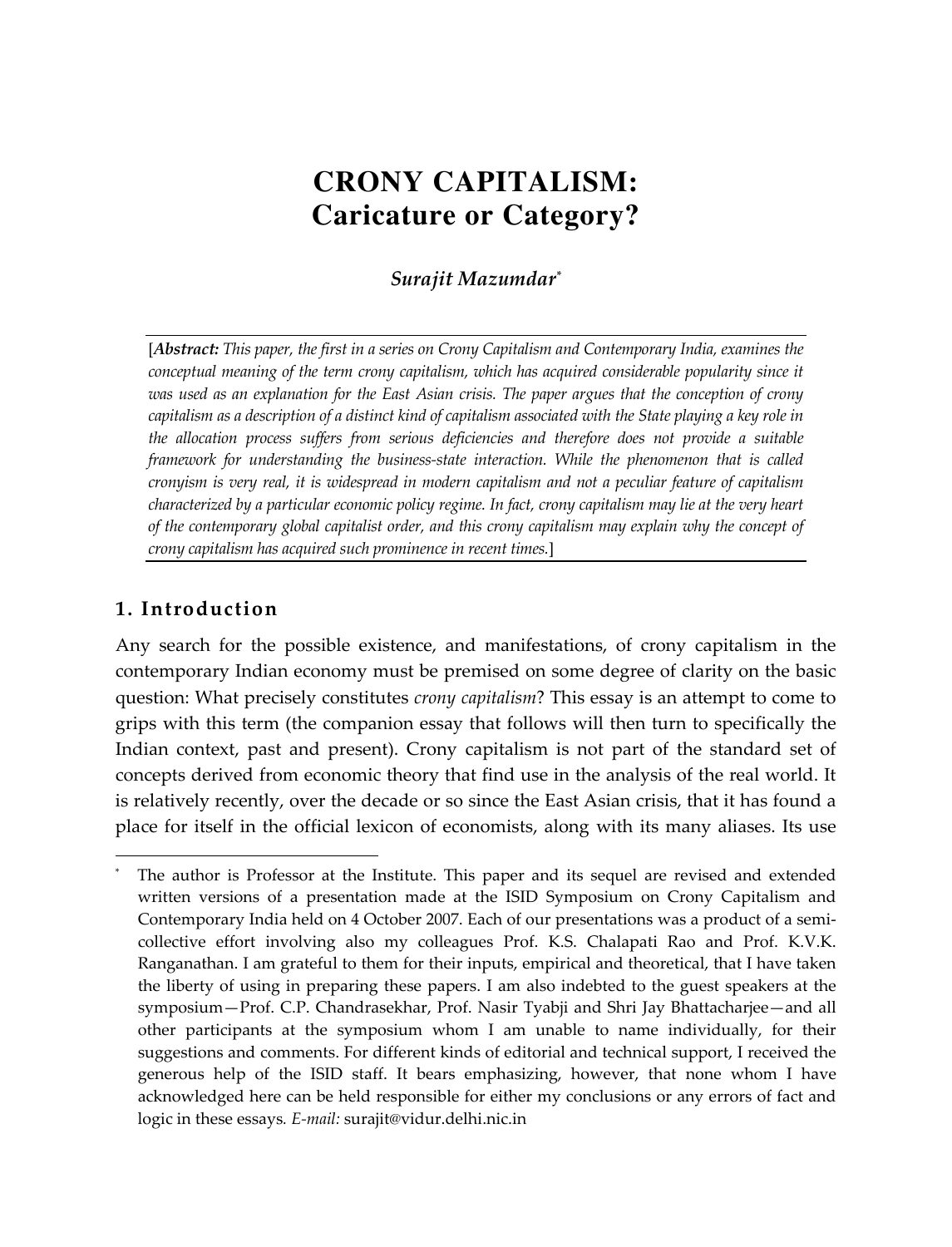may have been mainly in relation to a set of overlapping groups of economies developing, Asian, emerging market, transition, etc.—of many of which India is a member. Yet in the vast literature on the Indian economy, the expression crony capitalism is rarely found. Hence there is a need to clarify its meaning preceding any application to the Indian economy of the present.

This clarity about the conceptual meaning of crony capitalism—its content, its origins, and its consequences—is not, however, easily obtained from the existing literature. Most of the debates on crony capitalism that have accompanied its significant appearance in the economic literature have been less about the concept itself and more about its importance in explaining the East Asian crisis (and sometimes even the 'miracle' that stretched over a long period prior to the crisis)<sup>1</sup>. The merits or demerits of the different views on that crisis will not be, however, our primary concern. Rather our focus will be more on the "theory" of crony capitalism that emerged in its background. We shall try to demonstrate that even though the phenomena that it apparently seeks to capture may be very much real, the status of crony capitalism as a rigorously defined and meaningful theoretical concept is far from clear. Ironically, even the social origins of its own rise to prominence in the realm of ideas can be attributed to the very same phenomenon called crony capitalism. This points towards the need to focus on underlying structural factors and the multitude of forces they give rise to, rather than merely on some selective epiphenomena.

## **2. Crony Capitalism as a Concept**

<u> 1989 - Johann Barnett, fransk politiker (d. 1989)</u>

The use of the expression crony capitalism is of course not the exclusive preserve of economists, who instead have appropriated something that was in general usage and remains so<sup>2</sup> . Crony means a friend, a pal, a chum, or a buddy, and cronyism originally simply meant friendship. Cronyism eventually acquired a negative connotation in general discourse as a description of the phenomenon of the exercising of authority in a manner that favours friends or associates at the expense of merit (whatever is merit in the relevant context). Crony capitalism emerged then as a derogatory or derisive

<sup>&</sup>lt;sup>1</sup> East Asian crony capitalism and the inherent instabilities of volatile capital flows have been rival explanations of this crisis. Proponents of the latter explanation saw crony capitalism as a mere smokescreen to cover for the main cause, necessary to continue justifying the absence of capital controls and financial liberalization in general. [Lee (1999), Bello (1998/99), Johnson (1999), Ghosh (2005)]. A third view has tried to relate the two rival explanations [Wei (2001)]. More generally, the relationship between the 'quality' of governance institutions and development has also come into the debate [Goldsmith (2005)].

<sup>2</sup> See Kahn & Formosa (2002) for an etymology of cronyism and crony capitalism.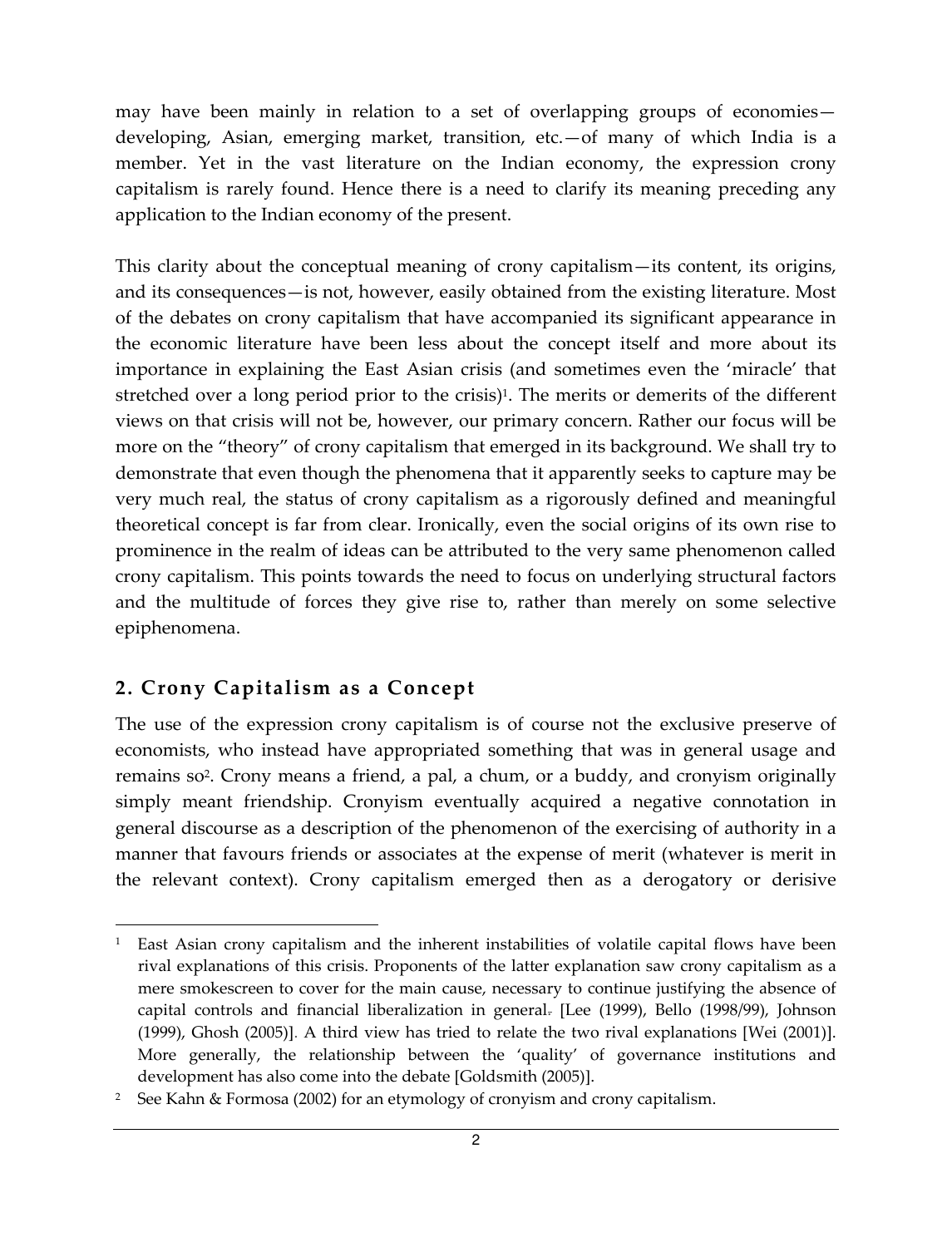description of the illegitimate use (or abuse) of public authority to favour businessmen or business firms who have close relations with those exercising that public authority.

Crony capitalism in general use is thus a means of caricaturising the relations between actors in the two different spheres in a capitalist society. One is the sphere of the economy, or the **market**. In this operate businessmen or capitalists—those who own or manage business firms engaged in a variety of activities with the object of making profits. The other is the realm of public authority, the **State**, in and through which public policies, rules, regulations, and laws are made and enforced. The key actors in this sphere are politicians, bureaucrats and other public officials, the judiciary, etc. Intrinsic to the working of the economic mechanism of capitalism is a role for the state because that mechanism has a variety of requirements that either cannot be completely met from within itself or cannot be ensured by its spontaneous operation. The very existence of the capitalist state in turn automatically implies its influence on the working of the capitalist economy<sup>3</sup> .

There can be no doubt that the study of the mutual interaction between the State and the economy or the market must always occupy an important place in the economic analysis of capitalism. If crony capitalism serves as a useful category for that purpose, then its appropriation by the discipline would be perfectly legitimate. But we know that the meaning of many words in general use do get substantially modified, amended, or at least more narrowly specified in the process of their conversion into theoretical concepts in Economics. Moreover, it is not always the case that a unique and universally accepted theoretical meaning emerges from such conversion. Efficiency, capital, or even capitalism can be put forward as examples of such concepts that are understood differently in different theoretical perspectives. It cannot, therefore, be *a priori* assumed that because there exists a generally understood meaning of crony capitalism, it is a readymade concept that can be simply borrowed of the shelf and put to use in economic analysis. Yet its meaning is often treated as being so obvious and well established as to not require a clear theoretical specification<sup>4</sup> . But apart from this general reason, there are also four

<sup>&</sup>lt;sup>3</sup> At the minimum this is due to the fact that it implies taxation and state expenditures. An inevitable economic role of the state also arises from the congruence of the international nature of the economic mechanism of capitalism and national states.

<sup>&</sup>lt;sup>4</sup> A prime example of this is the following. Nowhere in the 200 odd pages of David C. Kang's book that had the title "Crony Capitalism" [with a subtitle: Corruption and Development in South Korea and the Philippines] can be found a clear statement that would explain the choice of the title, its specific meaning, and the relationship of crony capitalism with the phenomenon of corruption [Kang (2002)]. Kang, however, is not the only one to have treated crony capitalism and corruption as being more or less synonymous.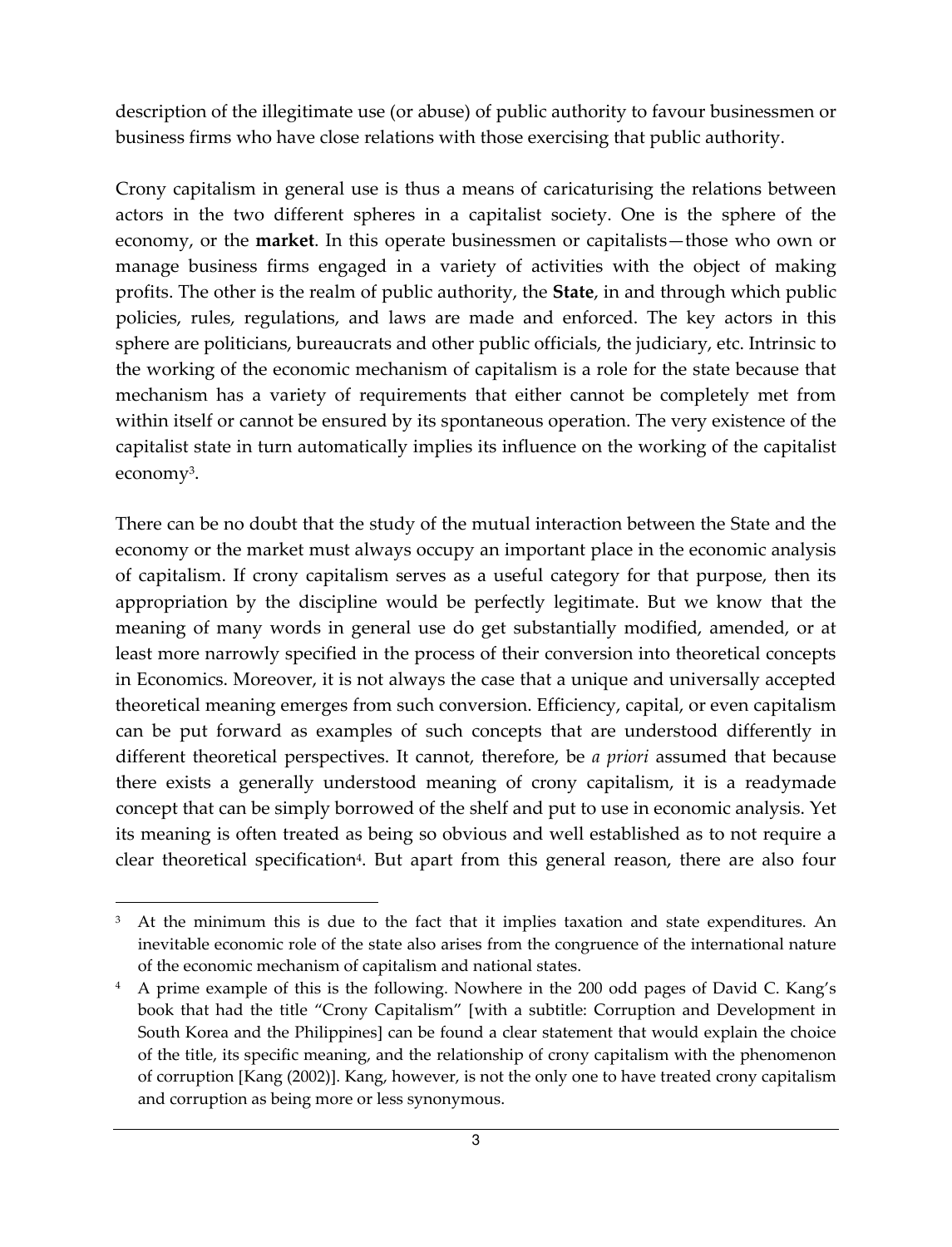reasons particularly associated with the term crony capitalism why a more careful approach is warranted regarding its conceptual use.

*Firstly*, crony capitalism encapsulates a loose collection of phenomena rather than one very specific one. Even those who treat its meaning as obvious admit this.

"...cronyism – a blanket term to refer to a number of related concepts: family and personal relations, bribery and corruption, patron‐client relations, and collusion. In some cases cronyism involves political factions, groups, or informal networks, while in other cases it involves actual clans, families, or social groups."<sup>5</sup>

*Secondly*, crony capitalism is one of those expressions that have the special quality of being amenable to be moulded to suit diametrically opposite and mutually exclusive perspectives on capitalism and the capitalist state. The use of public authority to favour selected businessmen can be considered by some to be nothing more than a specific expression of the essential role that the state plays in capitalism as a defender of the interests of capitalists. At the other end, the same thing can be seen as a consequence of the state extending its role beyond what is appropriate for capitalism to work efficiently. So is crony capitalism a quintessentially capitalist phenomenon or does it represent a deviation from 'pure' capitalism?

*Thirdly*, somewhat parallel to the above is the source of the clearly negative connotation attached to crony capitalism. Crony relationships between private businesses and those wielding public authority can and has been a subject of concern from two, not necessarily mutually exclusive, but also not necessarily equivalent, perspectives.

One kind of concern with cronyism emanates from its perceived implications for the functioning of markets and the competition process. From this perspective, cronyism is seen as something that can undermine the processes through which the market mechanism serves as an efficient allocator of resources and as an engine of growth. One of the necessary conditions for it to play such a role (the way in which **the market is said to serve the public interest or the general good**) is that capitalists/business firms are subject to the **discipline of the market**. Close ties between privileged businessmen/firms and public officials would, however, mean that public authority could be brought into play to strengthen the position of the former and protect them from the discipline of the market or competition.

<sup>5</sup> Kang (2003)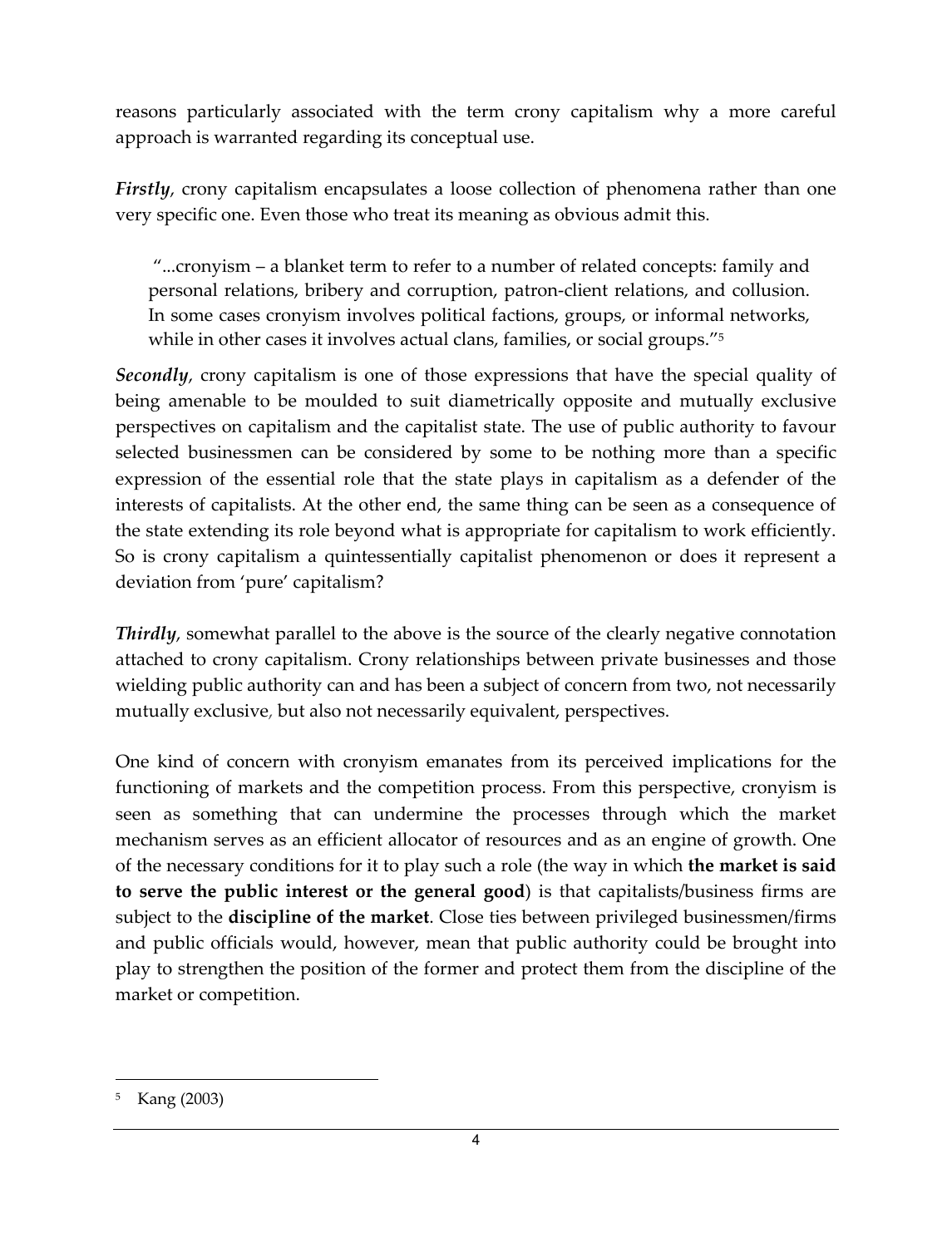An alternative concern with cronyism is related to its tendency to undermine the **public character of the functioning of any public authority** and the **disciplining of private capital by the state**. This requires no presumption that the market mechanism would spontaneously generate results in the general good. Rather, it presumes a definite role for the state in ensuring such results without however assuming that such a role would be automatically forthcoming. This role can take the form of regulation necessary to correct for any 'market failures' that may occur if the market mechanism is left to operate on its own. A more general disciplining role of the state is necessitated by the fact that the capitalist economy requires for its working a disciplining of private capital that cannot be enforced by competition—compliance with tax laws, environment regulations, labour regulations, etc.—and which also includes basic things like property rights since competing capitalists will always have an incentive to predate on each other's property rights. An even wider role for the State, one that is of particular relevance to countries seeking to overcome a legacy of economic backwardness, is as a developmental state. In this avatar, the state has to guide the dynamics of the capitalist economy towards the attainment of definite social goals that are not directly the goals of private capital itself. Whether the State can play each of these roles effectively depends among other things on its ability to insulate its functioning from the influence of sectional interests within private capital.

How different these two kinds of concerns can be may be illustrated with how differently regulation and its "capture" can be understood. On the one hand is the view held by a group of theories that have been clubbed under the broad head of "Interest Group Theories of Regulation"6. These see regulation to be always in practice to a greater or lesser degree captured by different interests so that cronyism inevitably goes hand in hand with regulation. The other kind of view is that held by the originator of the concept of the developmental state.

"T*he possibility of a state being able to implement a successful industrial policy depends upon some precise political arrangements. In attempting to forge an industrial structure that the state believes is necessary for the good of the society as a whole—one that market forces alone will not produce‐‐ it must prevent what in the jargon of bureaucratic studies is called "agency capture.ʺ This refers to the tendency for special interests to bribe, disable, or dominate—in short, to capture—the state organs set up to control and direct them in ways that they do not want to go but that the state believes they must. ʺ<sup>7</sup>*

<sup>6</sup> Boehm (2007)

<sup>7</sup> Johnson (2001)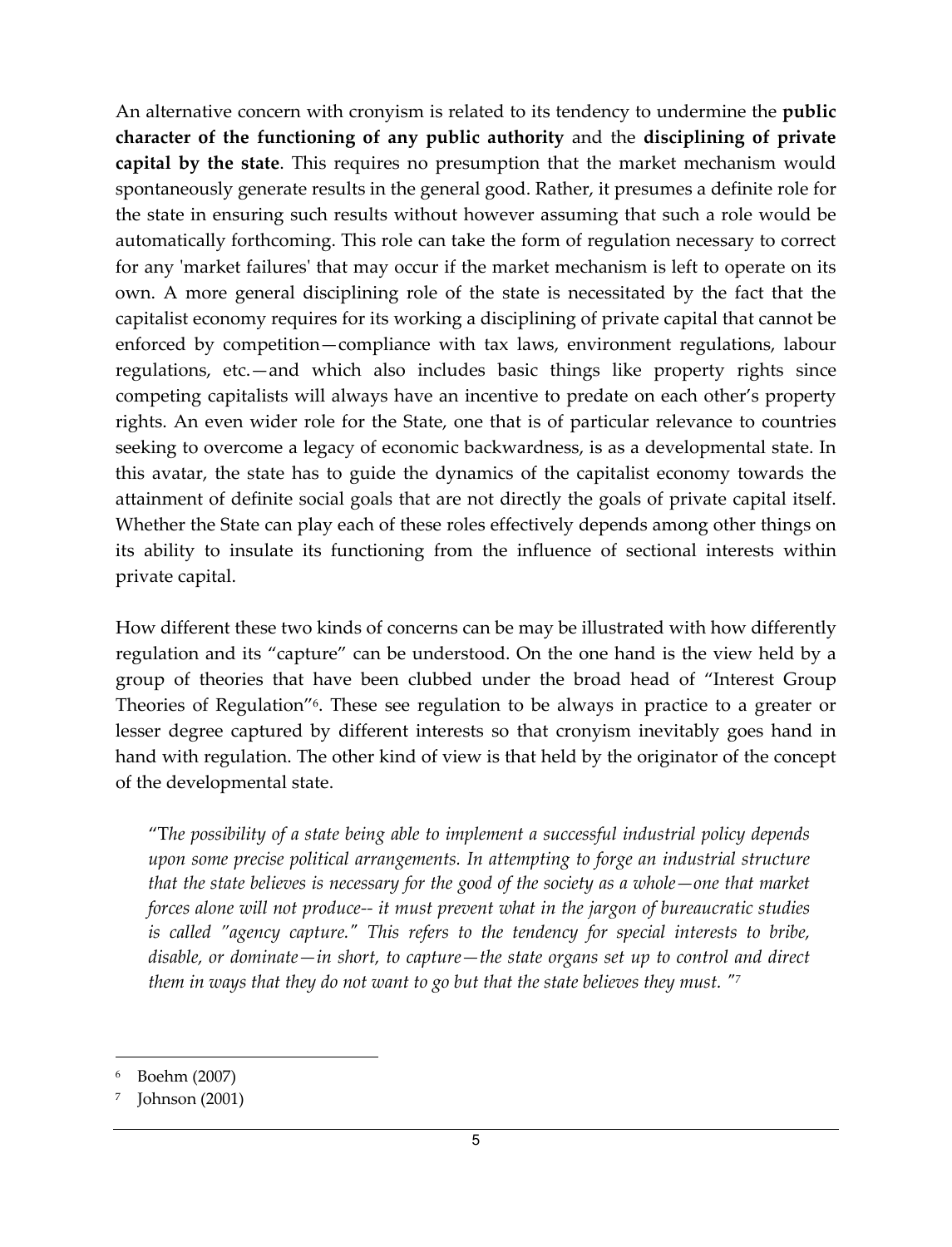*Fourthly*, the meaning of crony capitalism in the economic literature appears to have been actually modified from what is implied in the general sense of the term.

The use of public authority to favour selected businessmen always remains potentially possible in a capitalist context. Such favouritism may characterize some particular individual decisions or actions, which are then dubbed as symptoms of crony capitalism. For example, we can say that crony capitalism is at work when a government contract is given to a business firm with a close association with the decision‐makers. Such use of the expression crony capitalism does not, however, imply that all or most of the important actions of the same authority share that feature nor even that all its actions can be completely explained solely or primarily in such terms<sup>8</sup>. This also holds even if such favouritism towards some businessmen is rampant for a period of time.

But from a description of a concrete phenomenon whose possibility always exists in capitalism, and which may exhibit itself to a greater or lesser degree in particular capitalist societies in particular periods of time, crony capitalism as a concept is converted into a description of a particular *type* of capitalism. This is the sense in which ʹEast Asian crony capitalismʹ was advanced as the cause for the Asian financial crisis, and it was suggested that the afflicted countries would be better off adopting an alternative model of capitalism, the American one to be precise (See Box I).

Crony capitalism has thus come to be counterposed to other kinds of capitalism to which that prefix crony is inapplicable. This metamorphosis of crony capitalism represents a big leap—which at one level broadens what crony capitalism as a generalization captures, while simultaneously restricting the applicability of that generalization. It is this concept of crony capitalism, and the "theory" behind it, that we now examine.

<sup>8</sup> In the example previously mentioned, cronyism may explain who gets the contract but not why the contract exists to be awarded in the first place.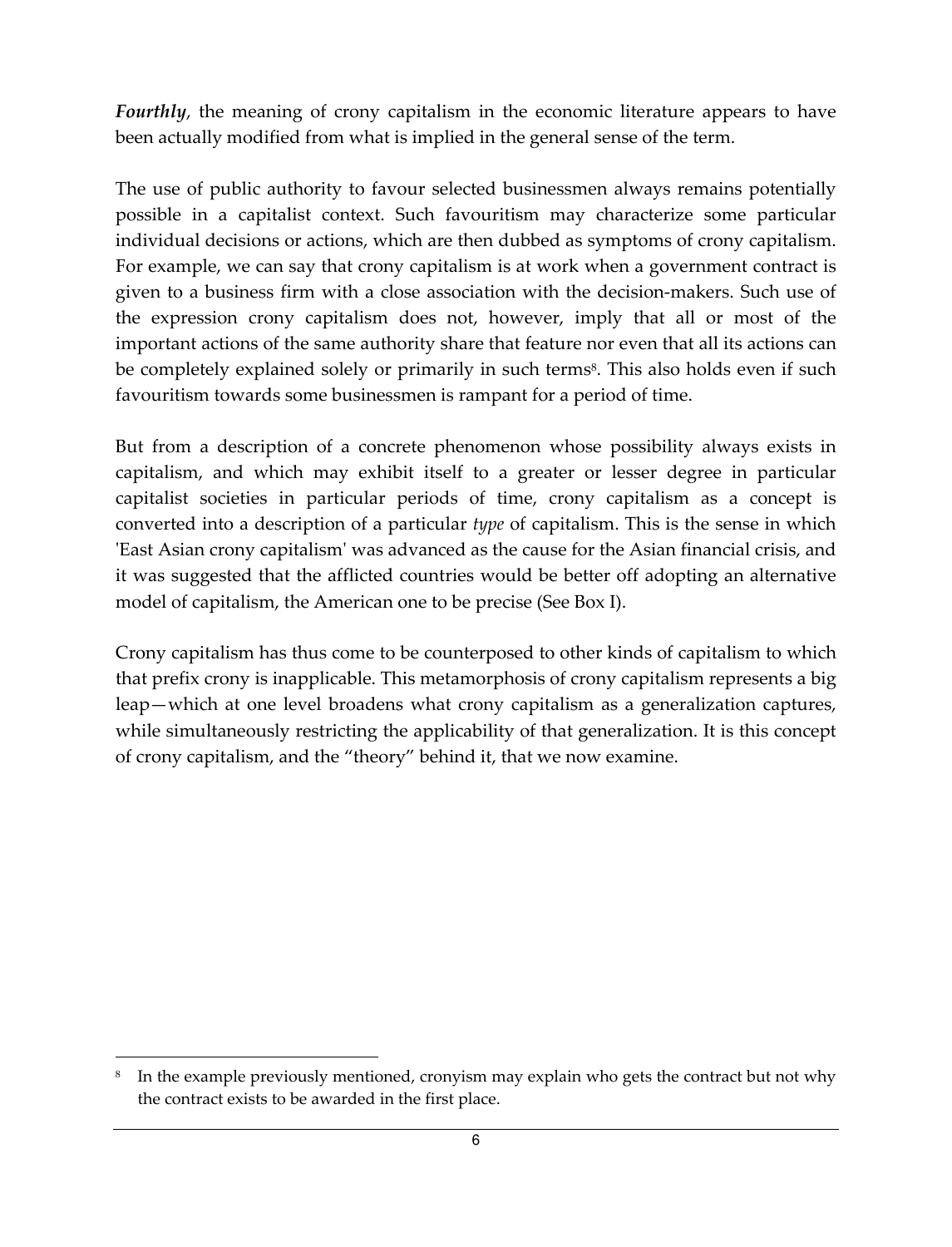#### **BOX I The Diagnosis...**

*...weak financial systems and opaque relationships between government and the private sector greatly enhance the risks of crises in a more globalized world.* Lack of transparency, too much lending on the basis of too many implicit public guarantees ‐ the risks of these and other micro‐economic distortions that are associated with the phrase "crony capitalism" were all brought home in a much more dramatic way in the financial crises in Thailand, Indonesia and elsewhere.

‐US Treasury Secretary *Lawrence Summers (1999)*

#### *And the Prescription...*

<u> 1989 - Johann Barnett, fransk politiker (d. 1989)</u>

Every country is unique, and deserves its own institutions. Nevertheless, I would have to say at this point that emulating the American brand of capitalism looks like a pretty good strategy. ‐ *Jeffrey A. Frankel (1997)*

Member of the Council of Economic Advisers in the second Clinton Administration

# **3. Crony Capitalism and Arm's‐length Capitalism in the 'Theory' of Crony Capitalism**

One of the reflections of the relative vagueness of the concept of crony capitalism is the lack of a clear outline of it that can serve as a reference point for discussion. The few formal definitions of crony capitalism that can be found in the economic literature (See Box II) bear a strong family resemblance to the general meaning of the term in as much as they focus on special relationships between the State and business. But they are inadequate for capturing what crony capitalism signifies as a system. For one, it would be odd if crony capitalism as a type of capitalism completely ignored crony relations that may exist between purely private parties. In practice the literature on crony capitalism does often refer to such connections or linkages between private agents in the economic sphere, even if they are related to the acts of commission or omission of the State.

Typologies of capitalism that incorporate the nature of relations between private economic agents do in fact exist. There are variations amongst them, and crony capitalism is not found in all of them as one of the types. Nor are conceptions of a performance‐based hierarchy between the types universal<sup>9</sup> . Nevertheless, features that exhibit a strong resemblance to "cronyism" usually define types of capitalism described by expressions like 'relation-based' capitalism, oligarchic capitalism, or "co-ordinated market economy". Some of these are clearly aliases for crony capitalism, and East Asian

<sup>&</sup>lt;sup>9</sup> Hall and Soskice (2001) in fact argue quite assertively that their typology involves no hierarchy between the two extreme types, both of whom have demonstrated their capacities to "perform". In the view of others, the effectivity of the form is often related to the level of development.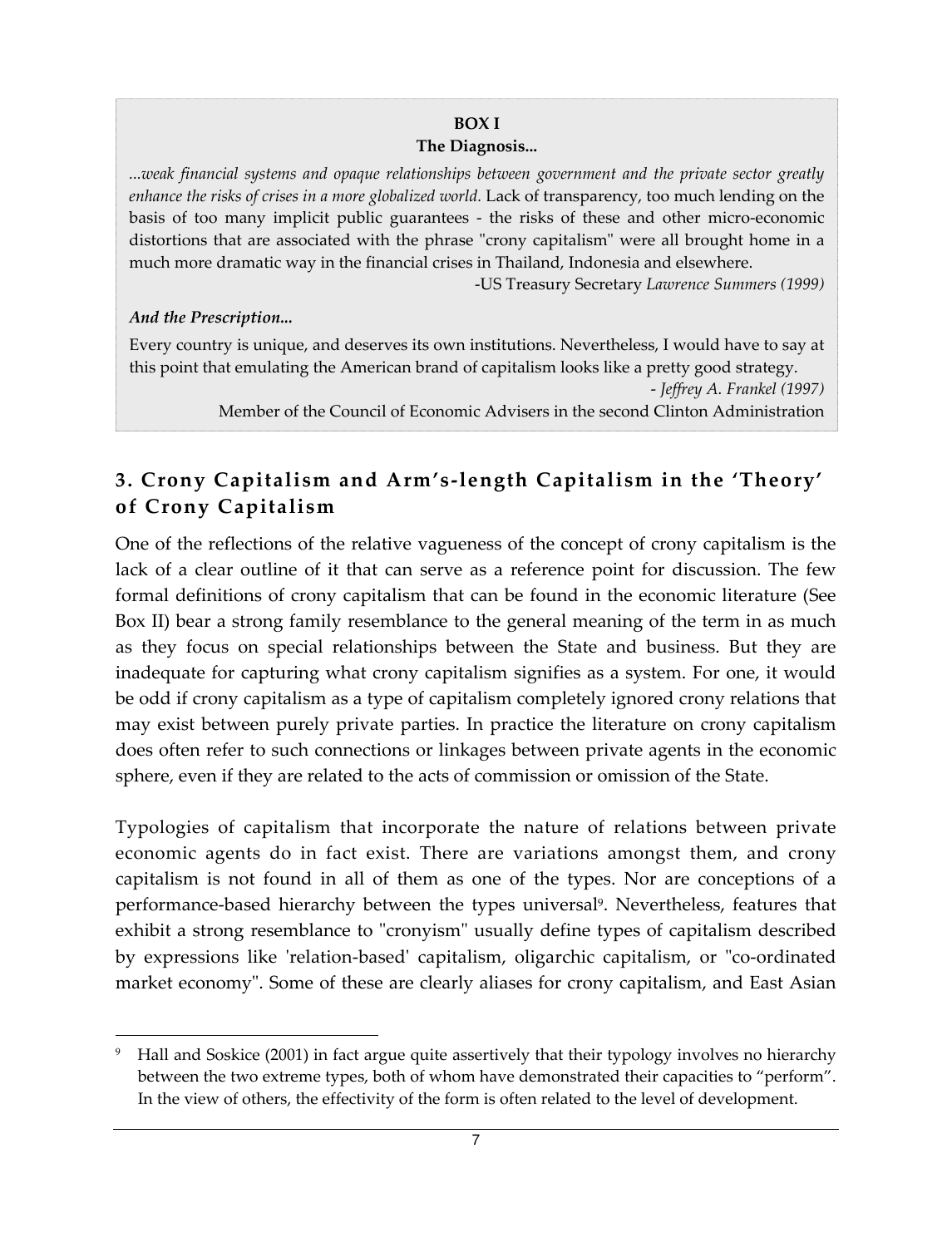#### **BOX II**

#### **Crony Capitalism: Some Recent Definitions**

A description of capitalist society as being based on the close relationships between businessmen and the state. Instead of success being determined by a free market and the rule of law, the success of a business is dependent on the favoritism that is shown to it by the ruling government in the form of tax breaks, government grants and other incentives.

*‐ Investopedia* 

**Crony capitalism** is a pejorative term describing an allegedly capitalist economy in which success in business depends on an extremely close relationship between the businessman and the state institutions of politics and government, rather than on the free market competition, and economic liberalism. It may be exhibited by favoritism in the distribution of legal permits, government grants, special tax breaks, and so forth.

*‐ Wikipidea*

Crony capitalism is usually thought of as a system in which those close to the political authorities who make and enforce policies receive favors that have large economic value. These favors allow politically connected economic agents to earn returns above those that would prevail in an economy in which the factors of production were priced by the market.

*‐ Stephen Haber*

...a crony capitalist system—a distinct institutional order characterized by the domination of informal elite groups that I refer to as economic‐political elite networks (EPNs). Under crony capitalism selected economic elites receive preferential treatment and privileges, thus making support from the state rather than market forces a crucial factor for maintaining and accruing wealth.

*‐ Gulnaz Sharafutdinova*

and Latin American capitalisms often serve as the common examples<sup>10</sup>. Moreover, the characteristics of the opposite type to which these are counterposed, 'rule‐based capitalismʹ, ʹdiffuse capitalismʹ, or 'liberal market economy' respectively, are also similar, and common to all these typologies is that the Anglo‐American or Anglo‐Saxon model of capitalism is cited as the archetypal historical example of this other type.

From these different typologies and the general discussion on crony capitalism, it is possible to construct that missing outline of what appears to be understood as a crony capitalist system, and also of its binary opposite<sup>11</sup>. The central notion around which the distinction between the two is organized is the following: that the two capitalisms work

<sup>&</sup>lt;sup>10</sup> However, one of the prime examples given of a co-ordinated market economy, namely Germany, is not one with whom crony capitalism is usually associated.

<sup>11</sup> Li (2003), Morck, Wolfenzon and Yeung (2005), Haber (2002), Berglof (1999), Rajan and Zingales (1998), Hall & Soskice (2001), Allen (1999, 2005)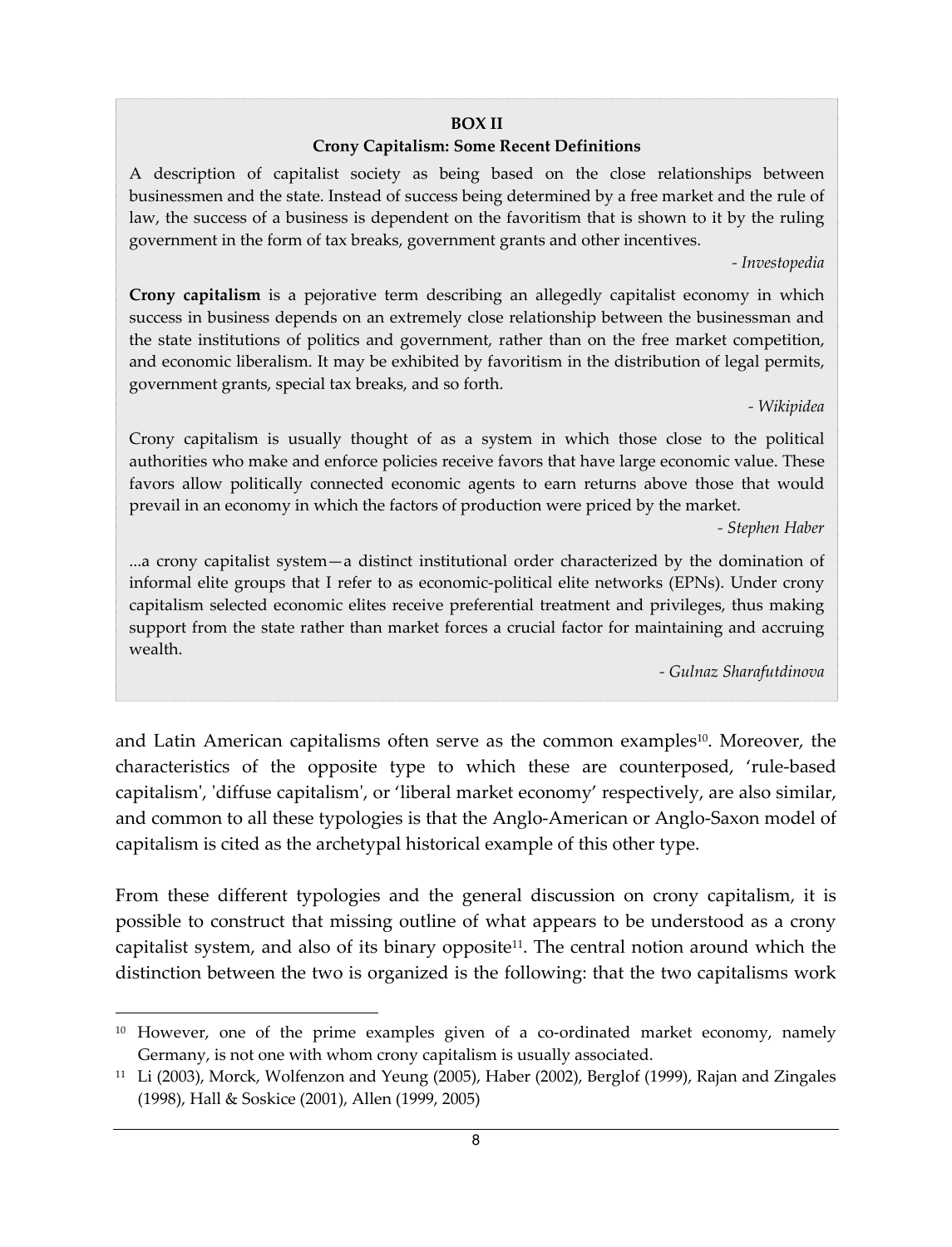fundamentally differently because one is characterized by depersonalised arm's‐length relationships, between market transactors and between those exercising public authority and businessmen, while these same relations are more 'personalised' in the other. The latter is a crony capitalist system, while the former may be called *Arm's‐length Capitalism*.

It is easier to first outline the distinctive and mutually related features of the "ideal" arm's‐length capitalism and then to bring out the departures from armʹs‐length interactions that take place in many directions and convert it into a crony system. These features could be summarised as follows.

- a) It has a strong **individualistic** character. The drivers of its economic mechanism, the centres of initiative and dynamism, are **self‐interested** atomistic individuals rather than centralizing or collectivizing organizations or communities to which individuals are affiliated or tied. Interaction between individuals in markets is of an **impersonal arm's‐length nature**, with transactions typically having a "one‐off deal" character. When the nature of the transaction necessitates an ongoing relationship for some duration of time, **third party enforced formal contracts** are the norm. Organizations like firms are nothing but a nexus for a set of contracting relations between individuals. Individuals are not restricted either by external forces or their own norms of loyalty from pursuing their self‐interest and giving rein to their initiative, which is subject ultimately to the test of the market. That is, their influence on the outcomes of relations they enter into based on the 'exit' option rather than their 'voice', and option whose exercise can also be the means of initiating new projects and innovations.
- b) The financial system too reflects the above kind of pattern with arm's‐length transactions between the owners and the users of funds. The primary focus of the owners of funds is on maximising the return that they earn from advancing their funds to others. Stock markets play an important role in this system, through which "investors" provide finance for business activities. Business activities are organized through **widely‐held free‐standing corporations** run by "managers". The problem of the potential misalignment of the interests of these two groups of individuals (the agency problem of corporate governance) is kept in check by a mutually reinforcing combination of market and non‐market mechanisms, ensuring that corporations are run to maximize shareholder value. Effective legal protection of the property rights of shareholders, transparency and disclosure requirements, and appropriate contracts linking managerial compensation to pursuit of shareholders interests allow corporate insiders to be monitored by investors, a task that can be made more effective and less costly by the pooling of funds with institutional investors. Product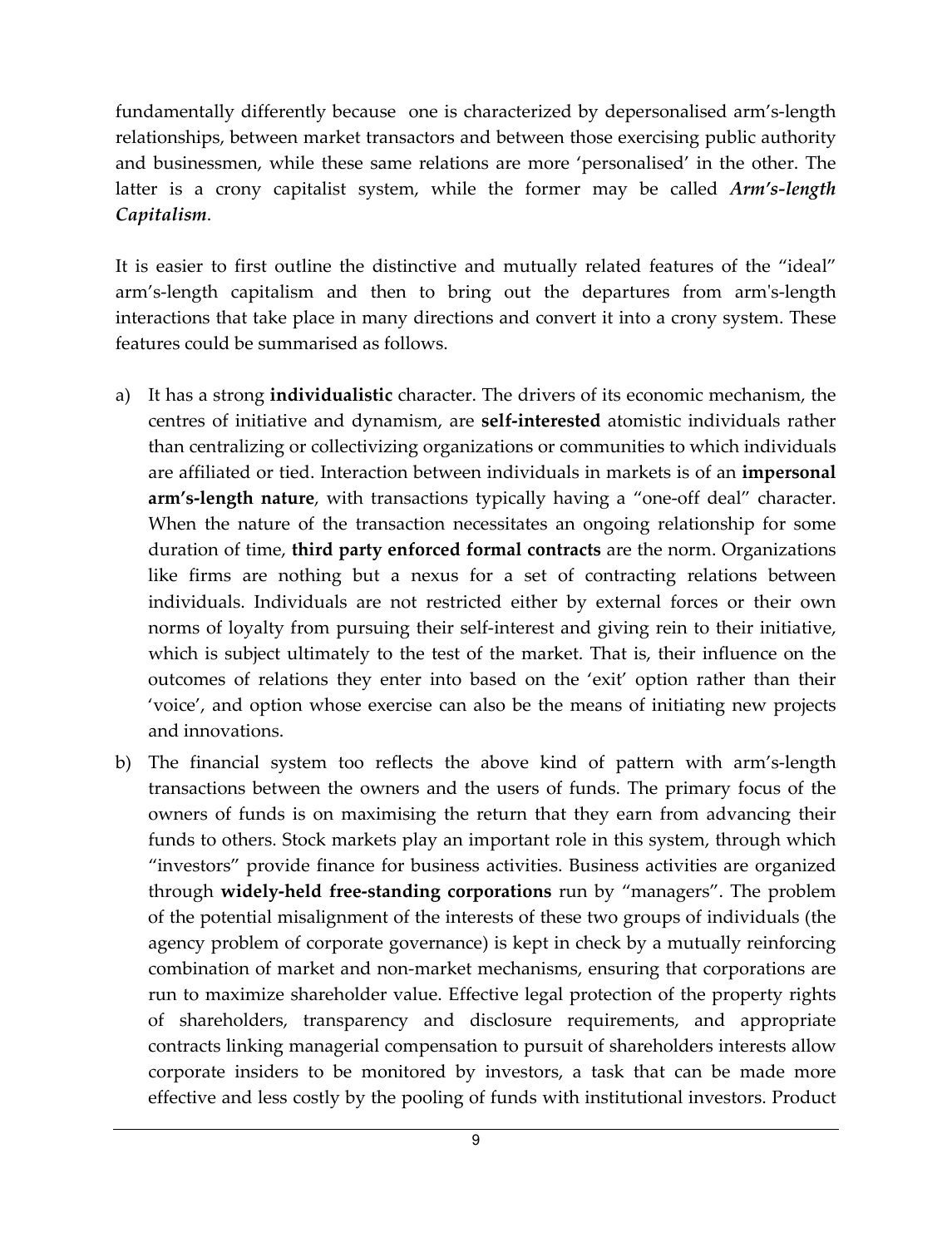market competition, the managerial labour market and it important component, the market for corporate control, provide the market based mechanisms of disciplining managers, which work through the price of shares reflecting the "true value" of firms. The protection of the interests of creditors in general in this system rests on a strong third party enforcement of contracts rather than any control being exercised by lenders over borrowers—the separation of ownership and control of capital being therefore its distinctive hallmark.

c) An effective set of governance institutions that facilitate the market interaction of individuals and at the same time prevent private parties from using (or abusing) public authority to distort the process of private exchange in their favour. For this the State ensures effective protection of property rights of individuals and enforces contracts, blind to the identities of the concerned individuals, which requires among other things the exercise of public authority be based on rules rather than on discretion (**Arm's‐length principles in Governance**). This "hard" role of the State is institutionally constrained through "limited government" from extending itself to the abrogation of the property rights of individuals by the State itself (the commitment problem). In other words, the role of the state in the economy is a minimalist one.

In contrast to the above, crony capitalism is seen as being characterized by a double violation of arm's‐length principles—in market interaction and in governance.

In markets, transaction decisions—who to transact with and at what price—are linked to non-market and durable relationships and networks rather than being purely selfinterest guided and price-determined. Instead of third-party enforced formal contracts, largely self‐governed implicit contracts based on mutual trust are the norm. The pursuit of individual self‐interest in the form of seeking the best deal is constrained by 'relationships' that individuals are tied into. The reliance on networks of personal relations in the conduct of economic activity are either constraints that individuals impose on themselves for historical and 'cultural' reasons or constraints that are externally imposed by inability of the State to be impartial or to create an appropriate legal framework where property rights are protected and contracts enforced. Business firms too in such a context gravitate away from being a nexus for market mediated contracts between individuals towards becoming organizations involving firm‐specific internal structures based on networks of non‐market ties. These are built around some notions of the firm as a collective venture and loyalty of individuals to it—with family control over firms often contributing to imparting this character to it.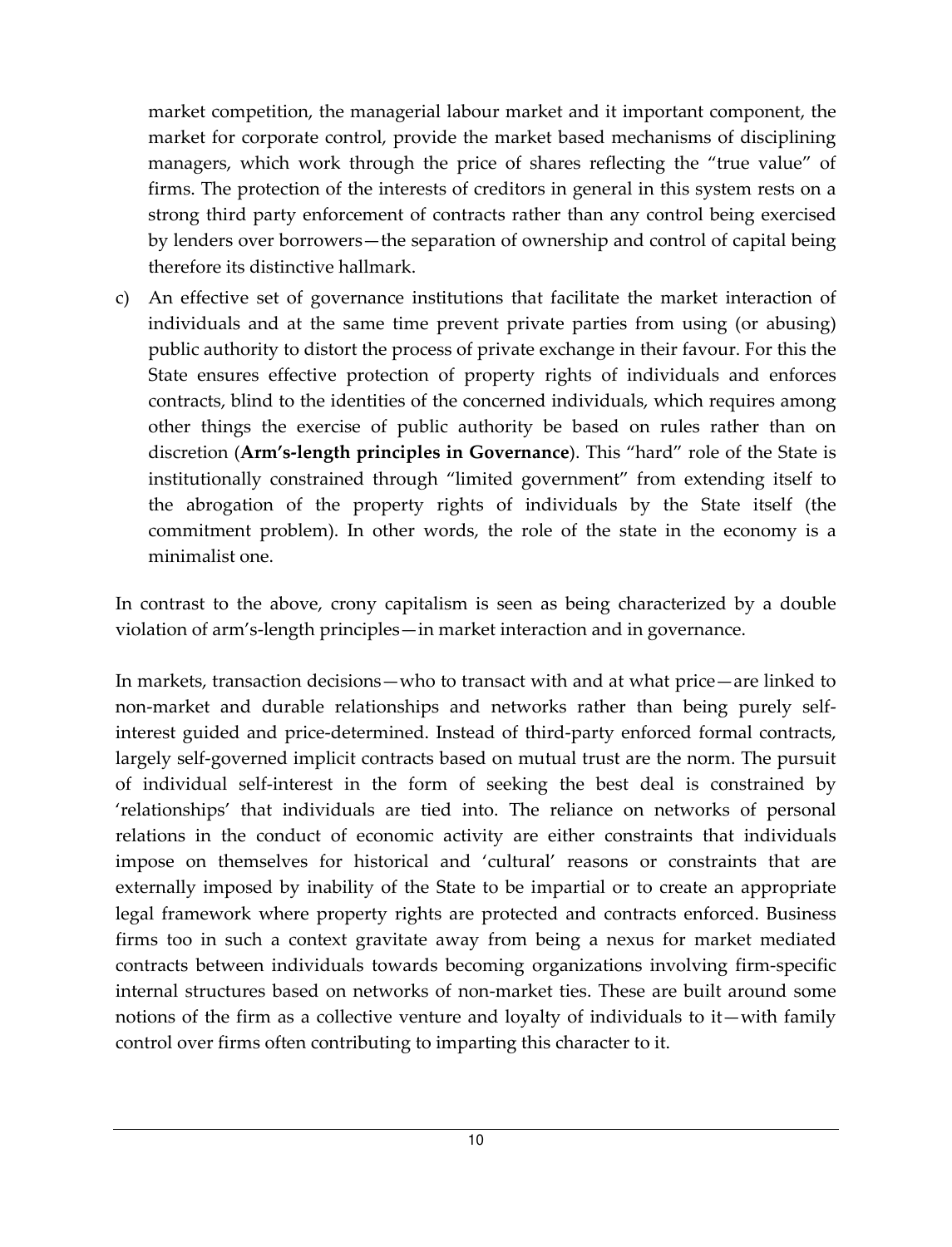Cronyism also finds its reflection in the financial system where "relationship‐banking" or state control over the financial sector plays a key role in providing some favoured businesses a privileged access to funds, without a rigorous scrutiny of competing demands for funds. Corporate ownership tends to be heavily concentrated, with a few business families using pyramiding and other such mechanisms to acquire dominant equity stakes in a number of corporate entities without themselves providing the resources. This leads to the problem of *entrenchment* whereby these business families enjoy the benefits of control without ownership but are not subject to discipline and monitoring by the providers of funds, either directly, or indirectly through the market for corporate control<sup>12</sup> . A weak property rights regime also suits these families.

The absence of armʹs‐length principles in governance is part a problem of institutional development and part a consequence of state intervention in the economy. Cronyism tends to thrive, it is argued, in an environment of discretionary decision‐making, typically the case whenever limited government is not institutionally ensured and government plays an important role in regulating economic activity. Such state regulation creates enormous opportunities for granting favours to selected business elites who in turn develop a vested interest in such regulation and are prepared to devote resources towards that end—resulting in what is called 'state capture', the subservience of the legal, regulatory and policy environment to the interests of these elites. Crony capitalism, some argue, therefore, finds a congenial home when the political structure is more authoritarian, while electoral democracy creates the scope for the losers to organize in defence of their interests<sup>13</sup>.

A vicious circle thus exists whereby a closed circle of business elites can use their connections with those exercising public authority to earn large and exceptional returns, and then use a part of these returns to maintain such influence. This compels other firms also to devote resources towards buying influence<sup>14</sup> . Corruption thus tends to go hand in hand with crony capitalism. More fundamentally, cronyism is seen as a second-best solution to the commitment problem, the necessary assurance that has to be given to subset of asset holders that their property rights would not be violated by the state when a general assurance cannot be given to all asset holders by institutionally ensured limited government.

<sup>12</sup> Morck et al. (2005)

<sup>13</sup> Haber (2002)

<sup>&</sup>lt;sup>14</sup> Desai (2007) emphasizes that this can be often completely wasteful in the sense that it may not even succeed in its objective.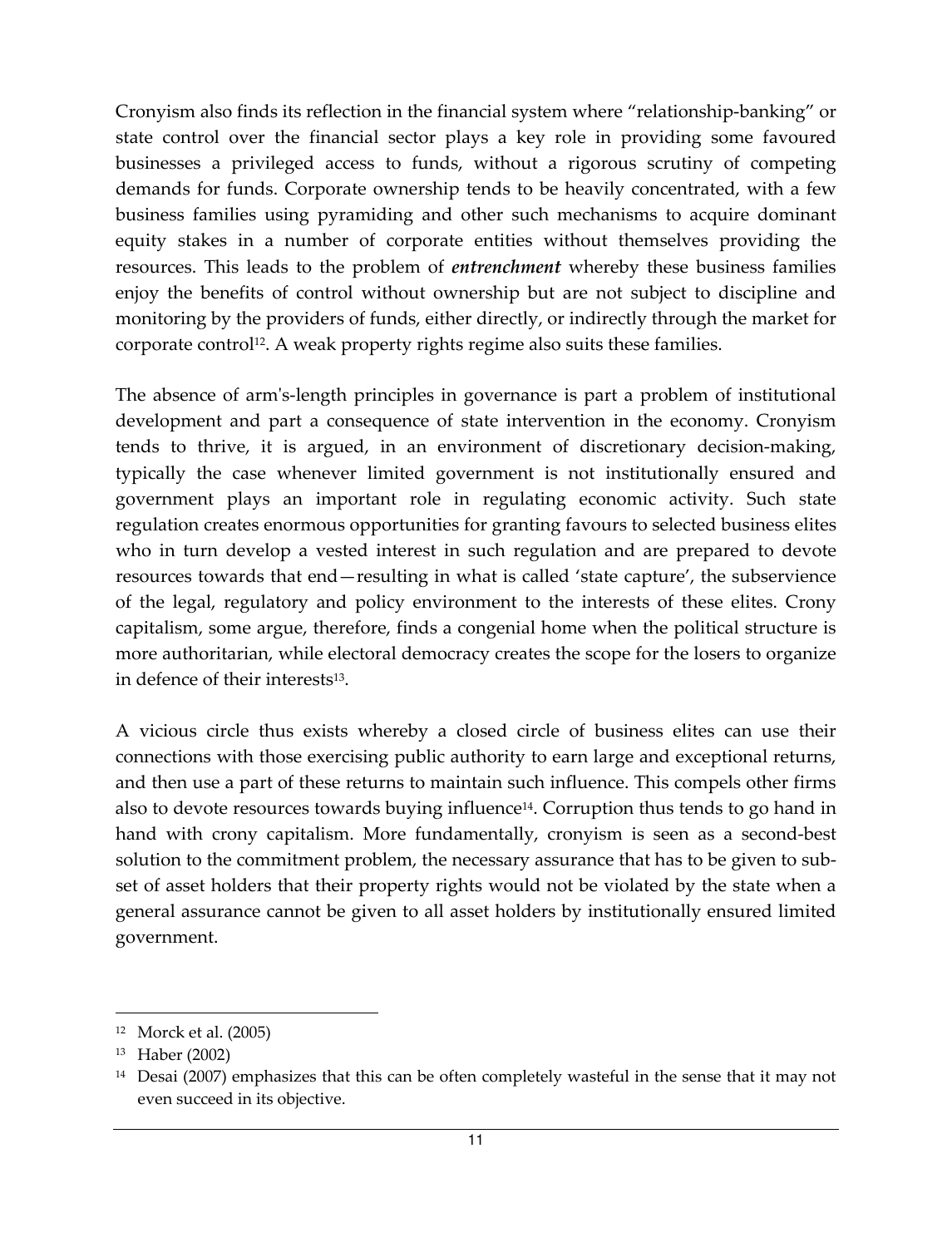The differences between arm's‐length capitalism and crony capitalism are thus part behavioural, how economic agents behave in their interaction with each other, and part circumstantial‐cum‐institutional, the context in which economic agents act. The emphasis is usually on the latter in the shaping of which the State has a key role. But in crony capitalism this also means strong endogenous tendencies for the perpetuation of that context. Crisis is consequently considered by some to be necessary to trigger reform or correction of a crony system because of the need to overcome the endogenous tendencies for perpetuation<sup>15</sup>.

The differences between the two kinds of capitalism are also causally connected to their relative economic performance. It is contended that in armʹs‐length capitalism the price mechanism performs the co-ordination and resource allocation functions and works towards the attainment of maximum economic performance—in both the neoclassical resource allocation sense as well as the Schumpeterian innovation driven growth sense<sup>16</sup> . Competing transacting parties responding to price data, effectively ignoring the identities of their transacting partners, and seeking to maximize their individual benefit from every transaction, ensure that resources flow towards their best uses. The financial system is also 'efficient' in this sense, channelizing capital to its highest value uses and to the best managers and entrepreneurs. In crony capitalism, however, non‐price factors and non‐market co‐ordination enter the equation in an important way, and firms are not subject to the rigours of market competition to the same extent as in arm's‐length capitalism. Neither is price‐data based decision making universal and nor are the prices emerging in such a context appropriate for guiding resources to their best uses. Resource allocation instead bears the imprint of the 'personalised' networks of relationships involving both market actors and public officials.

The intellectual lineage of the contemporary concept of crony capitalism should be obvious from the above. Shorn of all detail and put simply, crony capitalism in this worldview is capitalism where the free market does not rule completely, and arm'slength capitalism is that where it does, and the latter has a superior economic performance precisely on that count. For many, this would be sufficient basis for determining their standpoint on the concept of crony capitalism because the essential points of dispute between the "free-market" view and its opposing perspectives are clear and established even without this new animal being brought into the picture. But we shall not leave the matter at that but instead engage with the concept of crony capitalism

<sup>15</sup> Tornell (2002), Haber (2002)

<sup>&</sup>lt;sup>16</sup> We ignore here the possibility that the attainment of maximum economic performance in both senses may not be compatible with each other.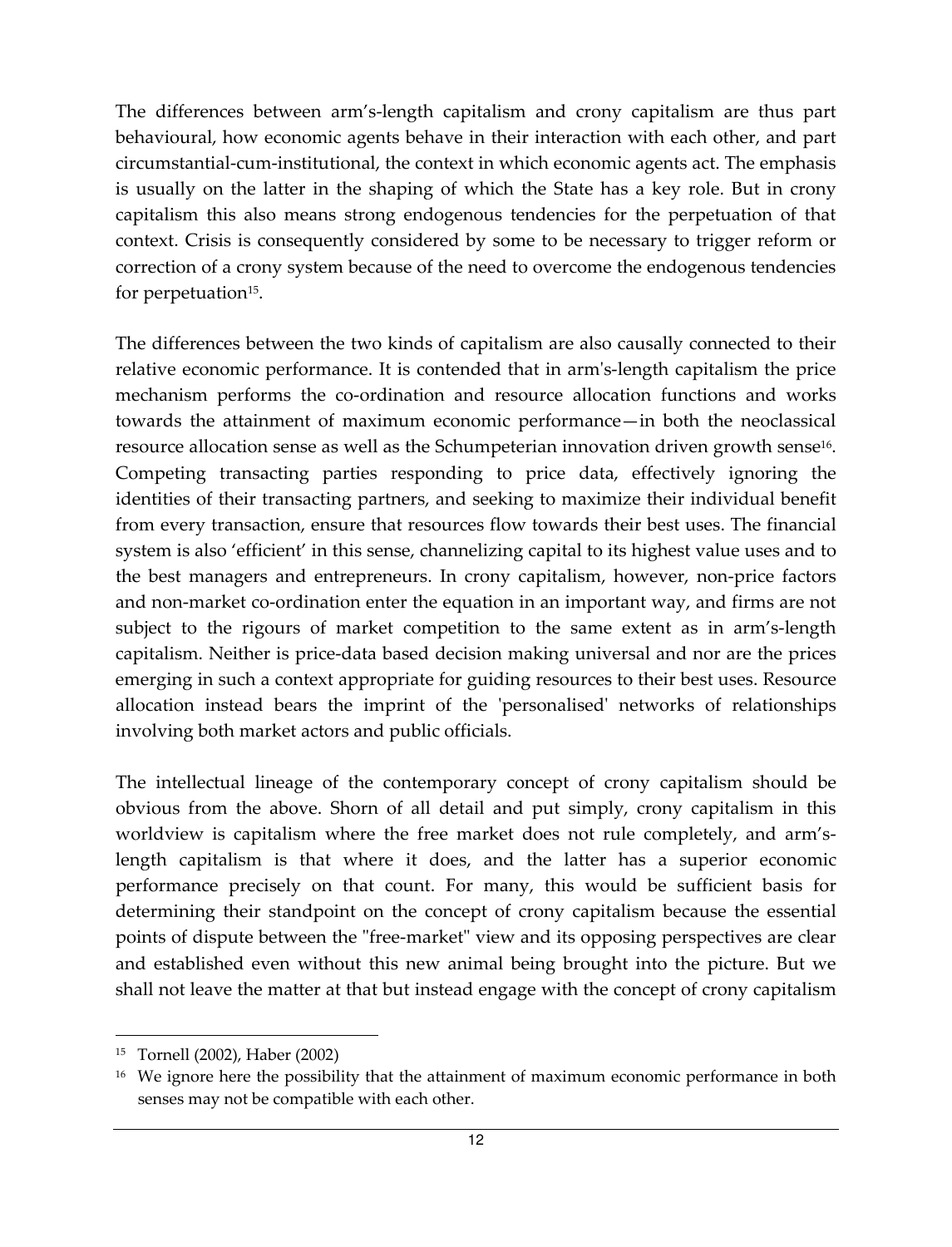outlined above on its specifics. Does a capitalism that conforms to the image of arm's‐ length capitalism outlined above actually exist in the contemporary world? Are the differences between it and crony capitalism more of form than of substance? Or, do the really important differences between these two lie elsewhere and not in the relative roles of prices and non‐market relationships? These are questions that we shall attempt to answer in the next few sections.

## **4. Crony Capitalism and 'Relationships'**

Obviously it would be absurd to talk of capitalism sans relationships. Any society and its associated economy involve relationships between individuals, and capitalism is no exception. In fact, as was pointed out by Marx long ago, capitalism develops the most extensive network of relationships even while making every relationship individuals enter into appear to them as the means towards a private purpose, leaving "no other nexus between man and man than naked self-interest, than callous 'cash payment'''<sup>17</sup>. The tendency for individuals to adopt such a *subjective* attitude towards their relations with others is, however, intrinsic to capitalism, produced by its conditions. How can crony capitalism be then different from arm's‐length capitalism on this count?

In fact, a careful reading of the features of both arm's-length capitalism and crony capitalism outlined earlier would show that neither is characterized exclusively by one kind of behaviour. Rather both exhibit a co-existence of purely self-interested behaviour with behaviour that reflects their attachments to some larger social grouping. The difference between them is actually in the pattern of that co-existence. In arm's-length capitalism, the deviation of at least some individuals from pure self-interest driven behaviour is the essential condition for the State to play its due role and for arm's‐length rule‐based governance to exist, because such governance cannot itself result from the interaction of purely self‐interested atomistic individuals. In crony capitalism on the other hand, so much of the behaviour is actually the use of personalised relations for the pursuit of self‐interest, with some of the 'personalised relations' (for example, between the bribe giver and the taker) being potentially entirely a product of self‐interested mutual interaction. The theory of crony capitalism thus throws up a paradox. On the one side we have a capitalism where in the economic domain individuals are by nature highly individualist, self-oriented, and calculating, but dramatically change character when they become personnel in the institutions of governance such that they are immune to the influences of self-interested capitalists. On the other side is a capitalism where family, community, the organization, and other kind of collectivities are attached

<sup>17</sup> Marx & Engels (1999), p. 91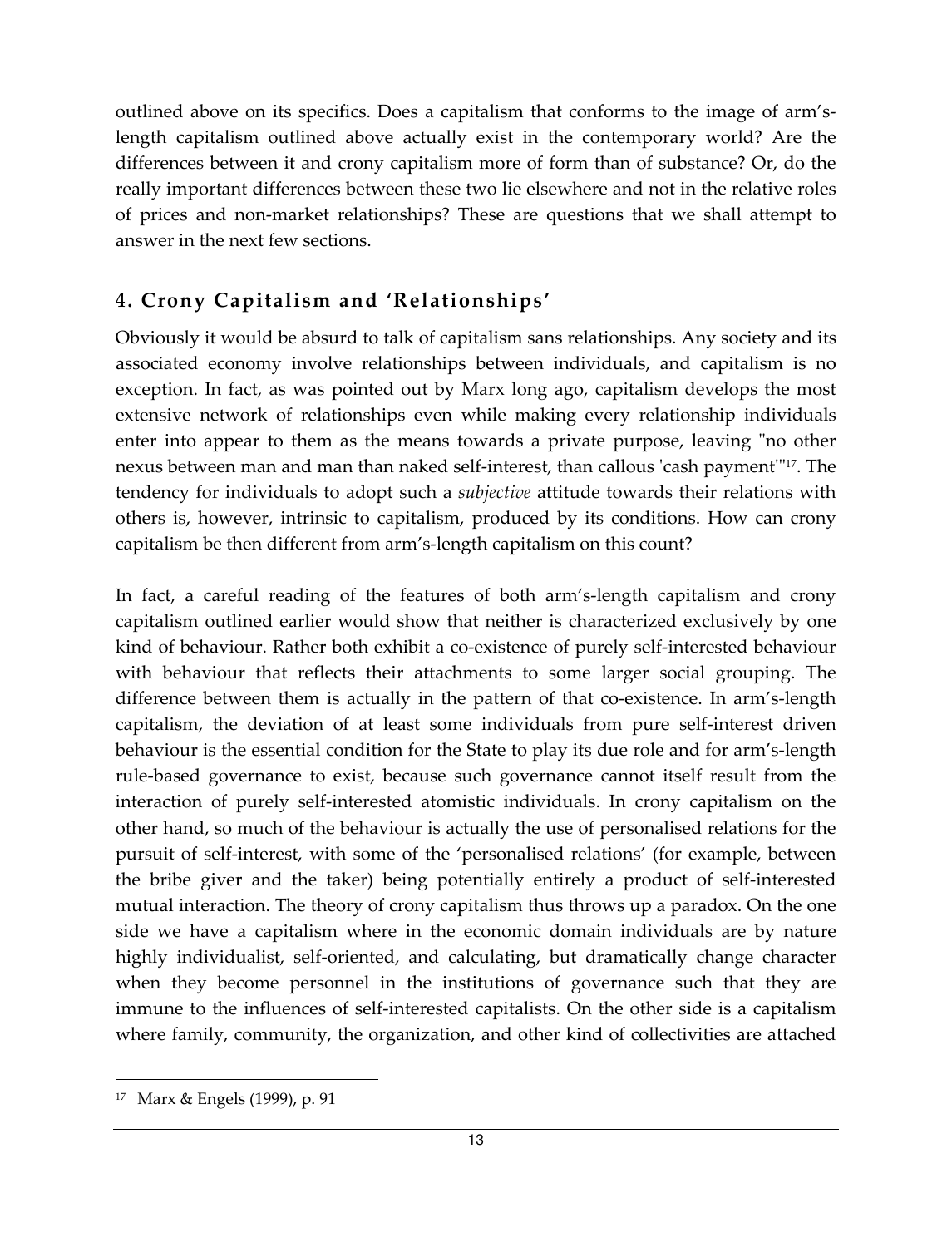value by individuals when they operate in the economic domain, but self-interested bribe‐taking by individuals completely corrode the decision‐making processes of the institutions of governance.

Three related problems with the theory of crony capitalism underlie this paradox. The first is that the only relationships it recognises as essential or inherent to the economic mechanism of capitalism are the transaction relations between individuals in the market. Business firms thus disappear from the picture as individual actors of any significance in a capitalist economy, even though a large number of market transactions in *any* capitalist economy are entered into by capitalist firms and not by individuals. The significance of this omission lies in the fact that while individuals may be too numerous for either co‐ ordination of their actions or self‐consciousness about their mutual effects on each other to affect their behaviour, the situation is different with the comparably fewer number of firms. This in turn contributes to the second problem, namely the creation of a false dichotomy between depersonalised self-interest driven and 'personalised' 'relation-based' market interaction by ignoring the essential connection between depersonalisation and self-interested behaviour. The third problem is that though the theory of crony capitalism is not about the purely economic processes of capitalist society isolated from the realm of politics and the State, missing from it is any conception of the processes and the dynamic of that parallel realm and of its mutual interaction with the economic realm. In that context a particularly important omission is the lack of recognition of the fact that though their members may participate in market interaction as individuals and such market interaction may often be between those who are members of *different* rather than the same group, there do exist different and conflicting social groups in capitalism<sup>18</sup> . In this section, we shall concentrate on primarily the first two problems and only briefly touch upon the third, which is the subject matter of a later section.

To begin with, let us consider the meaning of the impersonality of the market with reference to Weber's description of it in the accompanying passage (see Box III). Three separate dimensions of the depersonalisation of market interaction are identifiable in that passage. In each case, however, depersonalisation may not in all circumstances be consistent with the pursuit of self‐interest.

<sup>&</sup>lt;sup>18</sup> By these one is referring not merely to social groups that are case-specific additional elements of a concrete capitalist reality but to those—capitalists, workers, national communities—that are creations of the conditions of capitalism itself and therefore general.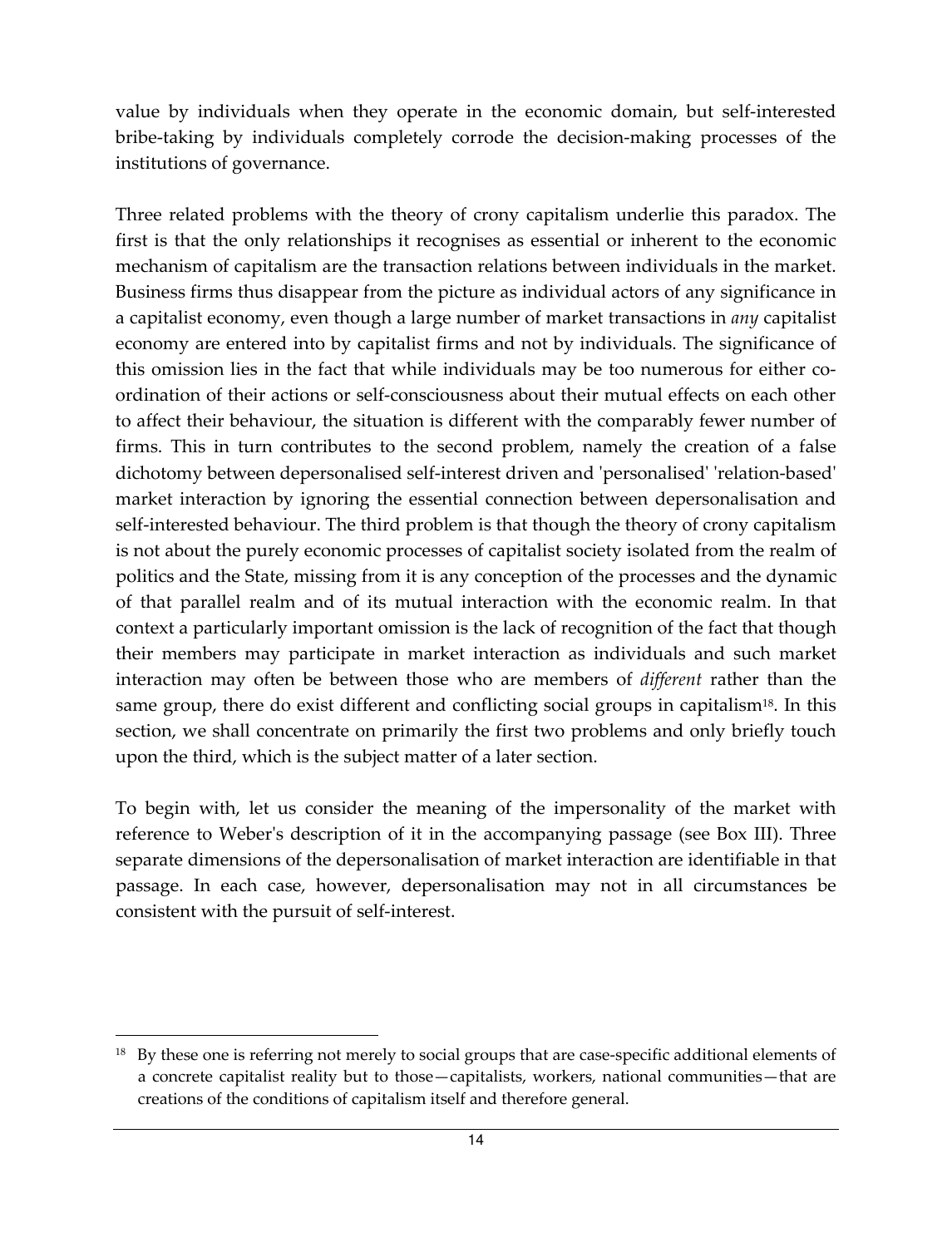#### **Box III The Impersonality of the Market**

"The reason for the impartiality of the market is its matter‐of‐factness, its orientation to the commodity and only that. Where the market is allowed to follow its own autonomous tendencies, its participants do not look toward the person of each other but only towards the commodity; there are no obligations of brotherliness or reverence, and none of those spontaneous human relations that are sustained by personal unions....Market behaviour is influenced by rational, purposeful pursuit of interests. The partner to a transaction is expected to behave according to rational legality and, quite particularly, to respect the formal inviolability of a promise once given. These are the qualities which form the content of market ethics. In this latter respect the market inculcates, indeed, particularly rigorous conceptions. Violations of agreements, even though they may be concluded by mere signs, entirely unrecorded, and devoid of evidence, are almost unheard of in the annals of the stock exchange. Such absolute depersonalization is contrary to all the elementary forms of human relationship.

…

It is normally assumed by both partners to an exchange that each will be interested in the future continuation of the exchange relationship, be it with this particular partner or with some other, and that he will adhere to his promises for this reason and avoid at least striking infringements of the rules of good faith and fair dealing. It is only this assumption which guarantees the law abidingness of the exchange partners. Insofar as that interest exists, "honesty is the best policy". The proposition, however, is by no means universally applicable, and its empirical validity is irregular; naturally, it is highest in the case of rational enterprises with a stable clientele. For, on the basis of such a stable relationship, which generates the possibility of mutual personal appraisal with regard to market ethics, trading may free itself most successfully from illimited dickering and return, in the interest of the parties, to a relative limitation of fluctuation in prices and exploitation of momentary interest constellations."

*‐Weber (1978), pp. 636–637*

The first of these dimensions is the *lack of awareness or concern with the identity of* the *other party being transacted with*. This is related to the notion that self‐interested individuals would be concerned with what is the commodity or price being offered and not who offers it. But what happens when the commodity being offered by different potential sellers cannot be assumed to be homogeneous—and perceptions of the 'quality', of the commodity being offered are linked to the identity of its seller/maker? What happens when the value attached by individuals to a particular commodity is related to the identity of the seller (expressed through things like brand name)? Is not in each of these cases knowledge of the identity of the transacting partner and choices based on such knowledge central to the pursuit of 'self‐interest'?

The second element of depersonalisation that Weber highlights, which is actually at odds with the notion of depersonalisation underlying the theory of crony capitalism, is the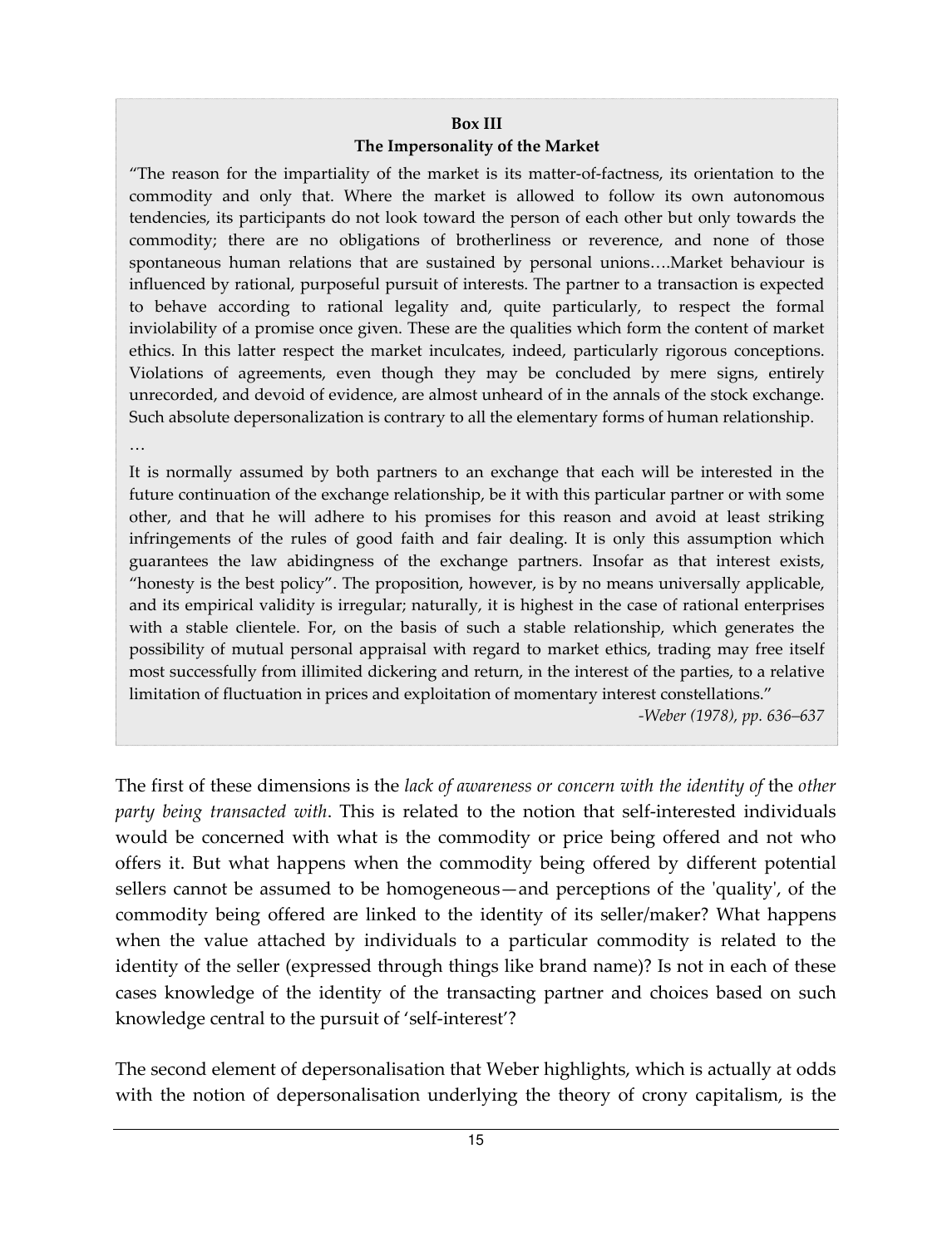uniform *adherence to a market ethic* by all transactors regardless of who they are transacting with. It involves eschewing short‐run opportunistic behaviour, and the only incentive individual transactors have for observing it is that it allows them to keep participating fruitfully in the market. Such eschewing, however, is incompatible with the 'one‐off' deal approach. Weber himself recognised that adherence to market ethics cannot be guaranteed when transactors are driven by self‐interest, and that a stable and more personalised adherence to this market ethic may be necessary in some circumstances. But in either of these circumstances, when transactors eschew short‐run opportunistic behaviour to continue participating in the market or when they hope to continue the relationship beyond the immediate transaction, can such eschewing be considered as going against self‐interest given the reasons behind it? In other words, either possibility can be related to essentially the same motivation.

Moreover, whether the eschewing of short-run opportunistic behaviour is self-enforcing in nature or prevented by entering into appropriate contracts enforced by a third party, it is incompatible with lack of awareness of the identity of the one being transacted with. The penalty of non-adherence to the market ethics cannot be imposed unless the identity of the violator is known.

The final aspect of depersonalisation is that in market interaction the actions of the transactors are *not motivated by the idea of favouring the other party* in a transaction. Such favours again would be impossible with a one‐off deal approach. But if the provider of the favour expects receiving some return on that in the future or over the long‐run through repeated transactions with the same party, then such behaviour can neither be deemed to be going against one's interest nor even to be motivated by the idea of doing a favour.

What emerges from these then is the following. The depersonalisation of market interaction in capitalism has a one‐sided partial character. The primary subjective motive with which economic agents enter into market transactions is self-interest, and not any other personal relationships that may exist between the parties. But whether the persona of the other party in any *individual* transaction will be considered entirely irrelevant, and whether the transaction will be approached as a one-off deal or not, is contingent, and contingent not despite but because of self‐interest.

Even in theoretical work that does not fundamentally challenge the micro‐theoretic tradition of neoclassical economics, there is recognition that 'social relations' and self‐ interested behaviour can go together, that social relations between individuals other than impersonal market relations may actually be deeply involved in economic activity. It has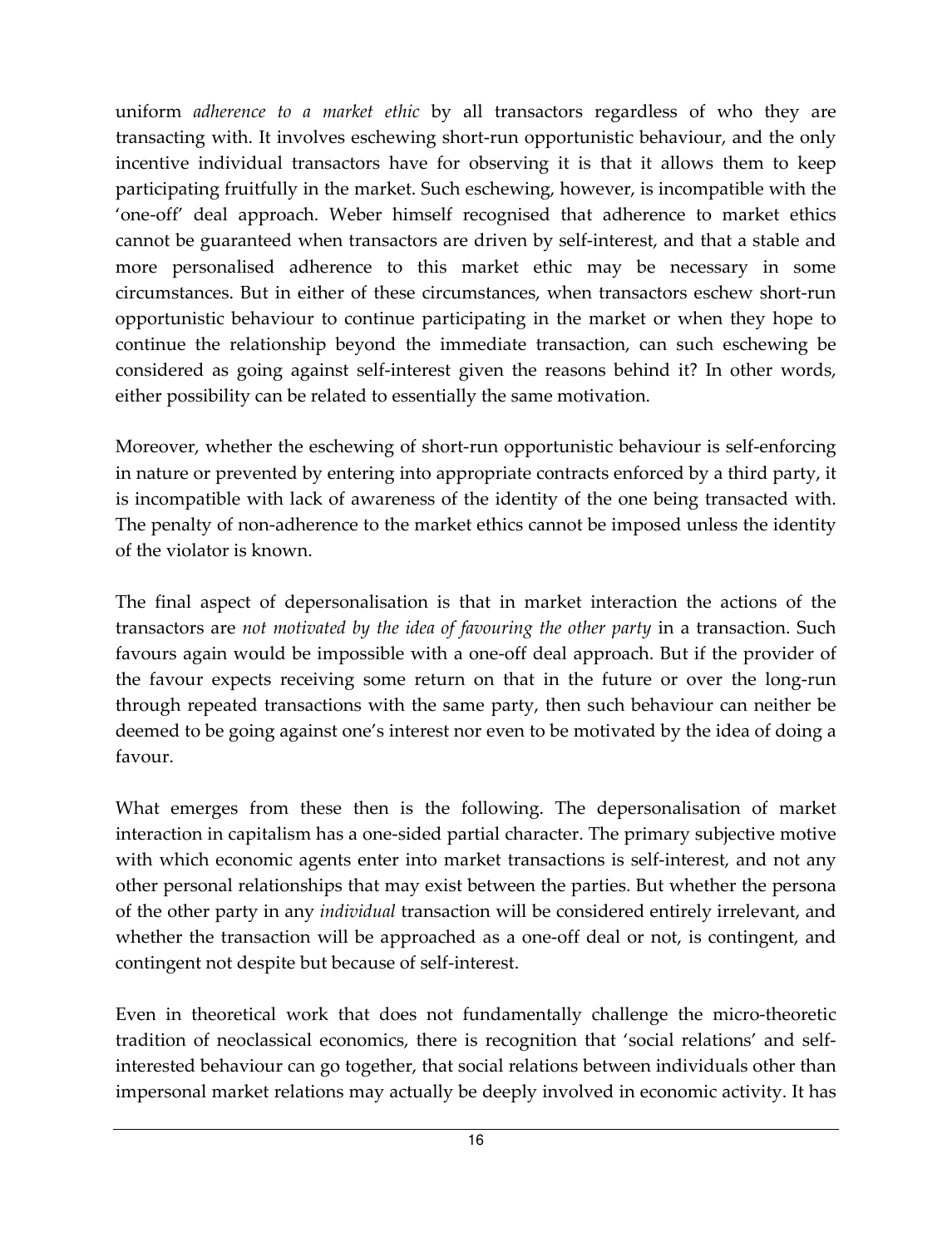been argued that even while conforming to the rational choice calculus, economic agents leverage and use their networks of social relations that may exist independent of economic interaction, may be the result of repeated economic interaction, or may be consciously cultivated for furthering that very purpose, and some economic transactions result from or become possible only because of such relations<sup>19</sup>. It has also been argued that such personal relations may facilitate the "efficient" working of the capitalist market in a number of overlapping ways—by reducing transaction and information costs; by generating trust and normative pressures to eschew opportunistic behaviour that could solve problems associated with asymmetric information or reduce agency costs; by facilitating efficiency enhancing coordination, etc. Indeed, the currently fashionable idea of "social capital" is built on precisely such notions and one might be excused for experiencing some difficulty in distinguishing between social capital and crony capitalism<sup>20</sup> .

Shifting attention from individuals to the mutual interaction of business firms would further highlight the limits of depersonalisation of the market. In the case of firms, however, the focus cannot entirely be only on the exchange transactions between firms, because firms are also potential competitors and collaborators. While all that has been said previously about the limits of depersonalisation in market interaction apply equally to transactions where firms are involved, there are in addition other elements of 'personalisation', which are more likely when firms are involved. There are certain kinds of such relations possible for which the adjective crony would be eminently suitable, and which would have similar consequences as those between public officials and businessmen. For example, the formation of a cartel by a group of firms is similar to the grant of a monopoly to a favoured businessman by the state. In general, it is well recognised that in any contemporary context the completely depersonalised and atomistic one‐off deal approach is unlikely to be observed by firms in their relationship to each other. Oligopolistic rivalry is based on awareness of the existence of rival firms, and collusion between oligopolistic firms represents an alternative potential response to the same market situation. Like collusion, mergers and strategic alliances between firms, the replacement of impersonal market exchange with internal transactions through vertical integration, or long‐term contracts between firms, are all commonly found responses of profit‐seeking firms to competition and uncertainty, and each of them involves 'relationships'.

<sup>&</sup>lt;sup>19</sup> See Biggart and Castanias (2001), Uzzi (1997, 1999), Granovetter (1992), Piore (2002), McGinn and Keros (2002), and Cetina (2006)

 $20$  'It is not what you know but who you know which matters'—this is the simple definition of social capital. See Harris (2001) and Fine and Lapavistas (2004) for critical commentaries and Fukuyama (1999) and World Bank for more sympathetic treatments of social capital.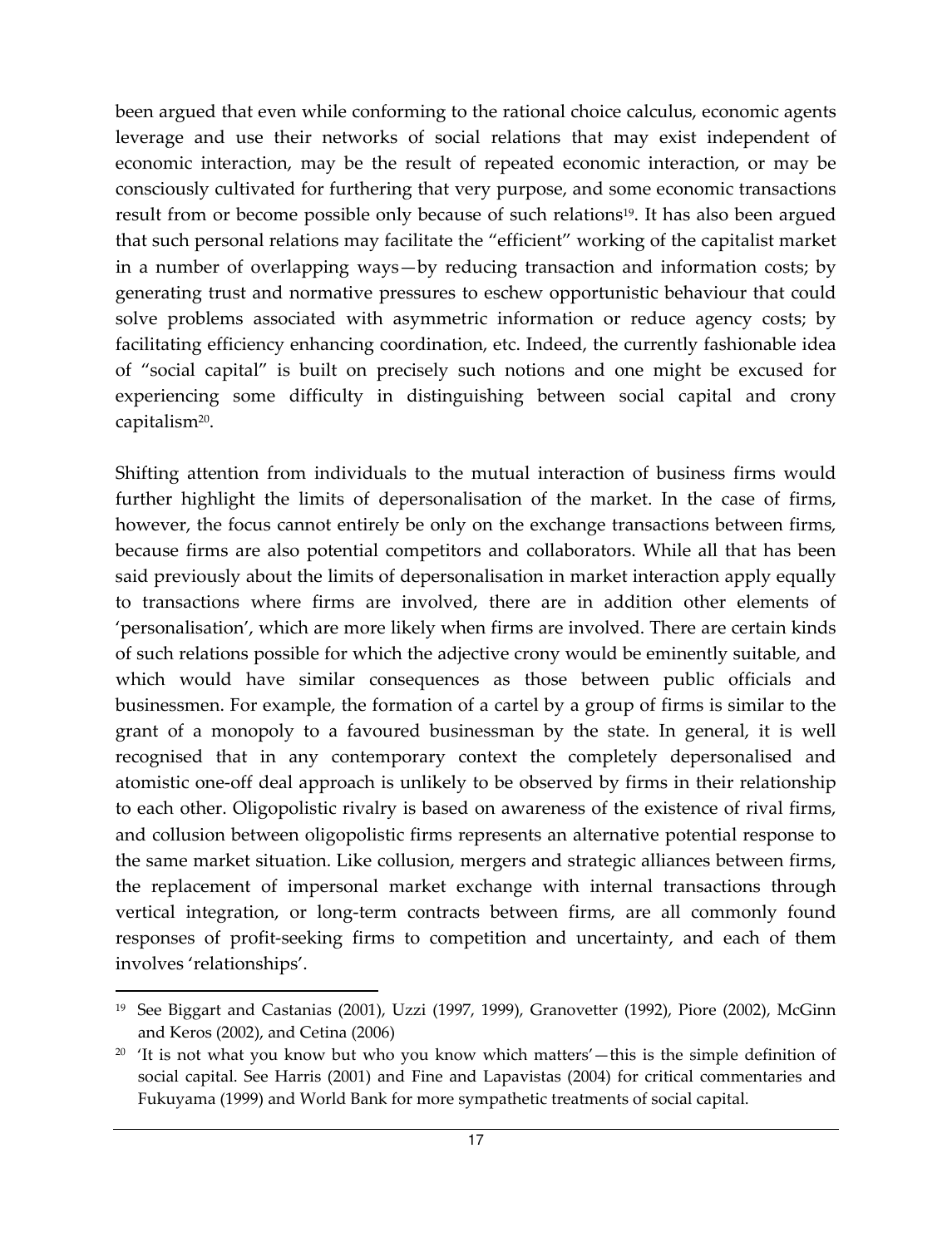The entry of an element of 'personalisation' into the economic interaction between selfinterested agents is therefore not something inherently contradictory. Rather, such personalisation must be considered in many instances a normal counterpart of that interaction, and the kind of instances that have been highlighted here would make it obvious that it is quite prevalent in any contemporary context. That personalisation may be at times effected or facilitated through a variety of non‐market relationships that may exist independently, without those other relationships being either the principal *cause* of that personalisation or even its necessity. Indeed, such non‐market relationships can also be formed and even be weakened by forces generated from the economic interaction between individuals and individual entities—business associates can develop friendships with each other while family relations within business families can break down. It is in fact intriguing that the theory of crony capitalism does not usually highlight that the tendency for splitting up of firms, the breaking up of a single individual market entity into many such entities, tends to go hand in hand with family control of firms, while the opposite tendency characterizes the situation where managerial control is prevalent and an active corporate control market exists.

If interaction that is not impersonal in the extreme sense required for pure "arm's‐length capitalism" to exist is so intrinsic to the working of the economic mechanism of modern capitalism, particularly when the relations between firms are taken into account, where does this leave the conception of crony capitalism as the opposite of arm's‐length capitalism? One possible conclusion is *"cronyism" in the economic domain is inherent to capitalism.* If such a conclusion has to be avoided, then one requirement at least is that some basis other than the feature of mere personalisation has to be found for separating out those relationships whose operation may be deemed as "cronyism"*.*

Even on other more general grounds, the use of cronyism as a catch‐all term for the influence on decision-making of a diverse set of personal connections may be questioned. The origins of these relations, the nature of their mutual interaction with the capitalist economy, their modes of operation, and conditions of entry into, and their operational consequences, can be different in important ways. In fact, the extent of individualisation or personalisation associated with the influence of these on social interaction can itself vary. In the Indian context, for example, caste identities can come into play (to favour or exclude) in many situations without a direct prior personal connection between the relevant parties, something which cannot be said to be true for family connections<sup>21</sup>. True that the differences between these different kinds of social relations are not important

<sup>&</sup>lt;sup>21</sup> Social status of the individual concerned, and not merely personal connections, can operate even in a purely capitalist context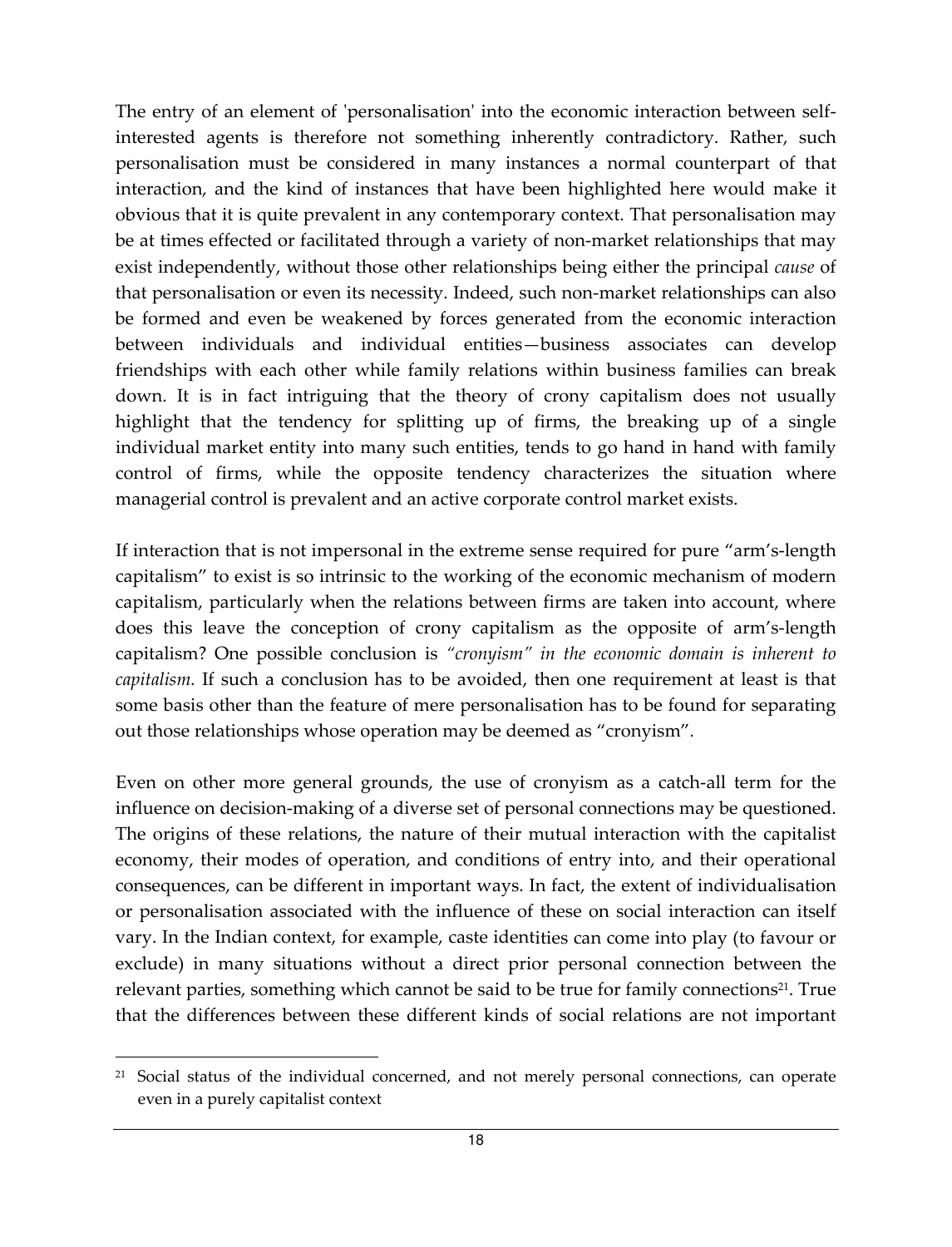when they are entirely incidental to the process working through them. But in such cases the relations are also not explanatory factors of that process. Where these relations become important as independent or additional factors, their differences could be important. One such area where they are important is when they act as influences on the decisions and actions of public officials. It would be absurd, for example, to treat the phenomenon of corruption influencing such decisions as equivalent to the influence of economic nationalism, even though for different reasons both of these could qualify as instances of 'cronyism'<sup>22</sup>.

## **5. Crony Capitalism and the Financial System**

In the theory of crony capitalism, the differences in the nature of their respective financial systems are of such critical significance in shaping the differences between crony and armʹs‐length capitalism that they can virtually serve as proxies for the entire systems. This is not surprising given that in one it is the price-mechanism that is supposed to work in allocating savings, while non‐price factors matter in the other.

As is well known, capital markets are different from standard commodity markets because all credit transactions are characterized by the problems of asymmetric information and the risk of default<sup>23</sup>. Therefore the price (interest) rate cannot play the same role in loan markets as prices do in spot exchange markets for homogeneous commodities, and an element of rationing always characterizes such markets. Stock issues may not involve either any fixed commitment to pay a return, or any repayment of the principal. But the investor advances funds by acquiring equity only on expectation of a return in the form of dividends and/or capital gains, which in turn depend on how the controller of these funds utilises them. The so-called agency problem of corporate governance is the form in which equity financing also faces the same problems as loan financing. Further, in case of equity financing the rate of return to the advancer of funds has only a partial direct relationship with the rate of return on the real assets acquired with these funds. Partly the former return is dependent on the movement of expectations influenced asset prices in the secondary market.

In fact, transactions involving transfer of funds are classic cases of exchange transactions where it is impossible for at least one party to ignore the identity of the other transacting party. They are not spot exchanges but involve transactions over time whereby one party, the advancer of funds, can only exercise his/her subsequent claim on the other by

 $2<sup>22</sup>$  Nationalism, an ideology that is very much a product of capitalist conditions, involves a sense of a community.

<sup>23</sup> Greenwald & Stiglitz (1991)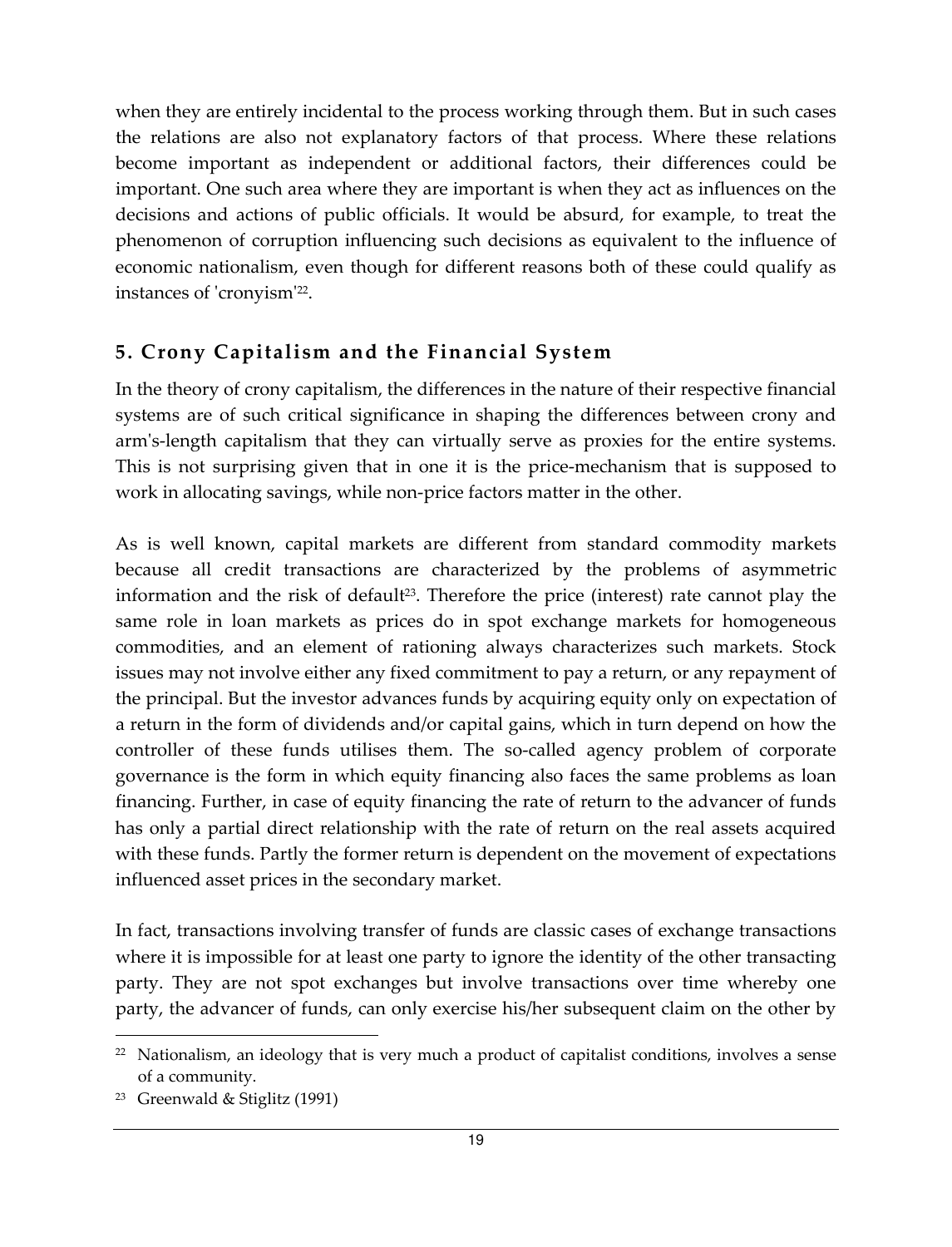knowing his/her identity. The reassurances that their owners need to part with their funds, have to always work through a clear knowledge of the identity of the borrower whether that reassurance comes from 'trust' in or 'reputation' of the receiver, or by being able to legally enforce the contract. In general, if it includes finding the 'right people' to provide funds to, the 'efficiency' of the financial system is incompatible with credit market transactions where transactors ignore the identities of those in whose command they place their funds.

So what is it about the architecture of the two kinds of financial systems that enables price guided allocation in one despite the problems outlined above, but prevents it in the other? Financial systems can of course be categorised on different bases related to their different features<sup>24</sup>. But it is argued that there tends to be a clustering and apparent complementarity of features that makes for financial systems being broadly of two types, with the basic distinction between them lying in "the extent to which investors get involved in investment decisions in individual firms, the degree of separation of ownership and control"<sup>25</sup> . An arm's‐length financial system and its 'relational' or 'control oriented' opposite type are distinguished by the specific methods through which these two systems deal with the problem of information asymmetries and divergences of interest between the providers and users of funds.

According to such a classification, control oriented systems are those where the problems of monitoring and information are resolved or dealt with through some form of direct control being exercised by the lenders over the borrowing firm's decision-making. This being contingent on the lender accounting for a large part of the funds received by the firm, concentration in the ownership of debt and equity is associated with this system. Such concentration in turn typically has to be achieved through pooling of funds in the hands of financial intermediaries, who therefore occupy an important position in this system. In contrast, an arm's‐length system relies on third party enforced contracts, information disclosure requirements, and the market for corporate control, for dealing with same problems that are resolved in control oriented systems through retention of partial control with the owner of funds. The important requirement here is that funds have to be advanced through an asset that is marketable and linked to control and hence the importance of the stock‐market and equity financing in this system. The role of the investors or providers of funds is deemed to be relatively passive—with their main focus

 $24$  Typically classifications are in terms of binary opposites of the following kind: Bank-based versus Market‐based or Relational versus Arm's‐length or Control oriented versus Market oriented systems

 $25$  Berglof (1999). Fohlin (2000), however, makes the argument that there is great diversity between the financial systems of countries.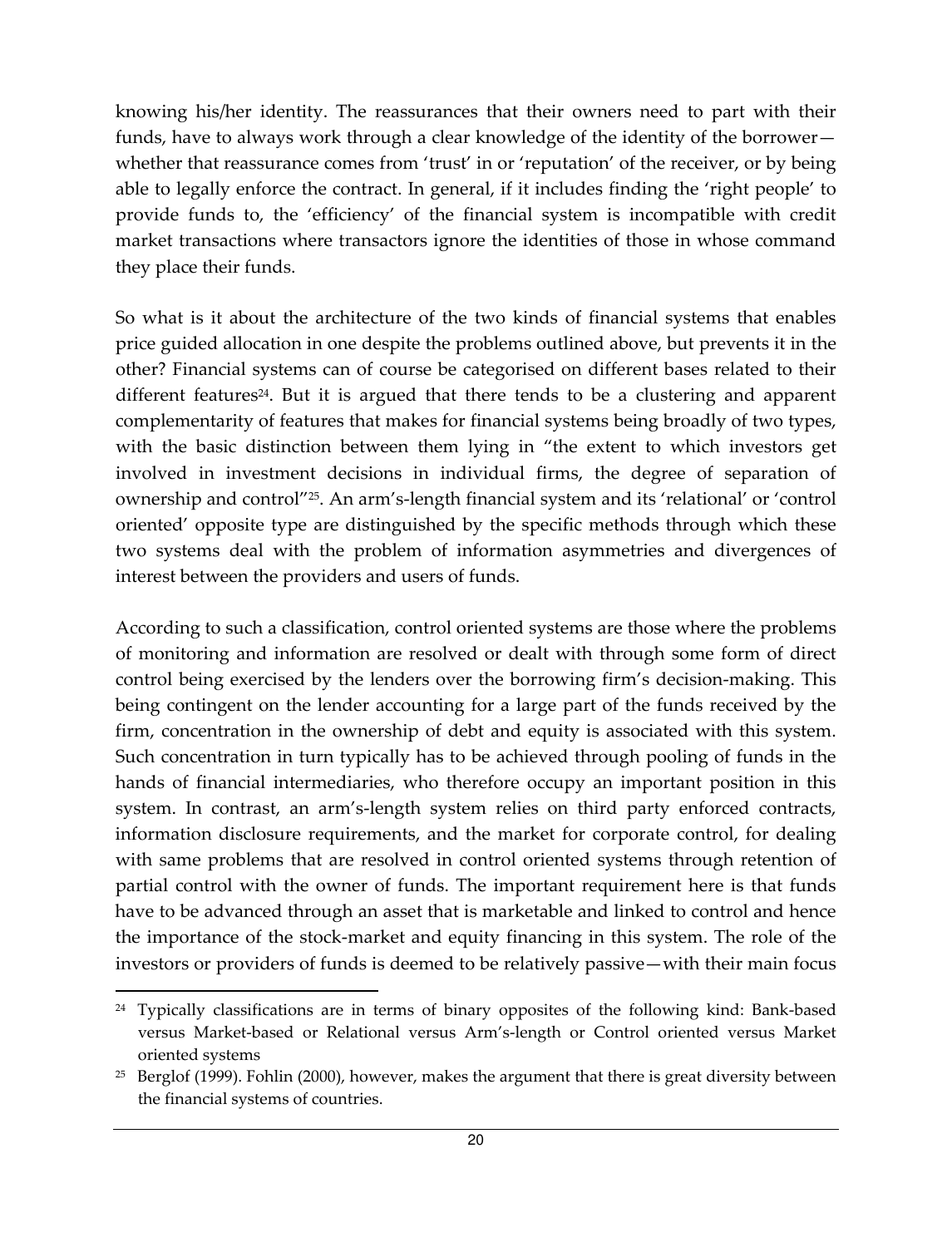being on the return to them for making available their funds, in the form of interest (in loan markets); or expected dividends and capital gains from holding equity. Even in the market for corporate control, their role is passive and limited to making the equity shares held by them available to the highest bidder. In other words, while the interests of investors exercise a direct influence on the users of their funds through 'voice' in a control‐oriented system, in arm's‐length systems the same influence is indirectly exercised through the availability of, and willingness to exercise, the 'exit' option.

From this kind of reasoning, a linkage is drawn between control oriented or relational financial systems and crony capitalism, the link being a two-way one<sup>26</sup>. Relation-based or crony financial systems are at one level seen as a response to the absence of a proper third party contract enforcement mechanism; at the other end, control oriented finance also tends to breed crony 'relationships' because the provider of funds develops an interest in ensuring that the recipient business firm stays afloat. As both lenders and creditors are restricted in such a system in their choice of market partners, price signals play little role in guiding allocation decisions. In contrast, in arm's‐length financial systems, the primary focus of investors is supposed to be on risk and return, and they provide their funds to whoever can offer them the highest risk adjusted rate of return. Price signals therefore guide decisions and ensure that resources flow towards their most productive uses.

But is the story of a purely price-guided allocation of resources in an arm's-length financial system a plausible one? Before accepting such a conclusion, one may note that not one but a number of problems characterize the theorising that is the basis for this conclusion.

Firstly, it is almost an assertion rather than an established fact that if there exists a strong third party contract enforcement mechanism and a market for corporate control, the intrinsic differences between transactions in capital markets and those in standard commodity markets basically disappear. But do they?

Considering loan markets first, the protection of the interests of the saver-lender through an enforceable contract would itself involve conditions being imposed on the borrower like provision of secondary collaterals and margin requirements, the ability to meet which would not be possessed in the same degree by different potential borrowers. Moreover, even if opportunistic behaviour is entirely preventable by enforceable contracts, the lender would need further reassurances that the funds provided are likely

<sup>26</sup> Rajan and Zingales (1998)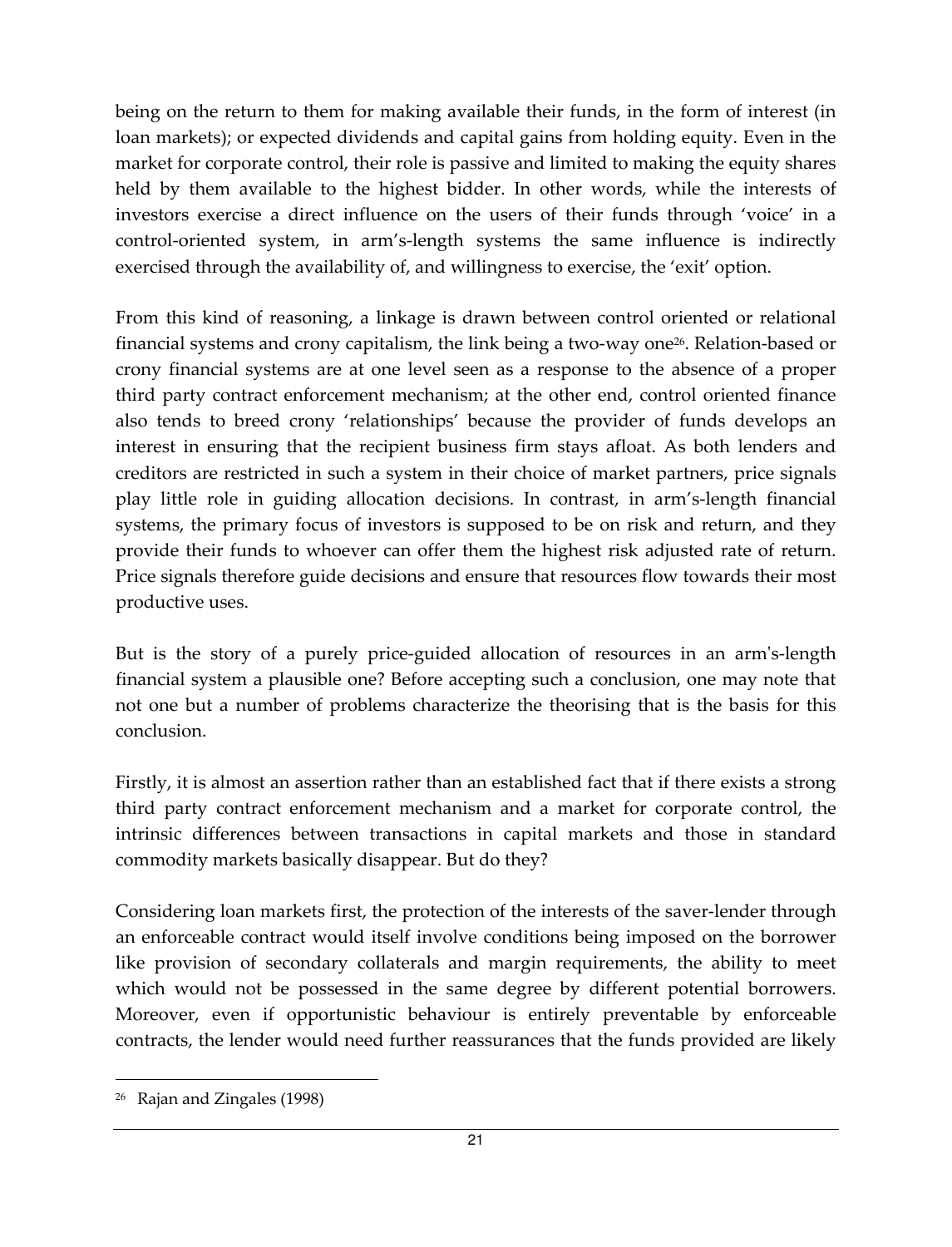to be used judiciously. This is because of the dependence of the ability of the borrowing firm to meet its obligations to lenders on the returns earned from the use of funds borrowed. These returns are subject to the inherent uncertainties associated with investment process in a capitalist economy. Further, if the ability to pay the price for funds (interest) depends on returns earned from their use, no borrower's demand is subject to a 'budget-constraint'. More than one borrower may seek the same funds for the same purpose and at the same price. In other words, lenders have to discriminate between the 'quality' of the managements of different firms, including the quality of their 'judgements' regarding the potential returns from their planned investments.

These problems are further aggravated by the fact that all investments in any period are not independent investment projects. A large part of investment derives its rationale and its prospects of earning a return from being expansions or additions to existing investments of firms, from whom they cannot be detached. In addition, if firms have substantial market power, which could also be gained through crony connections with each other or with state officials, then that would increase the rates of return and reduce the riskiness of their investments. Unless other factors prevent it, a return oriented financial system would direct resources towards such firms.

Thus, even if contracts are enforceable, the credit allocation process will involve a screening whereby a host of non‐price factors such as own assets and resources of the borrowers, their track‐records and reputations, their existing business position, etc., will come into play. Most of these factors have no direct relationship with the intrinsic rates of return of the investments that the credit provided would finance. These factors play an even greater role in the case of equity finance where the transfer of funds is permanent while the discretion enjoyed by the recipient in determining the return in the form of dividend is much greater, as is the uncertainty about the return in the form of capital gains. The market for corporate control can hardly play the role of guarantor, its operation in the manner required belonging itself to the realm of uncertain future outcomes. These make equity financing impossible to use at times, and the widespread observance of the empirical phenomenon of equity financing being both highly concentrated and accounting for a very small proportion of investment financing is therefore not surprising.

What these suggest is that irrespective of the nature of the financial system, there is an inherent bias in the finance allocation process that favours older, established, and dominant firms. If such selectivity and favouritism is deemed 'cronyism', then cronyism is inherent to the working of the capitalist financial system, and not peculiar to the relational one. The difference between the two systems may only lie in the degree to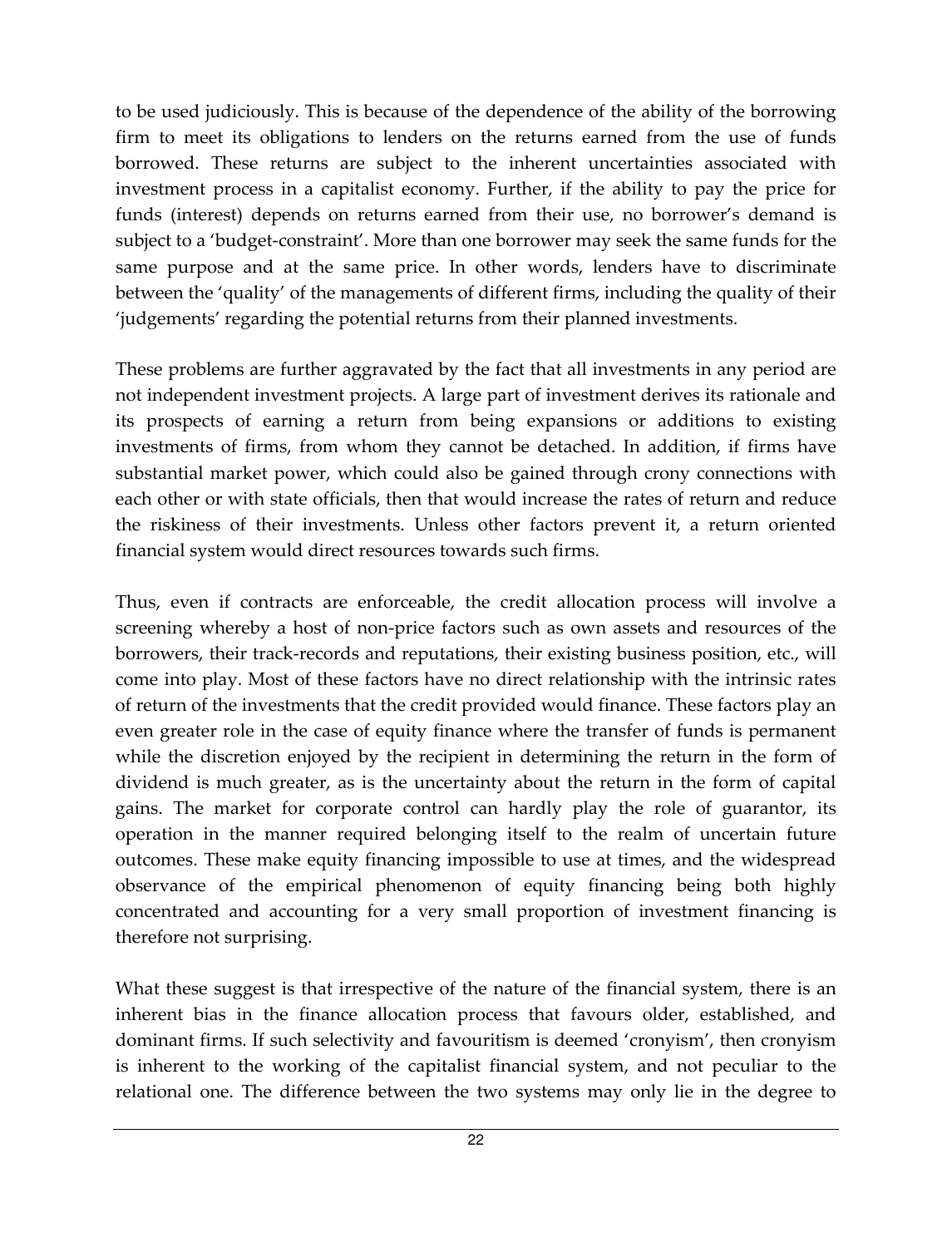which this cronyism assumes an *apparent* personalised or depersonalised form. The inherent bias against new firms in such a situation in fact can only be moderated by 'relationships' of some form because these have to compensate for the absence of other impersonal qualifications and strengths that can only be acquired over time. Even venture capital is a form of relationship financing that is prominent even in arm's‐length financial systems<sup>27</sup>.

A second problem is that the bias in the allocation process referred to above is actually only part of the story because it is limited to the bias that affects the allocation of funds that actually enter market supply. If focus is centred on firms rather than individuals, it is immediately clear that there is another part of savings, retained earnings of firms, which are allocated on a pure 'relationship' basis whereby they are the exclusive monopoly of the firms whose retained earnings they are. This bias in fact tends to be greater in an equity-oriented system than in a debt-oriented one for two reasons. For one, equity financing involves a permanent transfer of funds so that the finance for replacing assets used up need not be accessed again from the market. And every successive round of equity financing keeps on increasing the amount permanently transferred from the realm of individual decision‐making to the control of corporate managements. In the case of debt-financing, however, there has to be a repayment of the principal which has to be recovered by fresh borrowing. But that process also means that funds once accessed from the market return to the market and are potentially therefore mobile across firms, and are not structurally inhibited from flowing even to new firms. Secondly, if all production activity is undertaken by firms, the relative importance of external to internal financing of investment will depend on the distribution of savings between personal savings and corporate savings. The greater the proportion of equity financing, the greater would be the tendency for this distribution too shift increasingly towards corporate savings with each successive round of equity financing, if the returns to investors are more in the form of capital gains rather than dividend so that the dividend per unit of equity capital raised is lower than the interest rate applicable to debt financing.

Finally, there is an additional problem with centring the classification of financial systems around the degree of separation of ownership and control. A distinction needs to be made between the separation of ownership and control of *capital* and that of corporations. The former would result from the capital agglomeration process, irrespective of whether such agglomeration is done initially by intermediaries or by

 $2<sup>27</sup>$  Rajan & Zingales (1999) argue that venture capital works well only because the parallel existence of markets offers an eventual exit option for the venture capitalist. But venture capital is not inconsistent with a bank‐based system either.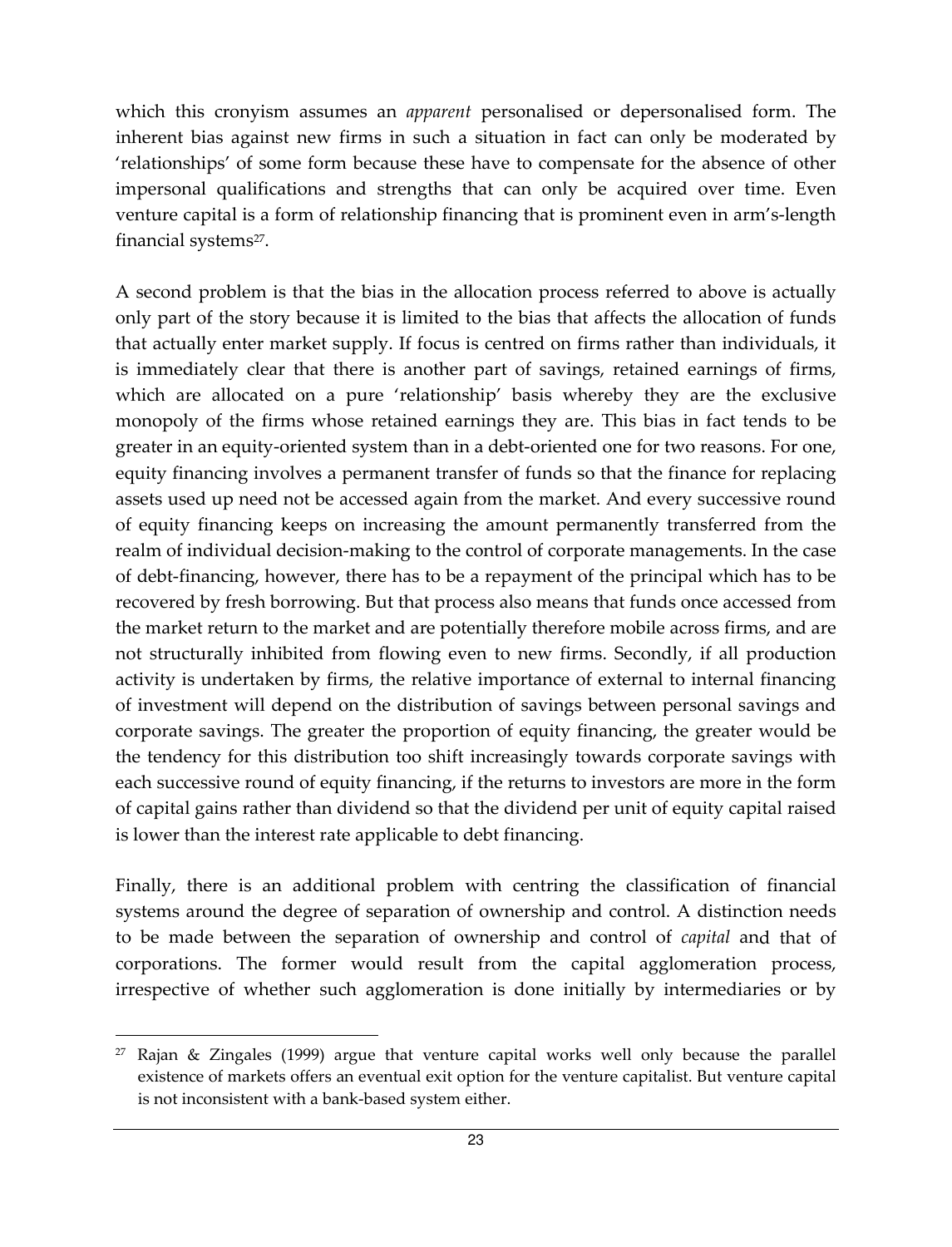business corporations directly and irrespective of whether debt or equity instruments are used to achieve agglomeration. In either of these cases, managements, of financial intermediaries or of corporations that undertake real investments, would exercise effective control over the agglomerations of capital and not the many *individual owners* of that capital. If so, separation of ownership and control of capital could equally be associated with a context of concentrated ownership of equity and debt of corporations and intermediary-based financing<sup>28</sup>.

Should such great significance be then attached to the fact that control over the capital owned by others in one kind of financial system is vested in managements of financial firms and in the other with managements of real sector firms? Both intermediaries as well as investing corporations are business entities that in fact have many things in common. Both acquire capital by producing financial assets for others. Both are agencies through whom the capitals of many individual owners are activated in profit‐seeking as larger unified masses of capital. Both can use the capital at their command to acquire some control rights over assets owned by other corporate entities, by the takeover route in case of investing corporations and by becoming 'institutional investors' in the case of financial intermediaries. Even the fundamental difference between them, that intermediaries use the capital at their command to acquire financial assets while corporations acquire real assets, from their own point of view may be nothing more than a matter of relative specialization in business activity. These specializations may not even be maintained by firms in the absence of legal constraints.

This only serves to emphasize that crony relations in the financial system that are in fact possible are those between the managements of these two kinds of business firms. The potential and incentives for such crony relations arise on account of the fact that their respective profit‐making activities are intertwined in many ways. This intertwining, however, is not limited to the case where they have direct interaction as providers and users of funds, typical of the so-called 'relational' financial systems. Institutional investors in market based systems can also exert control over corporate managements and collude with them. When intermediaries directly finance investments and particularly if this takes the form of illiquid debt financing, a reasonable return on actual investment is a necessary condition for the intermediary to be able to earn a return on its financial assets and the controlling power of the intermediary should be expected to be directed towards that. But when equity financing predominates, the control exercised by

 $2<sup>28</sup>$  Concentration in the ownership of equity can, however, be achieved even without the involvement of financial intermediaries, for example, through cross-holdings between companies.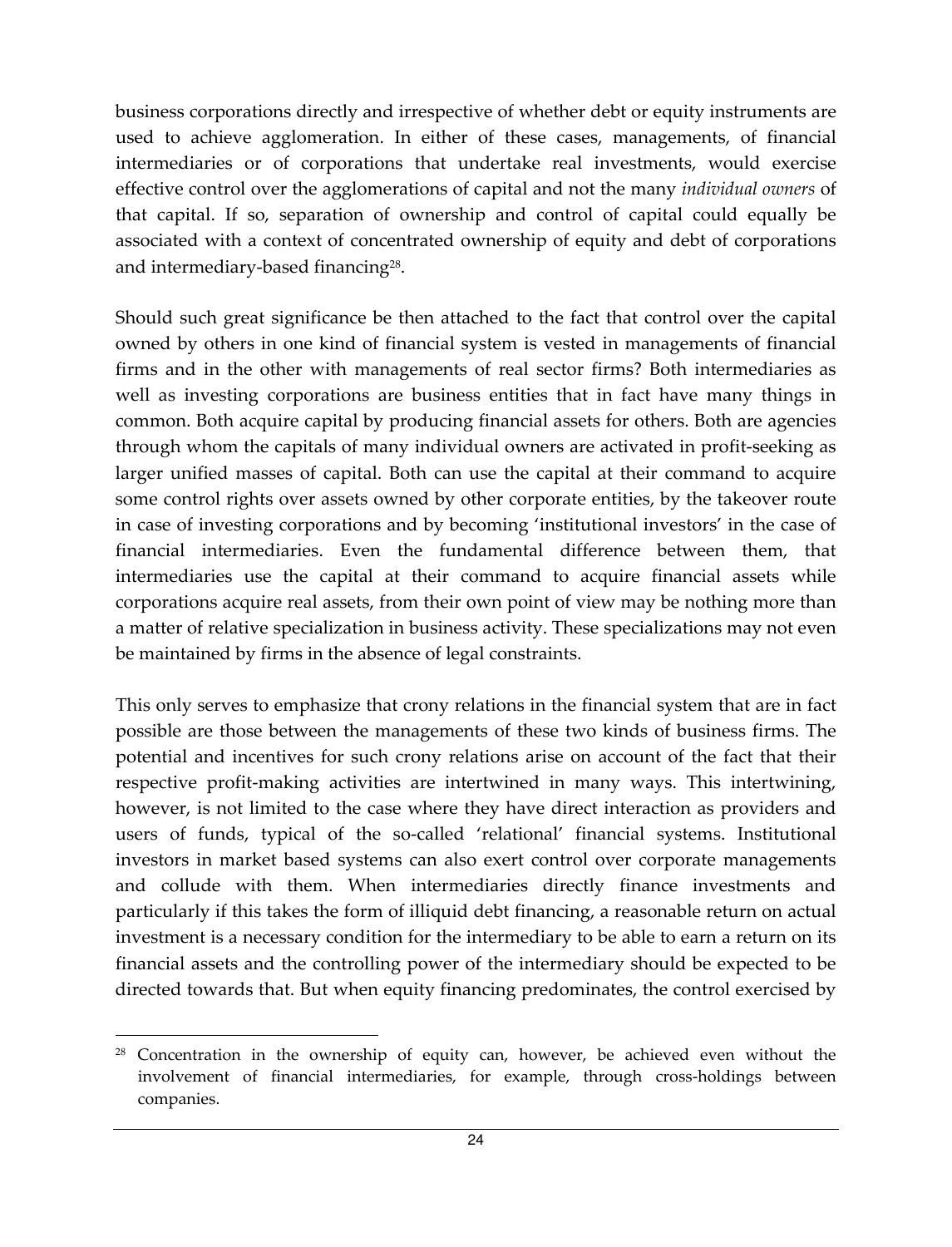an institutional investor may be through stock acquired through secondary purchases and therefore not based on any actual financing of investments. Moreover, in the absence of a direct relationship between the rate of return on the real investments by the corporations and the appreciation of the market value of the institutional investors holding of stock, these investors would be more likely to use their control to influence decisions affecting equity prices and to gain privileged advance access to information that could influence these prices. The availability of an exit option would only reinforce this tendency. Intermediaries also would enjoy a strong element of market power in the markets for financial assets and the scope for collusive behaviour between different intermediaries would also be a possibility.

In other words, in intermediary-based financing systems, some business enterprises may benefit from crony relations in gaining access to funds for real investment. In marketbased financing systems, the benefits of crony relations may be substantially derived by financial entities relatively independently of the real investment process. Cronyism in the financial system could, therefore, be more dangerous and distortionary in the latter case.

## **6. Cronyism and the Business‐State Relationship**

Like in the case of the arm's‐length financial system, pure arm's‐length governance may also be a fictional scenario in at least modern capitalism. The theory of crony capitalism fails to properly appreciate either the intrinsic character of the mutual interaction between the world of business and that of the State or the depth and ambit of this interaction. Its individual centric approach lies at the root of this, because a proper understanding of the business‐state interaction requires first and foremost a recognition that while this interaction does involve individuals, neither side of it can be understood purely as aggregates of individuals.

Every capitalist/business firm is one amongst a group. Their common situation on the one side pits them into competitive relations with each other whereby their individual interests may often collide. Despite this, and even because of it, capitalists also constitute a distinct "community of interests" in relation to the rest of a capitalist society<sup>29</sup>, particularly the working class. In between these two extremes, of individual capitalists and the capitalist class, can usually be found numerous 'collectivities' of capitalists based on common group interests—common industry, common size category (small and big), common type (industrial and financial), etc.—between and within whom there may be

 $29$  That the two are not in conflict was emphasized by Marx by positing competition as the internal mechanism in capitalism that enforces the logic of capital on each capitalist [Marx (1993)].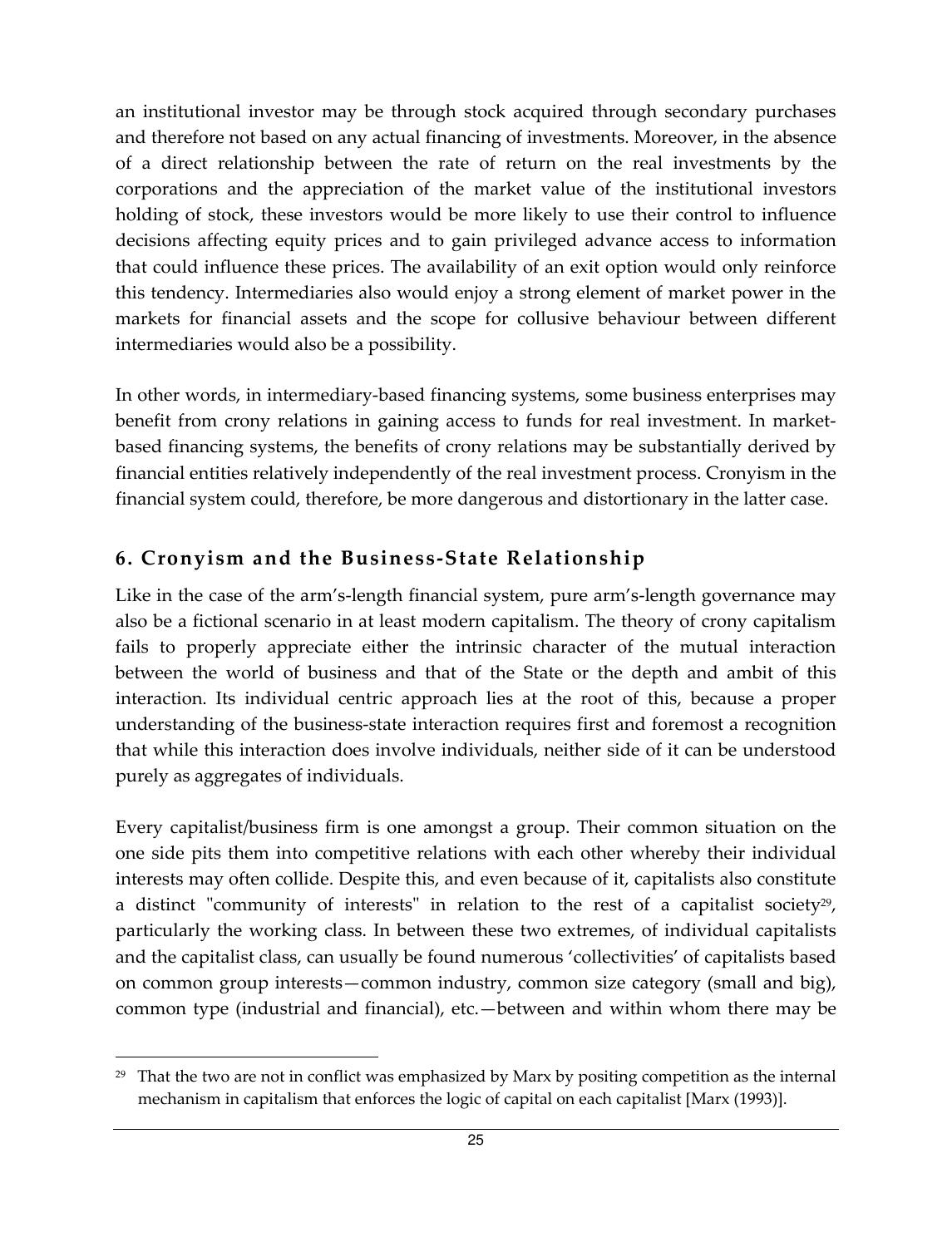competition. Capitalists not only exist as social groups at different levels, but also operate as such. Also, typically, they are amongst the most organized groups in capitalist society, and one of the key features of such an organised character is provided precisely by its orientation towards influencing the State and public authorities.

Whether they are 'reactive' or 'proactive' in the process; whether it is undertaken through this or those means or assumes this or that form; and whether it is for protecting or securing individual benefits or collective ones; the attempts of capitalists to influence public decision‐making should be expected to be incessant. Capitalists as merely passive spectators of the public decision-making process that can affect their profit-making prospects can only be a result of constraints that circumstances impose upon them and not their inherent behavioural feature. This interest of capitalists in the 'affairs of the state' cannot also be a minimalist one because directly or indirectly, there is very little within those affairs that capitalists, individually or collectively at different levels, would not have a stake in. From overall economic policy to matters of detail at the implementation level; from 'rules' framing to the rule enforcement processes; from decisions and therefore to the selection of decision‐makers; everything could come within its ambit.

The entity towards which all this influencing activity is directed, the State, also has a dual character. On the one hand there are individuals who man the apparatus of the State and through whom the State works. Formal decision-making powers would be distributed between them and to that extent the State is never a completely monolithic entity in regard to all its decision‐making activity. But neither is it its complete opposite. For one, the different individuals are bound together in some kind of hierarchical and multiple‐organ structure of the State, and operate within its constraints. More fundamentally, the State in capitalism always comes into being through the historical process that begets a capitalist society. It consequently acquires coherence as a state only by virtue of being a *capitalist* state and a *national* state (the latter we discuss in the next section). This imparts to the state, independent of its specific structure or of the specific individuals within it, a definite broad character that both underlies and bounds its actions such that it functions as an overseer and preserver of the capitalist social order. With regard to decisions of public authorities then, one must make a distinction between those that have to be attributed to the *State* and explained with reference to its character and role, and those that can be related to the choices, preferences, and motivations of particular individual state personnel. The influence of capitalists would, however, operate on both broad categories of decisions but in different ways.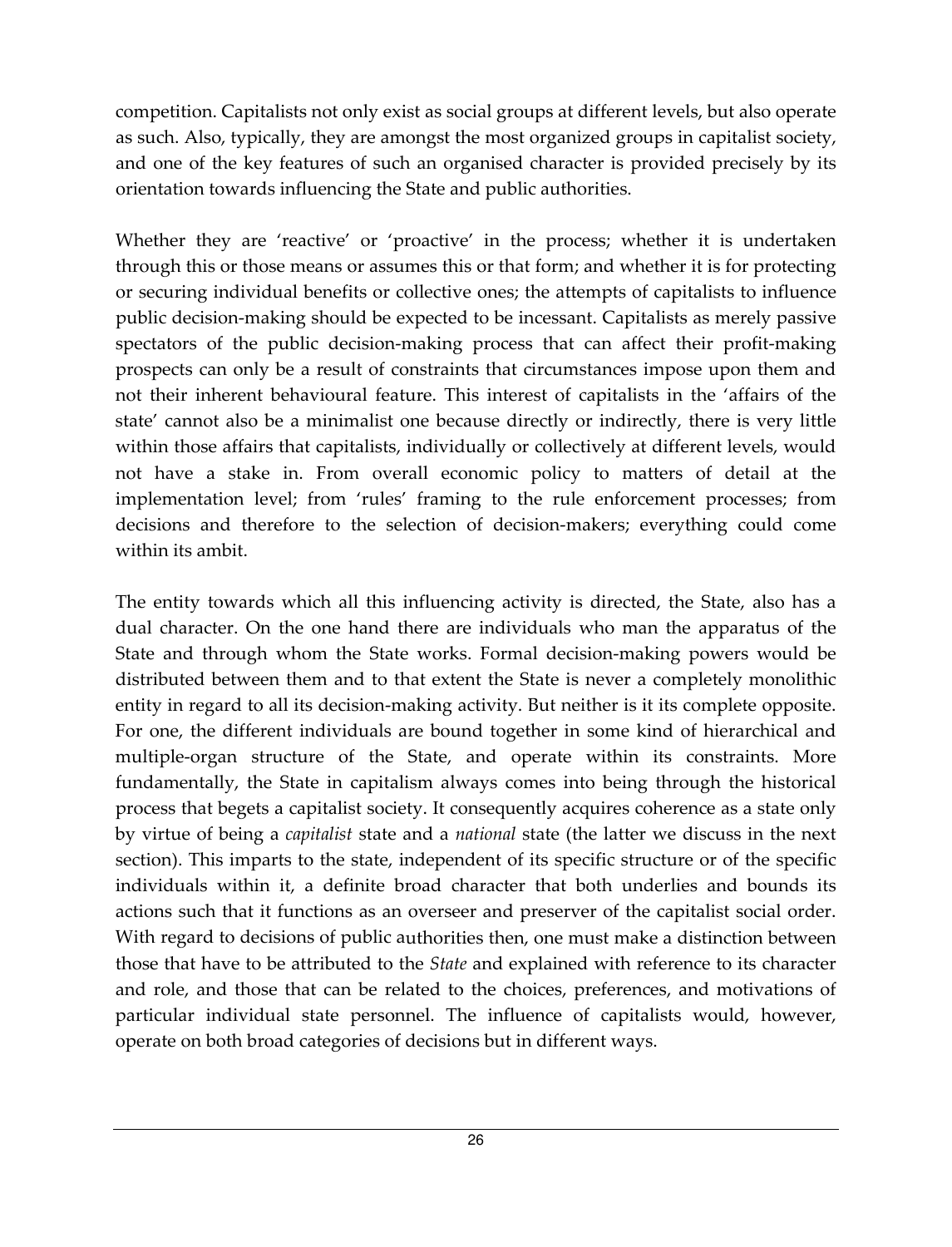The capitalist character of the State does not, however, have to mean that it is merely a pocket organization of capitalists. Discharging its role as the preserver of the capitalist order, a role that has both political and economic dimensions, can often involve the State having to save capitalism from itself, albeit within its limits. The coercive power of the State may therefore be directed against capitalists just as it may be against other segments of society. When the State, for example, enforces minimum wage laws, tax compliance, trade union rights, etc., it does not do so because capitalists want these but because capitalism needs these. The imperatives to which the State responds are thus not identical to those of capitalists whose outlook cannot beyond limits transcend their private interests as capitalists. Yet, while this may mean that such opinion is not always decisive and in some cases cannot be because of conflicts between capitalists themselves, every State is likely to attach significant weight to the opinions of the nation's capitalists simply by virtue of their dominant position in the social and economic structure of capitalism. This position in fact gives private capital a potential leverage over the State, a power that can be impersonal in nature, because any broad objectives with an economic angle that the State may even independently be interested in pursuing would involve private capital or segments of it playing some definite role.

These broad generalizations about the business‐state interaction in capitalism still leave sufficient scope for variations in the specifics of that interaction. The question, however, is: Can crony capitalism and arm's‐length capitalism be properly distinguished on the basis of these possible variations? The theory of crony capitalism does not take into account the totality of the business‐state relationship in capitalism. As such it restricts the concept of 'state capture' to a narrow sense where it indicates the relatively privileged position of some firms *within the category of business firms* to be able to manipulate the public decision‐making process in their favour. This is thus associated with the existence of *inequality of influence,* which results in a *selectivity* or *discrimination* in the granting of favours to businesses, or the *dominance of sectional over collective interests*<sup>30</sup> . But it is clear that state capture can also be given a broader meaning, one that takes into account the existence of other sections in capitalist society. The degree of state capture in this sense would reflect the extent to which the State is *captive to the interests of private capital relative to those of other sections*. <sup>31</sup> Clearly these two conceptions are not identical. But they can

<u> 1989 - Johann Barn, mars ann an t-Amhain an t-Amhain an t-Amhain an t-Amhain an t-Amhain an t-Amhain an t-Amh</u>

<sup>&</sup>lt;sup>30</sup> Hellman and Kaufmann (2002), Desai (2007). Professor Tyabji had at the symposium suggested the latter as a possible working definition of crony capitalism.

<sup>&</sup>lt;sup>31</sup> The varieties of decisions that the State or State authorities take and which capitalists may have an interest in influencing, cannot also be seen as completely independent decisions, even when they are taken by different entities, nor are they all of equal significance and magnitude. Some decisions taken by one authority may be conditioned by others taken by other authorities. For example, decisions related to the process of enforcing rules have a relationship with the rules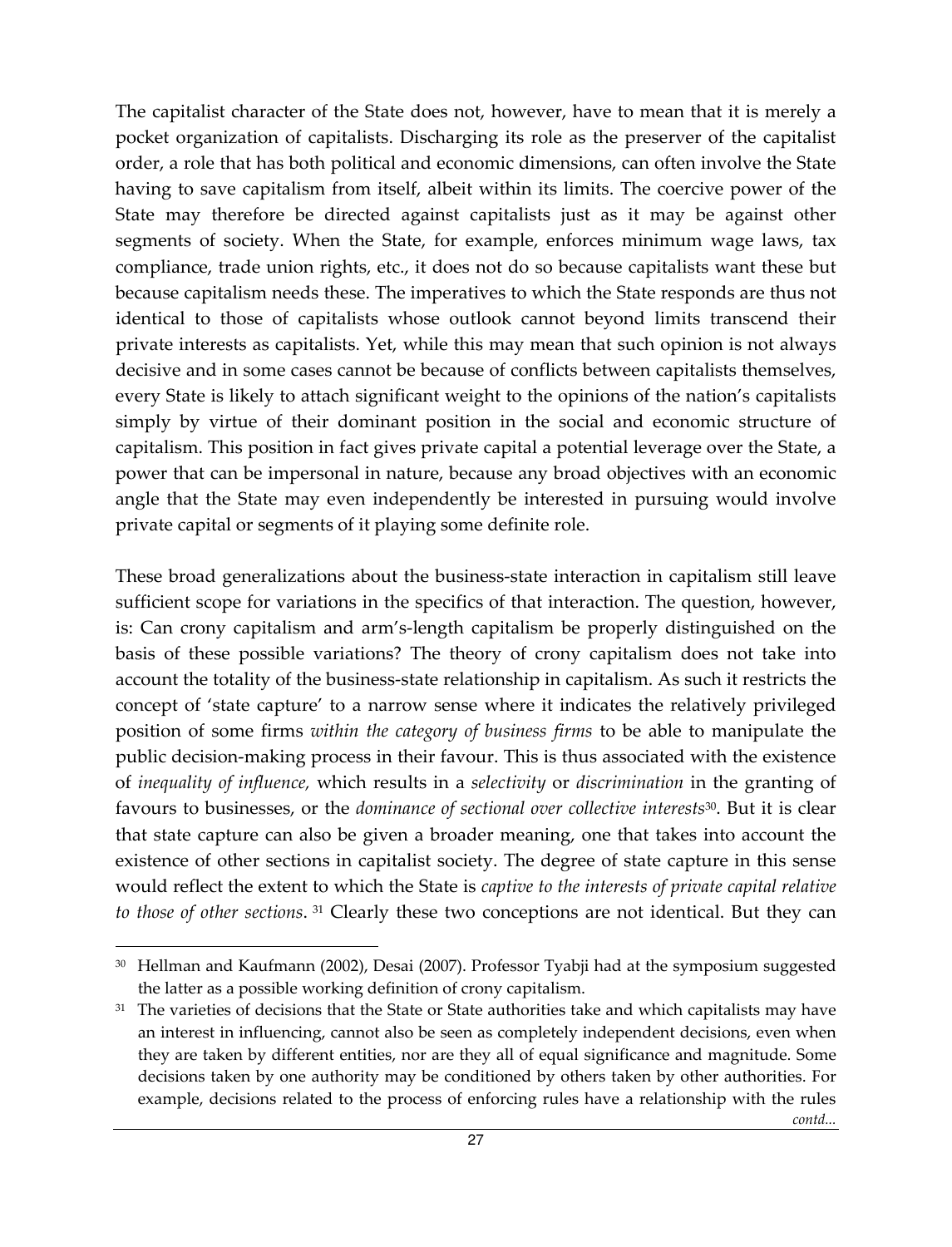overlap. The narrow concept of state capture does not necessarily require an assumption that capitalists as a whole exercise no influence on the decisions of public authorities—it is merely silent on the question of its degree and more concerned with its distribution pattern between capitalists.

But even the narrow concept of state capture is not necessarily entirely captured if only individuals and their 'connections' are focused on as in the theory of crony capitalism. This is because the inequality of influence may not only be between individual capitalists, but also between different interest‐groups within private capital, and because such inequalities based on factors other than connections with those exercising public authority. Moreover, individual capitalists or firms do not have personalised relations with the *State*, but rather with particular individuals occupying positions of public authority. The degree to which this gives them influence depends then on the extent of concentration of decision‐making power in the hands of these individuals, not merely in the formal sense but in the functional sense<sup>32</sup>. In fact, when there are many individual capitalists and many individual public officials or bodies that could bestow favours and therefore many different connections at work, the degree of state capture understood as the extent to which decisions of public authorities are determined by the private interests of capitalists would to an extent reflect the *aggregate* of the influences of different capitalists rather than the *inequality* amongst them.

State capture working through the individual connections of capitalists may in fact be associated with an entire spectrum of disparate situations. At one end of that spectrum we may have an entirely anarchic scenario where many different business firms have their own separate connections with different individuals so that the favour bestowing process is disbursed and dissipated or paralysed by competing attempts for getting mutually exclusive favours. At the other end, there could be a highly organized mechanism where there are only a few firms which are consistently benefited. It may be legitimately asked whether clubbing all these together under the single head of crony capitalism makes much sense<sup>33</sup>.

themselves. Some choices are available to be exercised only because other choices have been made elsewhere (the case of the contract referred to earlier).

 $32$  Functional would be taking into account the effective constraints associated with the context.

<sup>&</sup>lt;sup>33</sup> It may be noted that while Kang (2002, 2003) clubs all of these under the head crony capitalism, his explanation of the huge difference between South Korea's and Philippines' economic performance despite the common element of corruption is based on precisely such differences in their structures.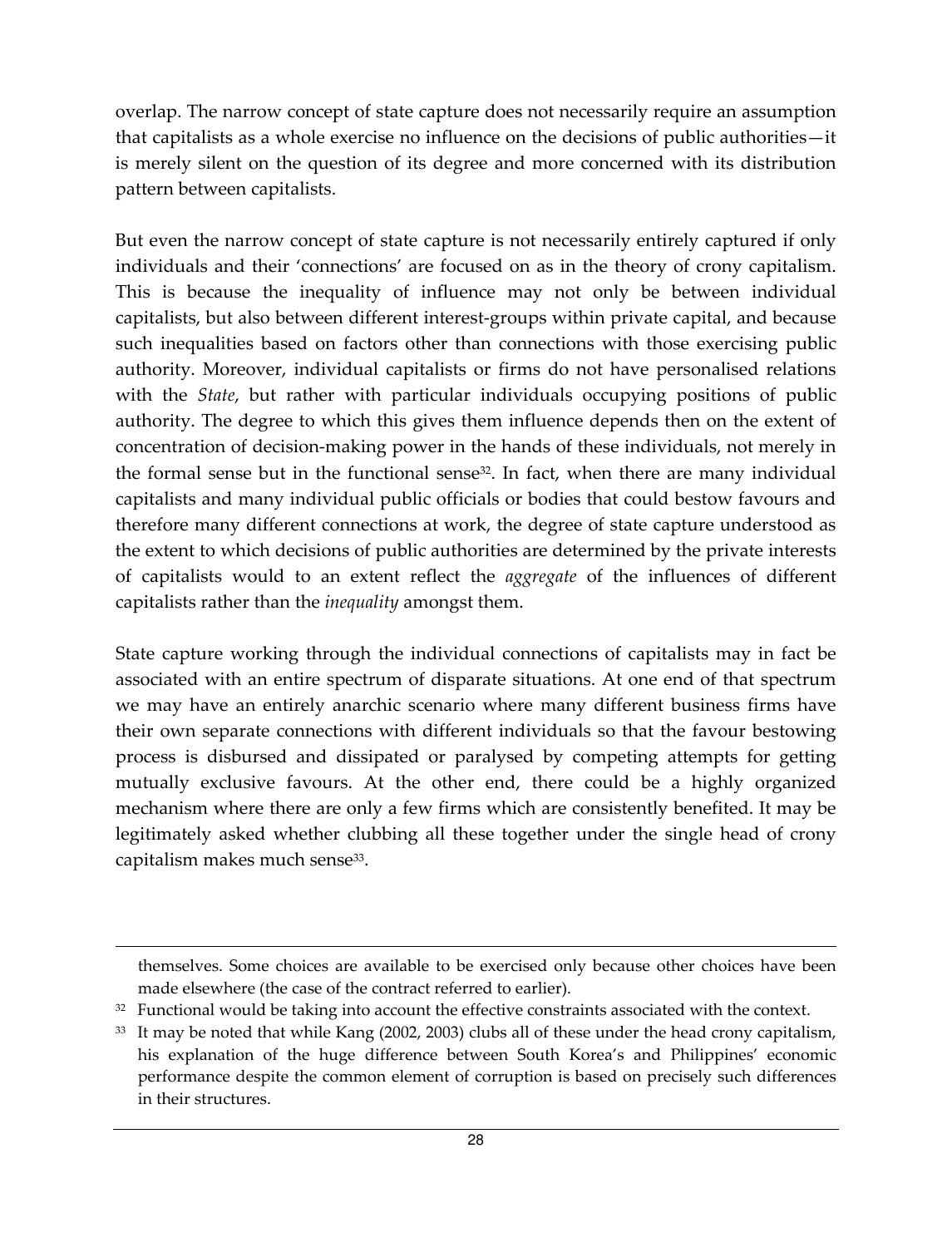The argument may be made that the specific inequality of influence captured in the extremely narrow notion of state capture associated with crony capitalism is important because it is what distorts the competitive process in favour of the more powerful and connected firms. The problem with this is that it implicitly assumes that there is no such bias in the competitive process unless and until it is introduced by the inequality of influence. But instead of the inequality of influence being the cause and the distortion of the competitive process the effect, both can in fact be mutually reinforcing phenomenon with common roots in the structural features of the capitalist economy. Some firms may exercise greater leverage than others over the State by virtue of not primarily their connections but their relatively dominant position in the structure or because of their ability to do what others cannot do. Big business firms, for example, would tend to have greater influence than small businesses. The presence of such firms, associated with the phenomenon of business concentration, can be found in all contemporary capitalisms. Appreciating this requires firms to be central categories in the analysis, and when this is done a fundamental question arises.

In a context where a group of large business firms occupy a dominant position in a capitalist economy, is it at all fruitful to think in terms of distinctions such as arm's‐ length rule based governance versus relational governance? Unlike firms that are small and with limited ability to influence the external conditions on which their success depends, large firms can and do seek to shape those conditions to suit their interests, and the competition between them only reinforces this tendency. Unlike in the situation where there are many small firms, a smaller number of large firms can also enter more easily into different kinds of collusive arrangements. Since the State, what it does or does not do, necessarily has an important role in determining those external conditions and the freedom they have to use their strengths and to collude, active intervention in the process of public decision‐making is part of the normal mode of doing business for large firms. Their passivity is not just unlikely but rather impossible.

On the other side, the importance of large firms occupying a dominant position in the economy also has to be acknowledged by the State. This acknowledgement may be done in different ways—the State may regulate their activities in the pursuit of some larger objective; it may coordinate with them for the same reason; or it may simply succumb to their pressures and influences—but ignoring them would be impossible<sup>34</sup> .

<sup>&</sup>lt;sup>34</sup> It has also been argued that even if the State is autonomous, for information and coordination purposes 'relationships' are necessary—this is the reasoning behind Peter Evans concept of 'embedded autonomy', see You (2005)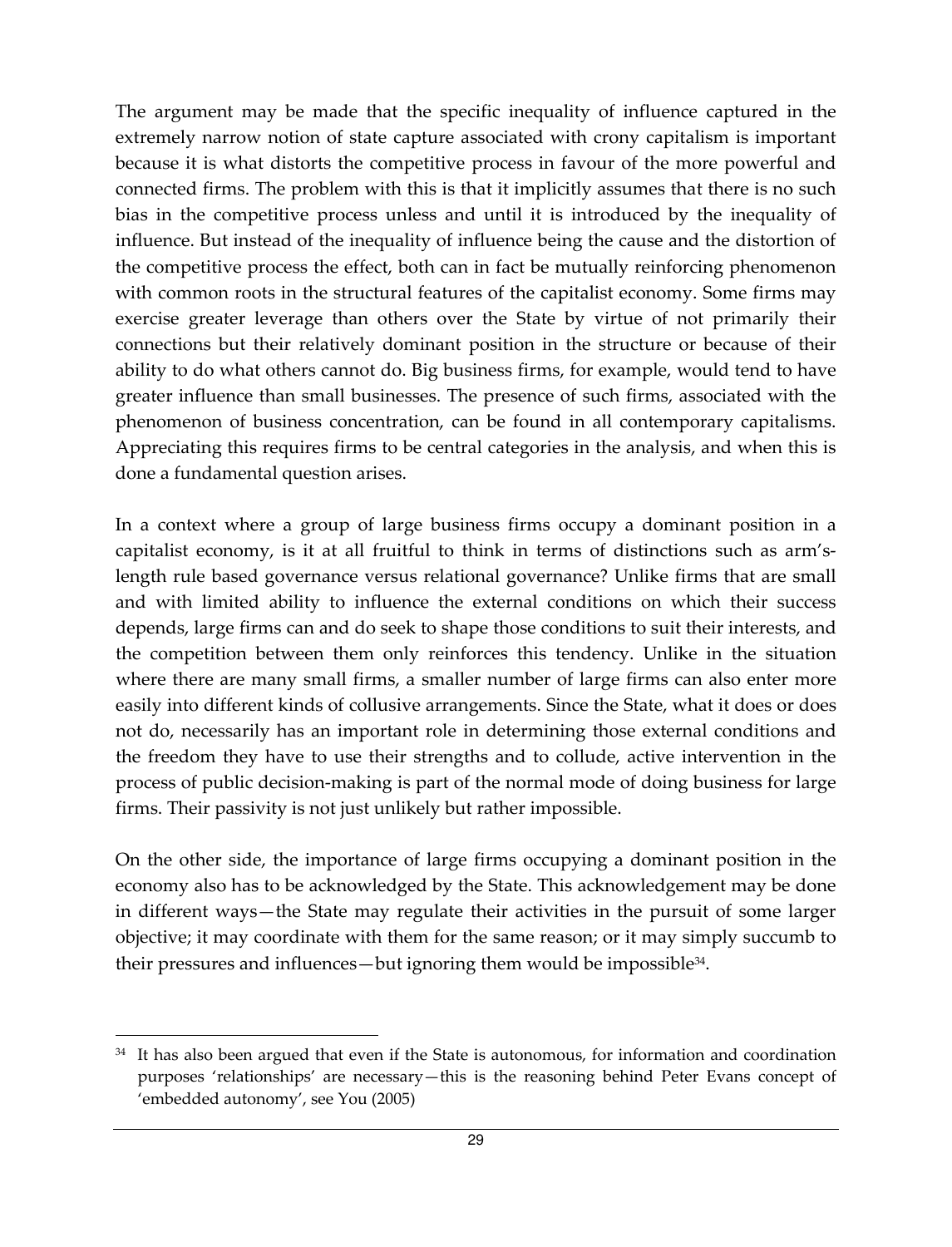What does the neutrality of the State in the competition between business firms mean in such a background? The typical answer that is associated with the narrow concept of state capture is the distancing of the state from the process through which the winners and losers are determined. But such distancing may in fact be the form in which the State's lack of neutrality and the inequality of influence expresses itself when there are inherent biases in the competitive process in favour of dominant firms. Elimination of the influence of that dominance in such circumstances would actually be contingent on the State actually becoming explicitly *involved* in the competition process, including the possibility of it affecting even the structural features of the economy—in other words, regulation of the economy by the State. How indeed, except through intervention, can crony relations between firms be tackled by the State?

The above conclusion is completely at odds with the conception where crony capitalism is in fact causally connected to state intervention and the absence of limited government. But this is only because the structural features of the capitalist economy in which the State exists is completely ignored in such analysis, and it is not appreciated that the extent of that intervention is itself a choice exercised under certain influences. This is not to suggest that regulation and state intervention cannot be manipulated by individual business firms in their favour. What is being pointed out instead is that this manipulation of the competitive process is not peculiar to the context of state intervention and regulation but a tendency inbuilt into the context of a capitalist economy characterized by concentration. This tendency can only be curbed by regulation and State intervention without being the guaranteed result of such intervention. To put it differently, monopoly power is not merely conferred by state intervention, it also has a structural basis and it is the latter which is systemic.

These problems with it only serve to emphasize the more fundamental question as to why should the concept of state capture be restricted to its narrow sense? From the developmental perspective, or from the angle of maintaining the democratic content of public decision‐making, what is important is surely the extent to which capitalist firms are able to exert control over the public decision‐making process to the exclusion of other segments of society. The issue of the public versus private character of the decisionmaking by public authorities arises precisely in relation to this aspect. Moreover, in a context of concentration of capital, the distinction between 'collective' and individual benefits or interests also becomes more blurred<sup>35</sup>. Instead, the qualitative character of the

<sup>&</sup>lt;sup>35</sup> Collective interests have two possible meanings—one where it is related to benefits that are uniformly available; and the second where it is the interest of the class as a class whose benefits and costs may be unevenly distributed between its members. It is in the former sense that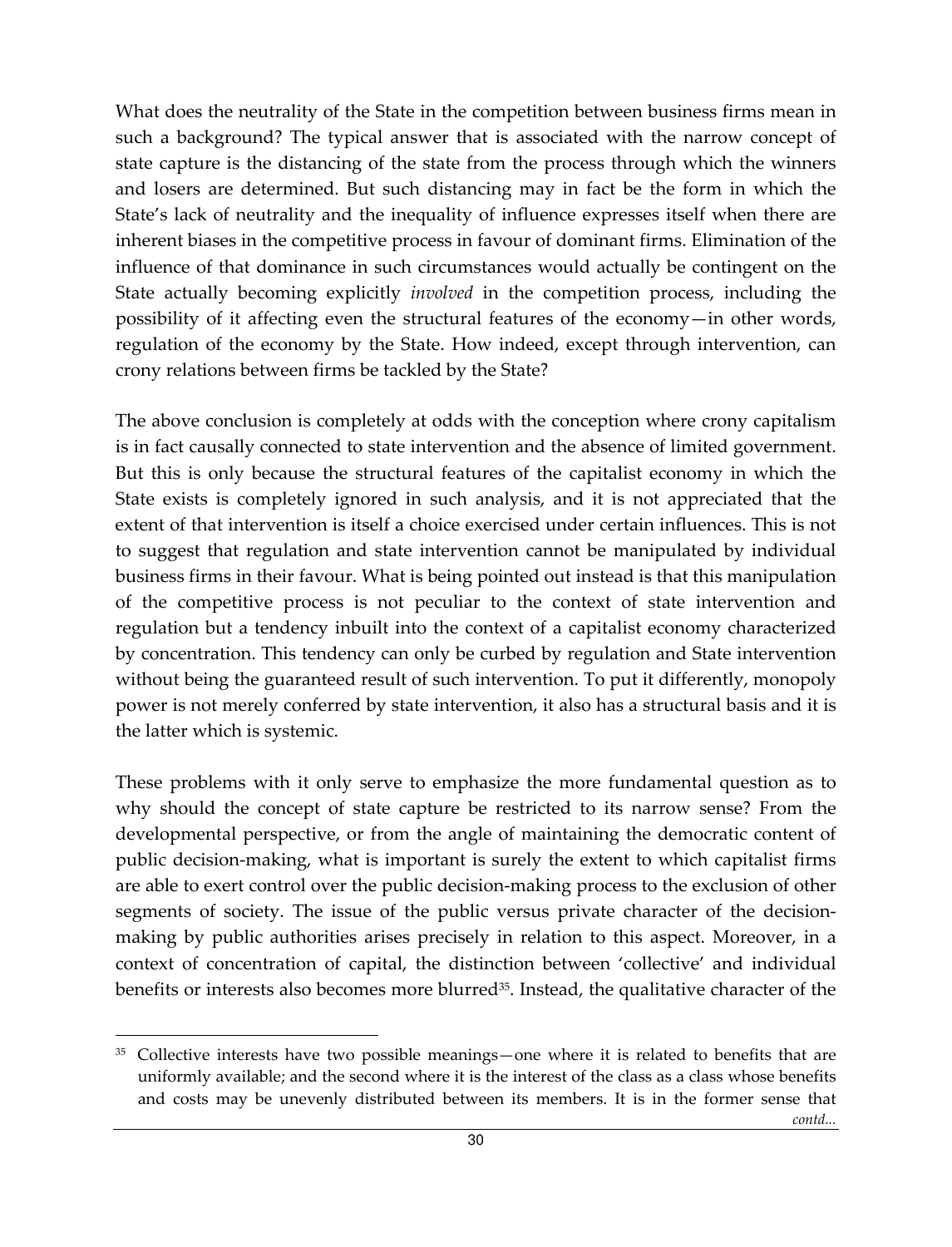favours or benefits privileged firms may receive may also be partially dependent on the extent to which the accommodation of the interests of other social groups constitutes the background for the conferring of such benefits<sup>36</sup>.

The relationship between limited government and limiting of the degree of 'state capture' in this broader sense may in fact be even more contradictory than in the case of its narrower conception. This is because the less the capacity of the state to replace the role of private capital or direct its activity, the more would be the need for the State to obtain the cooperation of private capital through concessions to it<sup>37</sup>. In other words, the extent of relative autonomy of the State from the influence of private capital is both dependent on State intervention as well as the important factor in determining the effectiveness of that intervention.

It also follows from the above that formal electoral democracy is no guarantee that cronyism or state capture would be absent or at best a transient phenomenon. That state capture even in the narrower sense can be compatible with a competitive electoral democracy has been explicitly recognised by emphasizing the possibility that different political formations may have their different favoured groups<sup>38</sup>. But more generally, when state capture is not a phenomenon reducible to the character and relations between a few individuals but has structural causes, not only does formal democracy not constitute an automatic check on it, the depth and extent of that democracy may itself become an effect of the extent of state capture.

# **7. Crony Capitalism and the Internationalization of Capitalism**

So far we have discussed the concept of crony capitalism without explicitly bringing in what is undoubtedly one of the extremely important dimensions of capitalism throughout its history and certainly in the present—its internationalization. The theoretical analysis woven around the concept of crony capitalism often tends to suggest that crony systems tend to flourish in closed economies and in fact require an element of autarky in order to exist. The contention is that openness to trade and capital flows is inconsistent with crony arrangements, which have to rely on special entitlements to

collective interest is used here.

<sup>&</sup>lt;sup>36</sup> Professor Tyabji had suggested that one may need to make a distinction between different kinds of cronyism because of such differences in their total outcomes. In the literature on corruption too, there exists a narrower distinction of this nature, between rent‐seeking, tollbooth, and profit‐scraping corruption [Bhagwati (2000), Boehm (2007), Jain (2001)].

<sup>37</sup> The classic analysis of this is Kalecki (1971)

<sup>38</sup> Sharafutdinova (2007)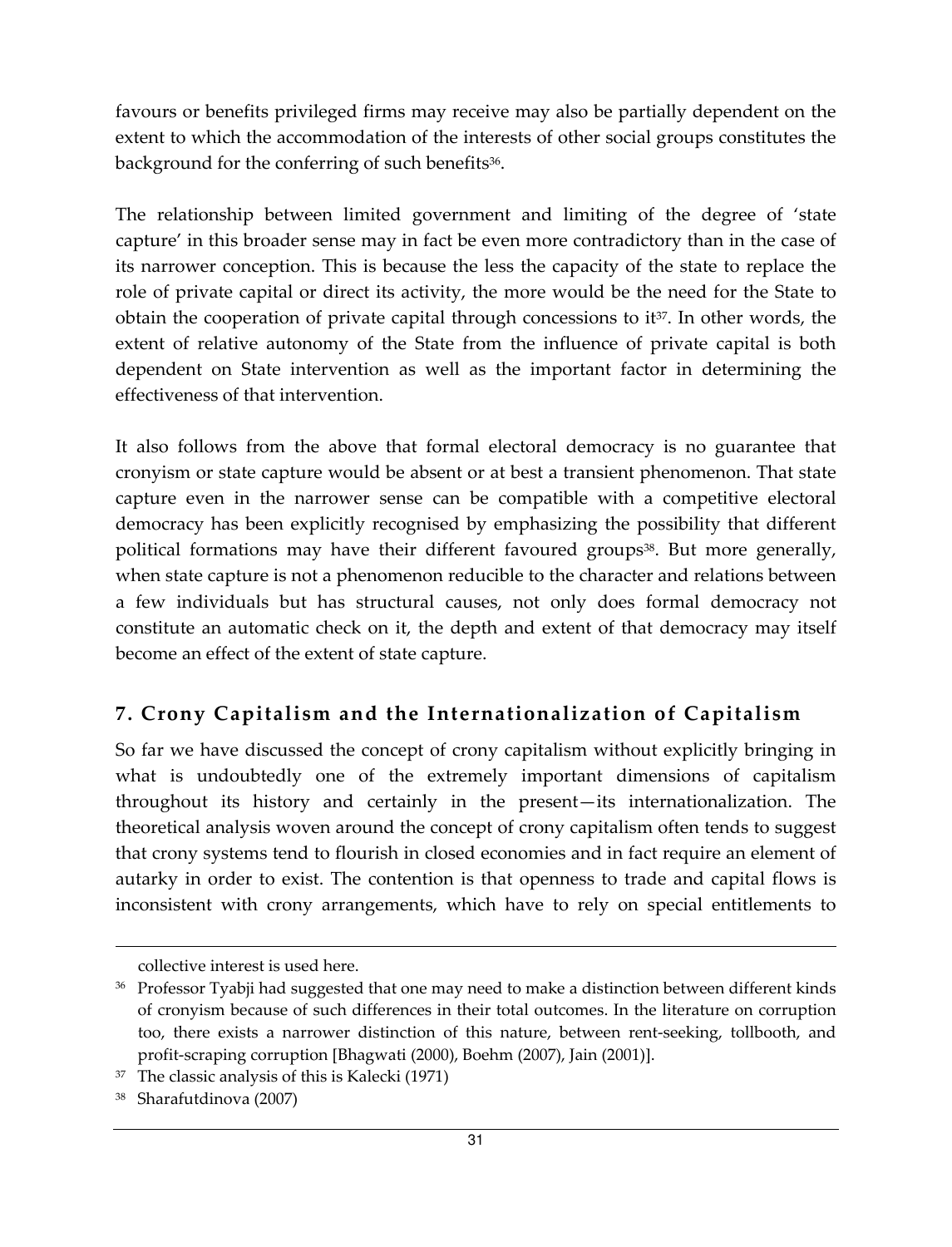favoured business firms from which others are excluded. The process of *globalization* in that sense should be seen as one that would undermine cronyism globally.

The problem with this argument is that it first brings into the picture economic interconnections stretching across political borders, and then proceeds to eliminate from the analysis the implications of those economic connections, the creation of a capitalist economy with international dimensions, and the basis for those borders, that is national states. Once these are explicitly acknowledged, it more or less automatically follows that by the standard definitions of crony capitalism, capitalism as an international system is inherently, and can only be, crony capitalism. Three mutually reinforcing simple truths about international capitalism would be sufficient to establish these.

Firstly, that there are biases in the competitive process is certainly not less true in the context of the international capitalist economy than in the case of any domestic economy. Indeed they are much stronger and have many more causal factors—putting some firms in a dominant position in the international capitalist economy where they enjoy tremendous monopoly power. These firms are the ones which can be international in their operations and through whom the links of others to the international economy are established.

Secondly, the neutrality of the State or its armʹs‐length attitude towards all business firms is impossible when there are *national states*. The accommodation of the interests of capital of other nationalities by national states can be done only to the extent that such accommodation coincides with some national objectives or is the result of coercion exercised on a state by other external forces. Additionally, the role that any State may play to assist its national firms is not limited to what is possible in the domestic economy—the potential domain for 'cronyism' becomes the entire international capitalist economy.

Thirdly, there is the inequality between nations and their states, expressed at one time by the direct domination of some by others, but presently mainly taking the form of unequal positions of different states in the interstate interaction process. It is only out of such a context that emerge any multilateral and bilateral rules governing international economic interaction and the economic policies of different national states. One important aspect of this inequality is that the extent of international reach of different states is different and therefore there are varying capacities for cronyism in that domain.

The unequal positions of firms and of states are mutually reinforcing, and this combined with the non-neutrality of states means that the inequality of influence that defines the narrow form of state capture is inherent to the international capitalist economy. In such a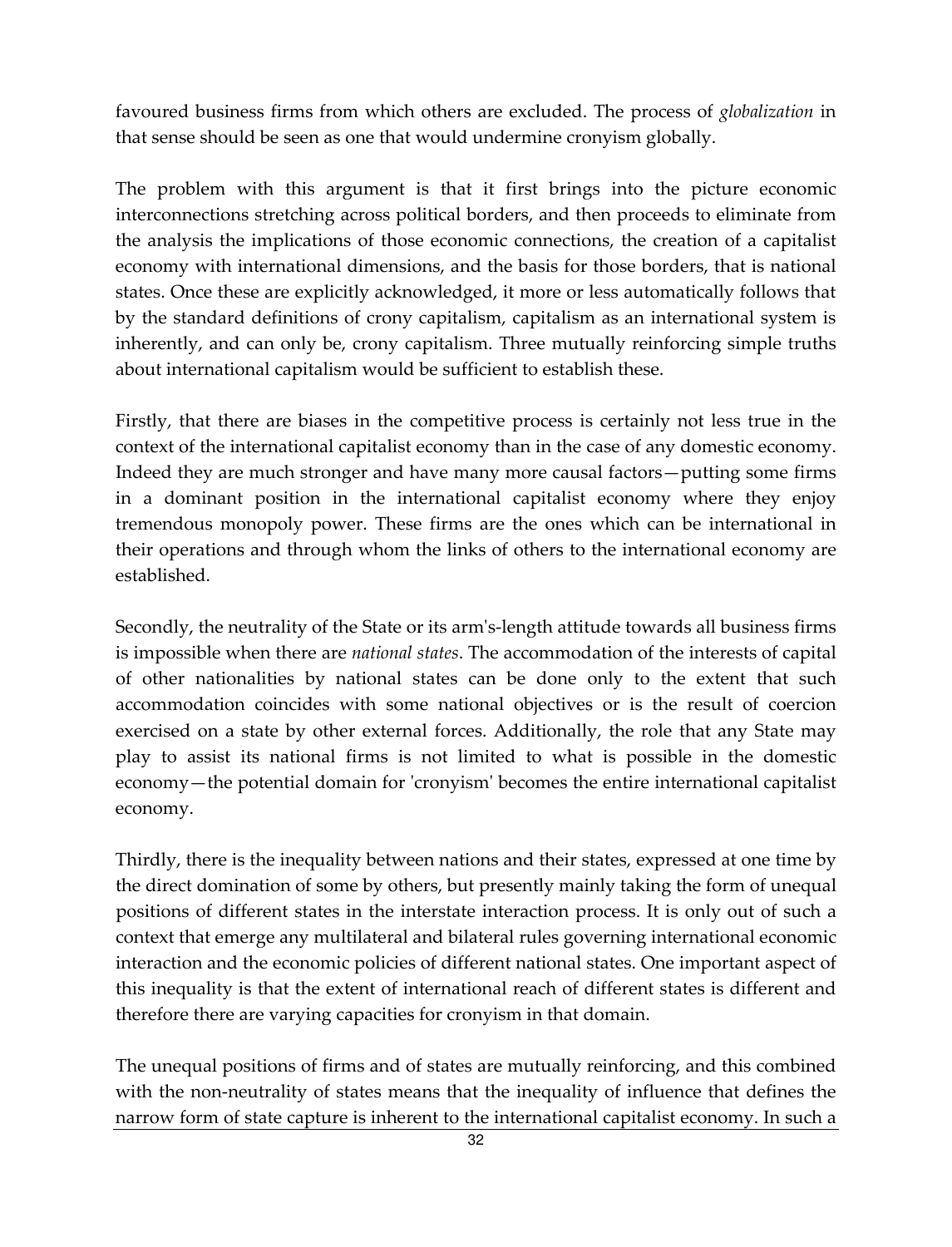background, the difficulties with the concept of crony capitalism become highly magnified.

To recall, many of the definitions of crony capitalism cited earlier had the following common features: firstly, that crony capitalism involves *public authority* being exercised in a manner that *favours the profit seeking effort* of some businessmen; secondly, there is an inherent *inequality* in that process in that these favours are not available to all actual or potential business firms; and those who constitute the favoured set do so on the basis of their close *connections* with individuals exercising public authority. Now virtually any policy pursued by a State that seeks to promote the interests of its national capital would result in the existence of all these attributes. This policy may be one of imperial expansion when the State concerned is a major power, and at the other end it may assume the form of protectionism pursued by a Third World State. In relation to the latter kind of scenario, since a policy of favouring national enterprises over foreign ones involves the use of public authority to favour a sub‐set of enterprises, it does not even matter whether they have any personal connections with the State officials administering that authority or whether that policy is implemented through a set of rules or through discretionary powers. It would still be crony capitalism even though it may be characterized by rule‐based armʹs‐length governance.

One implication of this is that, as suggested earlier, crony capitalism becomes such a broad concept that it in fact becomes inherent to a capitalism that is internationalized because States do not in fact promote a non‐national general interest. A second and perhaps even more serious implication is that sharply differing capitalist scenarios involving promotion of national capital by states, like the cases of imperial expansion and Third World protectionism, are illegitimately equated and put in the same category. The failure of the theory of crony capitalism to appreciate these and to relate cronyism more or less automatically to State regulation of an economyʹs international economic transactions, irrespective of its context, is only because the international nature of the capitalist system and its fundamental asymmetries find no acknowledgement in the theory. Correspondingly, it also fails to appreciate that economic openness may favour the more dominant firms or the dominant capital in the international capitalist economy. Such openness of particularly developing economies to foreign capital may be the result of the combination of two factors. First, the structural feature of their dominant position in the international capitalist economy and the inability of Third World States to replace their role imply concessions to these firms. Secondly, given the association of these firms with the more powerful states, coercive pressures exercised by these states also work in shaping the degree of openness. "Cronyism" in the international domain can therefore lie behind economic openness.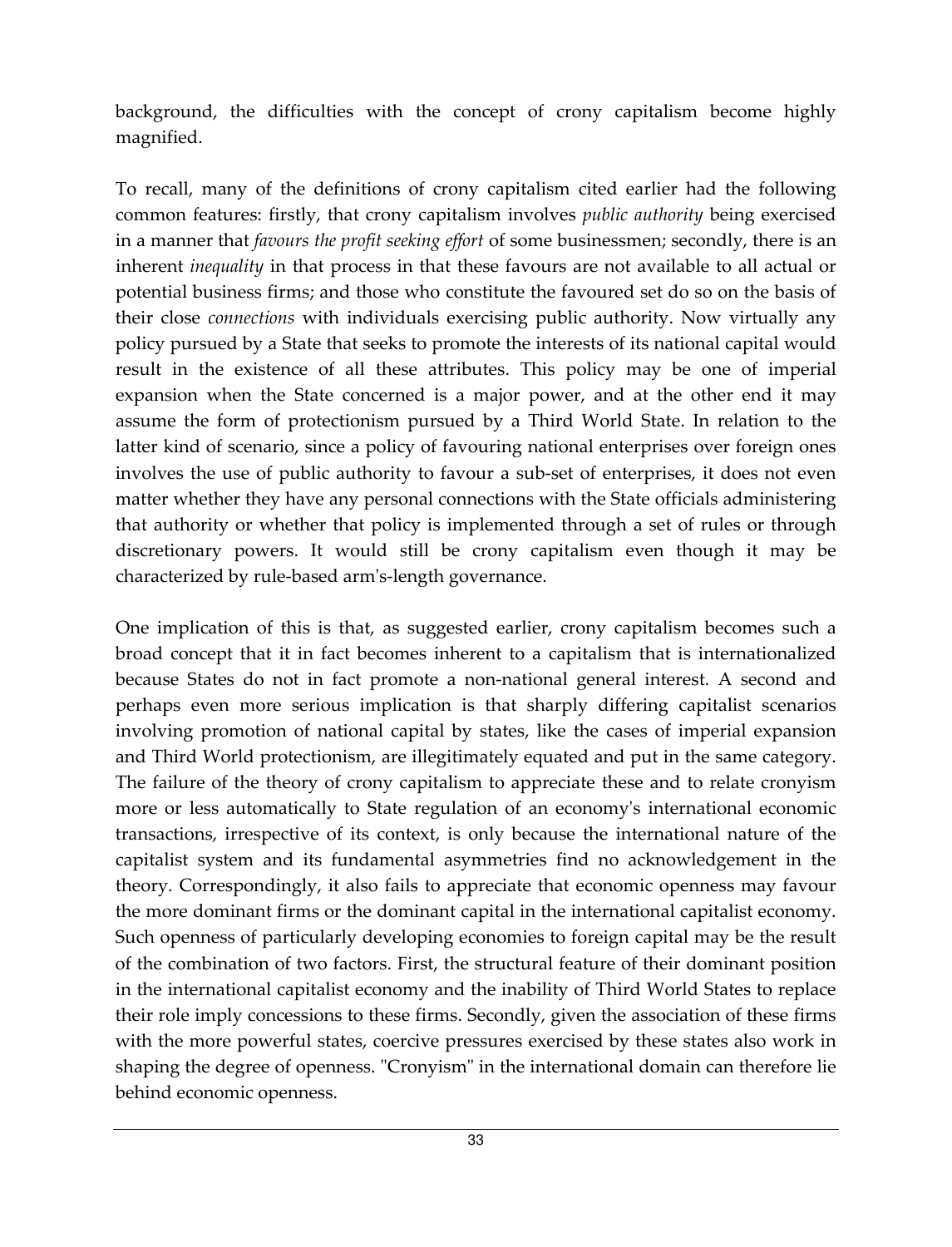More fundamentally, economic openness also has important implications for the degree of state capture in the wider sense. Openness is not only the result of restriction on regulation of external economic transactions by the State, it also reduces the Stateʹs capacity to regulate private capital in general. As such there could even be a strong tendency for openness and the degree of state capture to be directly related.

# **8. American Capitalism and Crony Capitalism: Polar Opposites or Synonymous?**

In this penultimate section of this essay, we take up the issue of the positing of the American model of capitalism as the archetypal example of armʹs‐length capitalism. This obviously represents *a particular interpretation* of that capitalism and one that may be considered rather intriguing. Even if we leave aside the strictly Marxist discourses on American capitalism, there have been in the past an array of thinkers who have forcefully argued that the process which resulted in the separation of ownership and control and the emergence of the widely‐held managerial corporations as the centres of productive activity was one that wrought a significant transformation in American capitalism, and one that should have made for an *elimination* of the conditions of arm'slength capitalism. Such assertions were made among others by people like Berle and Means, Chandler, and Galbraith, and with particularly American capitalism in mind $^{39}$ .

One key part of this story of American capitalism was that the process of separation of ownership and control was a two‐sided process—*dispersion* of the ownership of business firms with these firms assuming the form of corporations at one end, and *concentration* in the control over capital and economic activity in the hands of a few corporate managements on the other. As Berle and Means put it:

ʺEconomic power, in terms of control over physical assets, is apparently responding to a centripetal force, tending more and more to concentrate in the hands of a few corporate managements. At the same time, benef*icial ownership is centrifugal, tending to divide and subdivide, to split into ever smaller units and to pass freely from hand to hand. In other words, ownership continuously becomes dispersed; the power formerly joined to it becomes increasingly concentrated; and the corporate system is thereby more securely established.ʺ 40*

The relationship between the emergence of 'concentration of economic power' and the separation of ownership and control (in the sense of corporations being controlled by

<sup>39</sup> Berle and Means (1968), Chandler (1988), Galbraith (1972)

<sup>40</sup> Berle and Means (1968), Pp. 9–10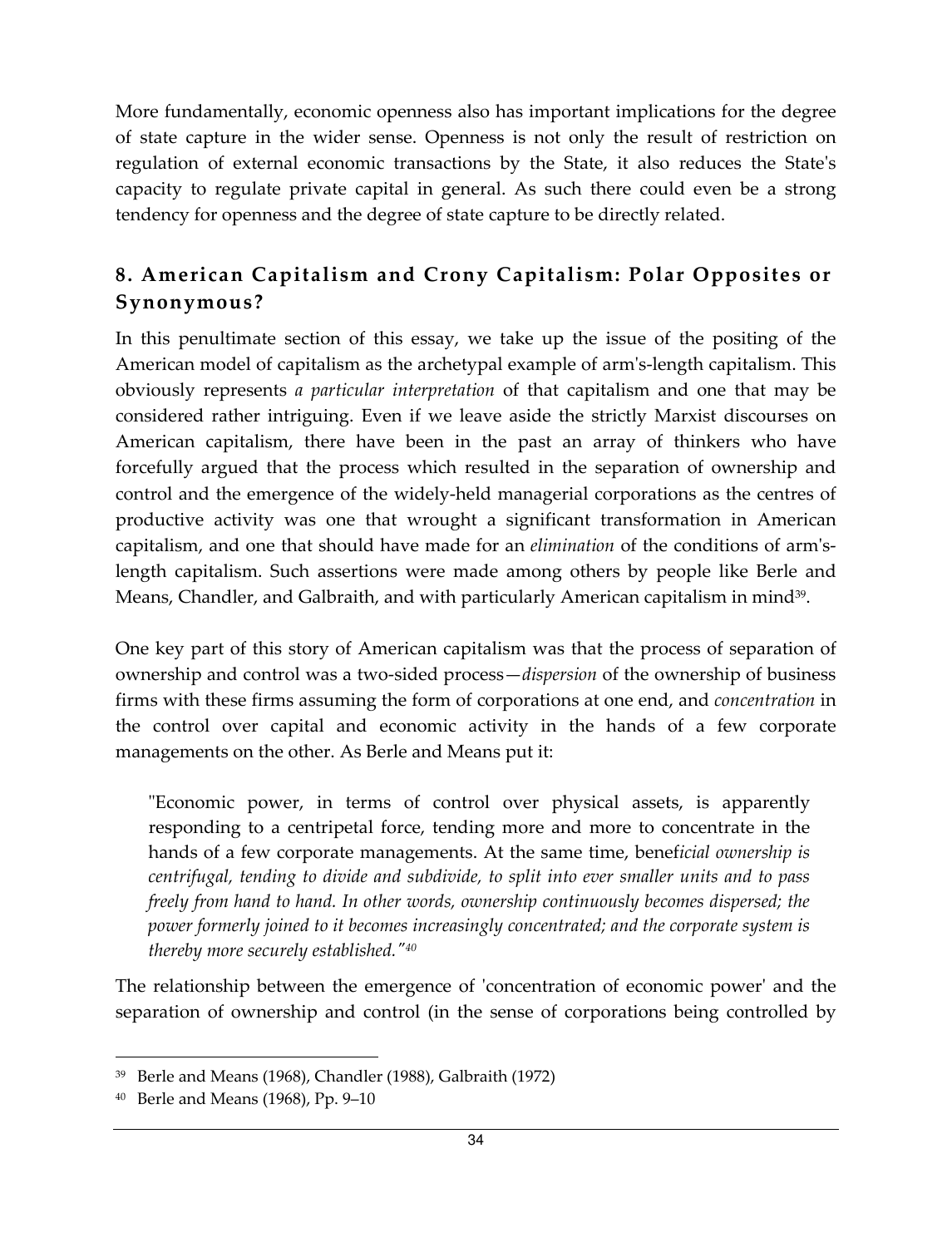paid managers with little direct control by the owners of its shares) may not have been as straightforward as suggested by the above quote. Becht and DeLongʹs account, for example, suggests that the former phenomenon appeared first accompanied by a few powerful families and financiers controlling the major corporations through large blockholdings, and the dispersion of ownership and the ceding of control to professional managers happened subsequently as a result of a distinctively American process<sup>41</sup>. But these questions of historical interpretation apart, what was not disputed was that the transformation experienced by American capitalism was a variant of a wider historical transformation in capitalism, one characterized by the emergence of aggregate concentration or the establishment of the dominance of *big business*, and the irreversible passing of the age of the small enterprise<sup>42</sup>.

Many other aspects of the new reality were brought in as explanations for, and associated with, the dominance of large business enterprise—the nature of modern technology, economies of scale and scope, the importance of diversification, etc. A common explicit second element that these gave rise to was that the transformation experienced by American capitalism meant the demise of the prominence of individuals and individual initiative, and the heightened importance of hierarchy and organization. Galbraith perhaps went furthest in this regard asserting that power in this transformed society had come to be actually vested in an organization, the *technostructure<sup>43</sup>* . But even somebody like Kaplan, whose analysis of big business otherwise had a distinctly Schumpeterian flavour, concurred with the conception of the declining role of the individual when he treated the dynamic process of innovation as the distinctive contribution of big business to the competitive process, it being an effective innovating agency<sup>44</sup> .

The third element of the transformation highlighted was that instead of an economy where competition and the price-mechanism performed the functions of regulation and coordination, the big business dominated economy was more of a ʹcontrolledʹ economy. Galbraith again took the most extreme position in this matter, arguing that it was not merely the replacement of the invisible hand of the market by the 'visible hand' of the managements of a relatively small number of enterprises that had happened; rather 'industrial planning' had replaced the market so thoroughly that the latter existed only in mere form. The internalisation of co-ordination inside large firms, collusion and alliances between them, as well as the power to influence the market because of their size, were

<sup>41</sup> Becht and DeLong (2005)

 $42$  Broadly similar to what is described by Marxists as the transition to monopoly capitalism

<sup>43</sup> Galbraith (1972)

<sup>44</sup> Kaplan (1954)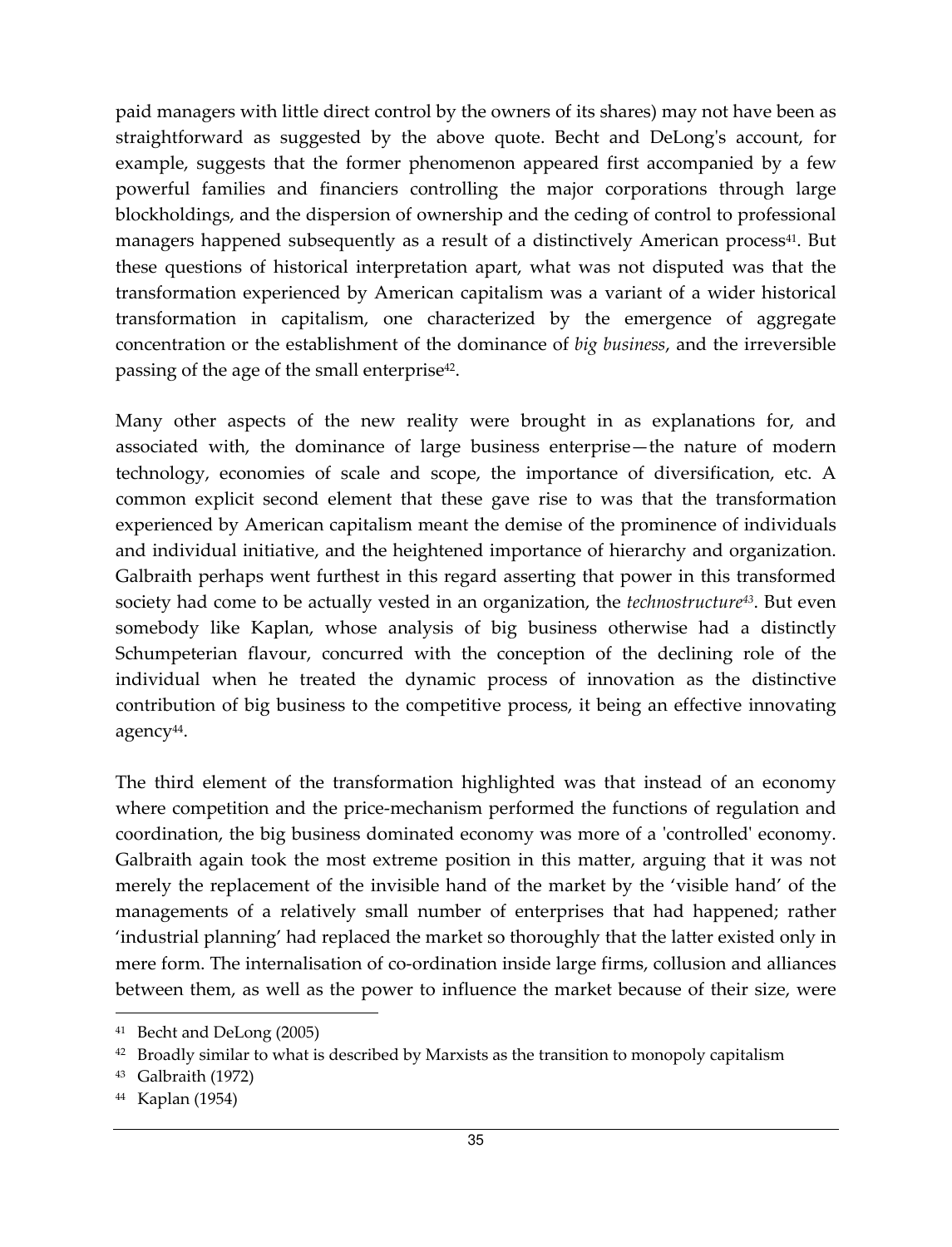seen as the factors that made for this fundamental transformation in the economic mechanism. Consequently, traditional economic theory was considered inapplicable to this new reality. Additionally, either on the grounds that some external intervention was necessary to ensure that the massive power in the hands of corporate managements was not abused and remained something to be exercised for the general good, or on the grounds that there was some kind of a residual coordination activity that could not be done by firms, the State was seen as having an essential role to play in the economy.

In the work of others like C. Wright Mills, the transformation in American capitalism was also one that encompassed the social and political spheres, creating a reality that could be considered very akin to structurally inherent crony capitalism, dominated by a 'power elite'—a network of corporate chieftains and political and military leaders.

"When both economic and political institutions were small and scattered‐as in the simpler models of classical economics and Jeffersonian democracy-no man had it in his power to bestow or to receive great favors. But wh*en political institutions and economic opportunities are at once concentrated and linked, then public office can be used for private gain"<sup>45</sup>* . And,

"There is no longer, on the one hand, an economy, and, on the other hand, a political order containing a mili*tary establishment unimportant to politics and to money‐making. There is a political economy linked, in a thousand ways, with military institutions and decisions. On each side of the world‐split running through central Europe and around the Asiatic rimlands, there is an ever‐increasing interlocking of economic, military, and political structures. If there is government intervention in the corporate economy, so is there corporate intervention in the governmental process. In the structural sense, this triangle of power is the source of the interlocking directorate that is most important for the historical structure of the present."<sup>46</sup>*

It may be noted that the context focused on by the versions of the transformation in American capitalism highlighted through the above after the age of the "Robber Barons", when corruption and the use of political influence to amass large fortunes was rampant in the US<sup>47</sup> . Yet these versions do not sit comfortably with the theory of crony capitalism insofar as the image of American capitalism they created can hardly be described as Arm's‐length Capitalism. It is of course true that these perspectives have been debated in the literature, and by no means is it the case that they have universal acceptance. Nor is

<sup>45</sup> Mills (2000), p.346

<sup>46</sup> Mills (2000), p. 8

 $47$  Jay Bhattacharjee had drawn the attention of the symposium to this history. For an account, see DeLong (1998)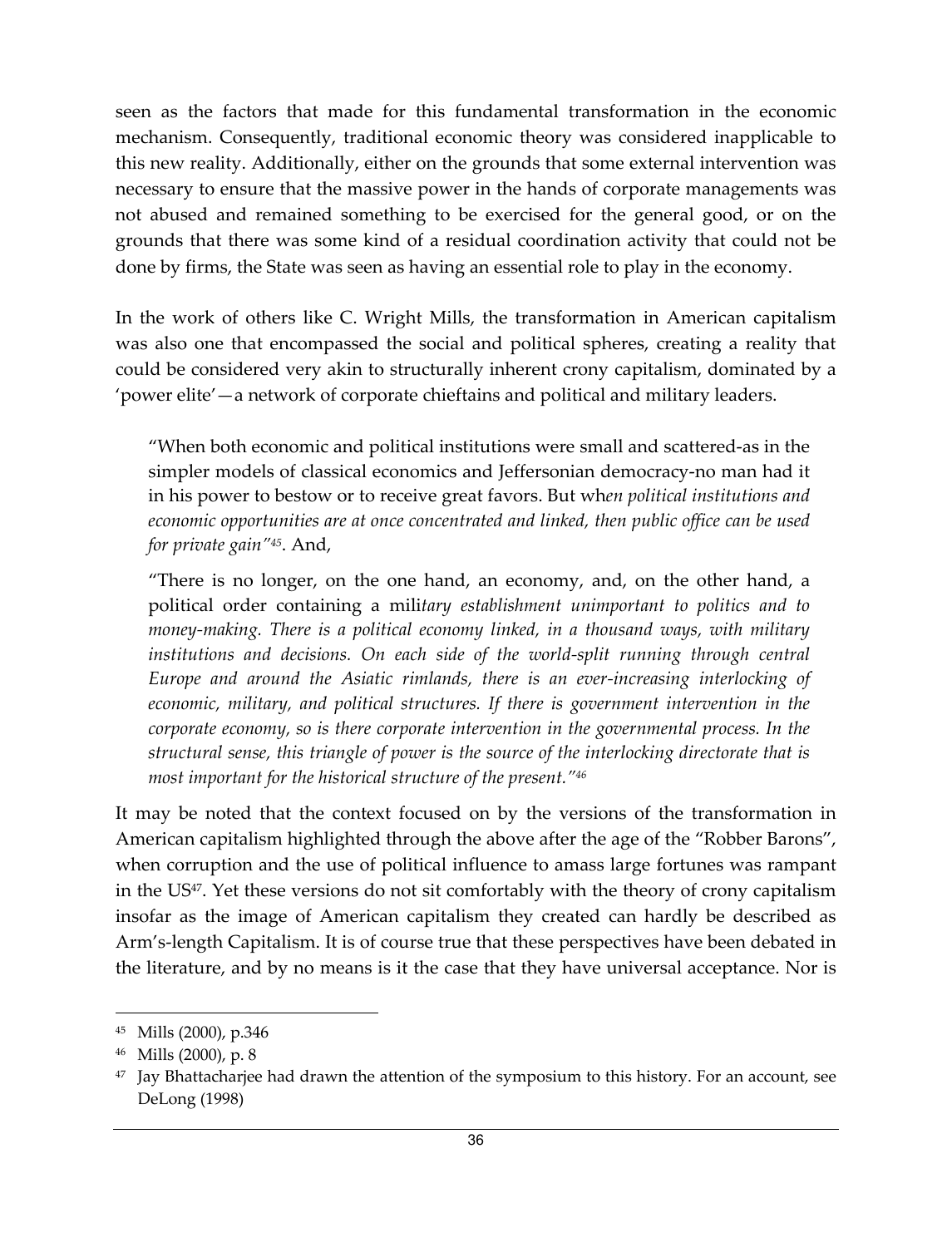any claim being made that they necessarily represent a completely accurate description or analysis of the transformation that actually occurred in American capitalism. The purpose of drawing attention to them is simply to highlight the following. The theory of crony capitalism in effect ends up making the case that rather than undermining the price mechanism, the rise of big business only more fully created the conditions for the operation of the price‐mechanism in the US. This is implicit in the view that it is the separation of its ownership and control that allows the flow of capital to be guided by the market to the best projects and the best people, something that was not possible when there was a unity of ownership and control. It follows that the other side of that process of separation, the concentration of capital, is not considered to be of any great significance, once again because it is individuals and not firms that loom large in the theory of crony capitalism. But if the 'concentration of economic power' is seen to be important, and the phenomenon of cronyism is related to it, then the distinctions between American or Anglo‐Saxon capitalism and other capitalisms may be less sharp than made out by the theory.

The conception of American capitalism as Arm's‐length capitalism could still be considered credible if it could be established that it is the result of important changes that have subsequently occurred. There is no doubt that there have indeed been important changes. But what, however, has manifestly not been the case is a disappearance or receding of business concentration, even though the large American firms may have become more global in their operation<sup>48</sup>. One major tendency in the opposite direction has been in fact provided by the so-called market for corporate control. Moreover, the implications for the arm's‐length view of American capitalism of other significant changes that have occurred are even more severe.

The first of these is the declining importance of personal savings relative to retained earnings in total US savings particularly from the beginning of the 1990s. The decline has been particularly sharp with personal savings becoming negligible by 2006 (see Table‐1).

Secondly, there seem to be important changes that have taken place in the pattern of US stock ownership. Judging by data and evidence available from different sources, the following elements seem to define the broad direction of this change. In 1950, over 90% of US corporate stock was directly held by households, with the equivalent figure for

<sup>&</sup>lt;sup>48</sup> For a relatively recent study of the trend in US aggregate concentration between 1967 and 2002, see Nissan and Caveny (2005)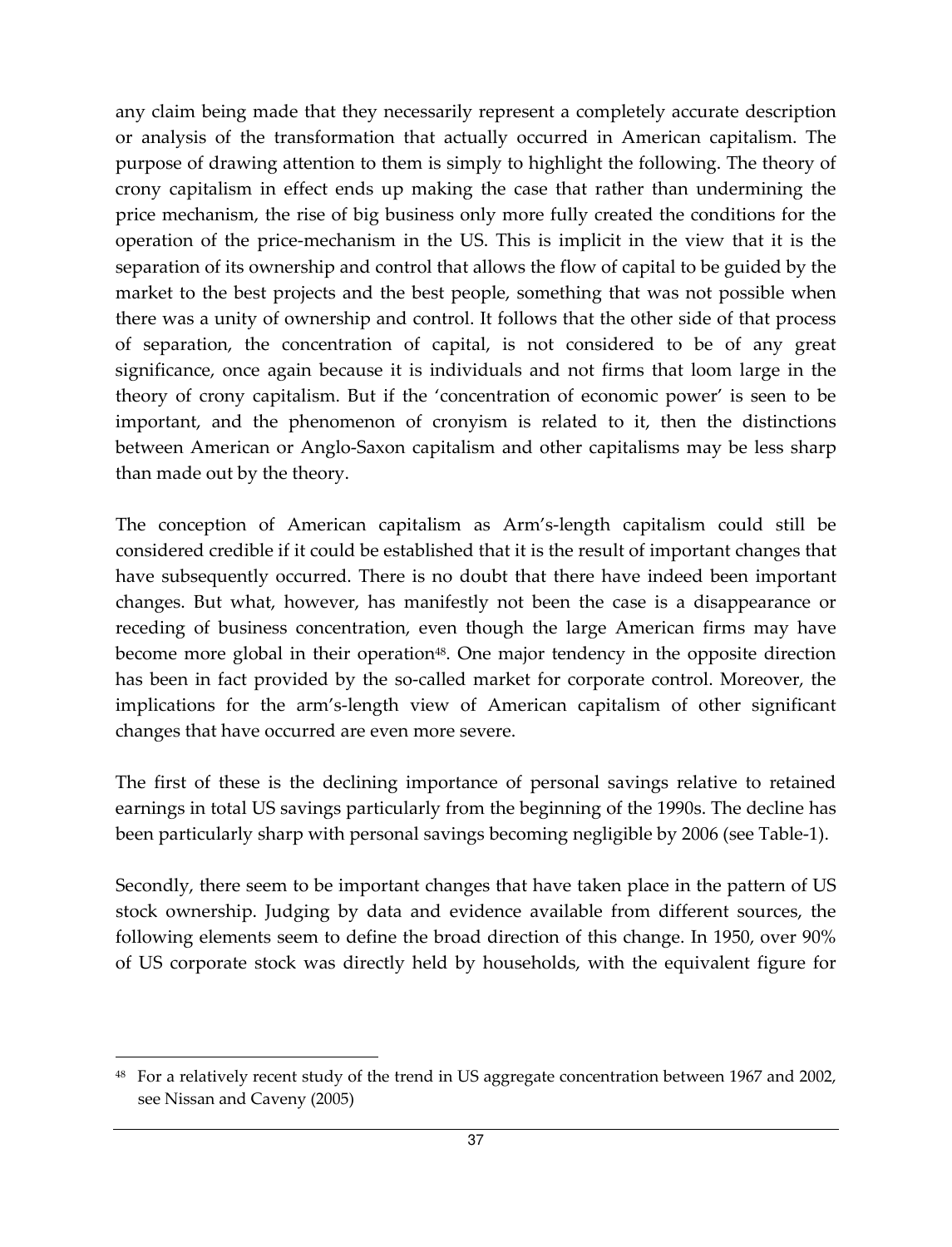| <i>Private Savings</i> | 1950–59 | 1960–69 | 1970–79 | 1980–89 | 1990–99 | $2000 - 06$ | 2005  | 2006  |
|------------------------|---------|---------|---------|---------|---------|-------------|-------|-------|
| Category               |         |         |         |         |         |             |       |       |
| Personal Savings       | 62.91   | 58.57   | 69.00   | 71.82   | 57.19   | 30.63       | 10.42 | 8.68  |
| <i>Undistributed</i>   | 37.14   | 41.42   | 31.00   | 28.19   | 42.13   | 68.94       | 88.42 | 89.65 |
| Corporate Profits      |         |         |         |         |         |             |       |       |

**Table‐1 Distribution of US Net Private Savings, 1950–2006 (Percentage Shares in Period Averages and Annual Values)**

*Source*: US Department of Commerce, Bureau of Economic Analysis <http://www.bea.gov>

1980 being 67.9%<sup>49</sup> . But this predominance of individual holding has been steadily displaced by the increasing importance of institutional investors in the ownership of corporate stock<sup>50</sup>. In 1980, institutional investors held 37.2% of total US equities, but by 2005 this had risen to 61.2%<sup>51</sup> . But while till 1980 the declining share of direct household holding mainly reflected the rising importance of non-household investors, since 1980 it mainly reflects an increasing shift towards *indirect* holding by households, through pension funds primarily in the 1980s and then more prominently through mutual funds in the 1990s<sup>52</sup>. Mutual funds have been also the principal medium for increasing holding of foreign equities by American households. It has also been suggested that accompanying the reducing importance of direct investment by individuals not involved with control has been an increasing share of stock ownership in publicly traded US firms held by managers<sup>53</sup> . All in all US stock ownership appears to have become considerably more concentrated, and a recent study has even concluded that it is by no means less concentrated than in other parts of the world<sup>54</sup>.

What both of these two sets of changes—in the pattern of US savings and the changes in stock ownership pattern—suggest is the receding role of market interaction between *individual* owners of capital and manager controlled firms in shaping the allocation of

<sup>49</sup> NYSE (2000). This includes both direct holding and through Bank Personal Trusts and Estates. The data on the break up between the two before 1970 are not available, when their respective shares in the aggregate were 68% and 10.9%. In 1980, these shares were 58.6% and 9.3% respectively.

 $50$  This is also true of the United Kingdom, where the holdings of individuals declined from 54% in 1963 to 14% in 2004 [Mallin (2007)].

<sup>&</sup>lt;sup>51</sup> The Conference Board (2007). It may be noted that institutional investors include pension funds, investment companies, insurance companies, banks and foundations, but *not* new classes of investors such as hedge and private equity funds.

<sup>&</sup>lt;sup>52</sup> NYSE (2000), and Investment Company Institute and Securities Industry Association (2005)

<sup>53</sup> Holderness, Kroeszner, and Sheehan (1998)

<sup>54</sup> Holderness (2005)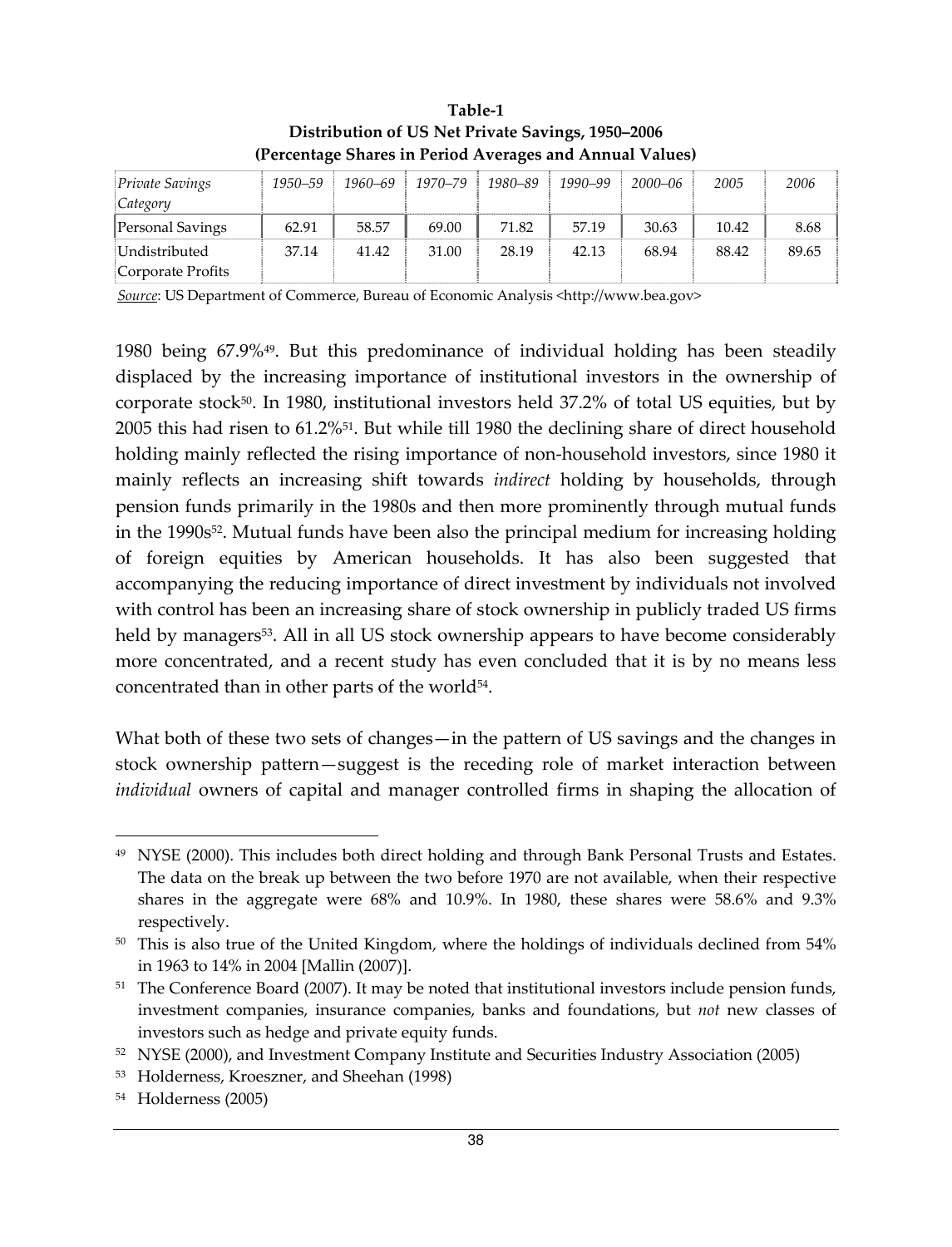savings in American capitalism. Instead the management of *both* real property as well as financial property have tended to become concentrated, like in economies with intermediary‐based financial systems. Yet the stock‐market has continued to occupy a central position in American capitalism, not as the medium for routing funds to investments but for other reasons.

The period since 1980 has also been one where there has been a massive increase in inequality in the distribution of income in the United States that has been intimately tied up with the stock-market<sup>55</sup>. The top 1% of the US population increased its share in income from 12.8% in 1982 to 20% in 2000, largely at the expense of the bottom 80%, many of whom experienced a decline in absolute real income. One of the major sources of this trend was the distribution of income under the head of ʹcapital incomeʹ, with the top 1% increasing their share from 37.8% in 1979, and 38.3% in 1991, to as much as 57.5% in 2003. Underlying this is the high and rising trend of concentration of wealth including financial wealth in the US<sup>56</sup> . As far as stock ownership is concerned, even though more than half the US population directly or indirectly owns corporate stock, the top 1% of households accounted for as much as 33.5% of this ownership in 2001 and the next 19% for another 55.8%, leaving a little over 10% for the rest. The period since 1980 has been described as one that has seen the return of the super‐rich in the US, ending a relatively lean period of over five decades when there were relatively few<sup>57</sup>.

Another component of this story of rising income inequality in the US is the sharp rise in the pay of CEOs of American corporations since 1980, part of which has been through the cashing of stock options, and the widening gap between this and the wages of workers<sup>58</sup>. The ratio of average CEO pay to factory worker pay rose from 42:1 in 1960, which was also the level around which it was in 1980, to as high as 531:1 in 2000, before coming down to 411:1 in 2005<sup>59</sup> . Between 1990 and 2005, CEOsʹ real pay increased by nearly 300%, while that of production workers increased by only 4.3%.

The picture that emerges from the above is that American capitalism at the beginning of the 21st century is one in which a small minority owns *and* controls the bulk of the productive wealth of the US economy as well as the claims to it. There is, and has been even earlier, concentration in the direct control of productive assets whose legal

<sup>55</sup> Domhoff (2006)

<sup>56</sup> According to a WIDER study cited in Domhoff (2006), the degree of concentration of wealth ownership in the US was second only to that in Switzerland amongst developed countries.

<sup>57</sup> DeLong (1998)

<sup>58</sup> Domhoff (2006)

<sup>59</sup> The same ratio is about 25:1 in Europe.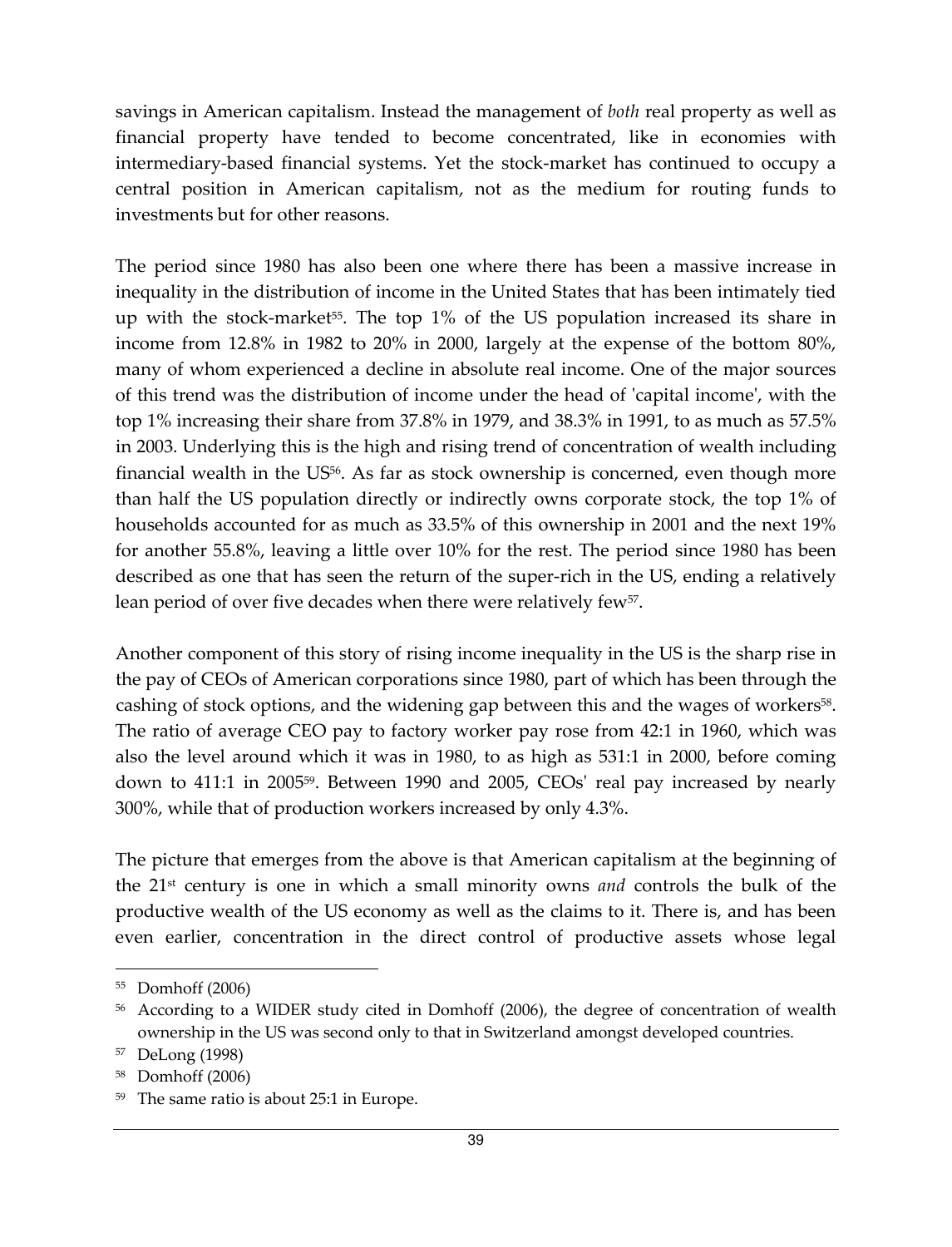ownership is vested in corporations. There is, again as earlier, concentration in the ownership of the stocks of these companies. On neither of these counts has American capitalism been distinct from its counterparts elsewhere in a manner whereby it could be deemed the representative instance of *diffuse* capitalism. The concentration in ownership of corporate stock at the *aggregate* level may not have reflected itself earlier in the concentration in ownership of the stock of *individual* companies because of owners holding diversified portfolios of corporate stock. But with the increasing shift to indirect holding, concentration in the ownership of individual corporations is also increasing. More importantly, the consequence of the increased importance of institutional investors is that big players are replacing individuals as the major players in stock-markets (including importantly the secondary market).

The overlapping groups of corporate managers, financiers, and wealthy individuals, clearly constitute a kind of aristocracy in the US of today who exercise tremendous social and economic power, and wield tremendous influence in the corridors of power. American capitalism does not in appearance therefore look so very different from *oligarchic* capitalism. The stock-market occupies a central role in the forging of the nexus between the different components of this aristocracy. Capital gains in the stock-market, that can be of a much greater order than the returns on real investments are the source of much of their wealth, and they therefore have a huge stake in the fortunes of the stockmarket. Individually and together they also have a large role in shaping these fortunes. It is, therefore, a lethal combination of greed and the power to satisfy that greed that characterizes the position of the aristocracy of American capitalism today. A potential impediment to, as well as a potential ally in, the ceaseless pursuit of speculative profit, is the State. This is a setting for 'cronyism', where both the use of the power of the State to regulate, and deregulation that removes impediments, are its potential forms.

Since the breaking of the Enron fiasco, the existence of a stock‐market centered nexus and its power has come to be partially revealed to the world through a litany of cases of stock‐market fraud, and scandals pointing towards an unholy nexus between corporate America and the US establishment60. People like Joseph Stiglitz and Paul Krugman have had no compunction in describing the prevailing American reality as crony capitalism (see Box IV). The list of individuals and firms that have been involved in these scandals reads like a veritable who's who of the corporate and financial sectors of the US, with important members of the political establishment being also connected to them (see Appendix Table for an illustrative list of cases processed by the SEC since the Enron episode).

<sup>60</sup> See for example Shorrock (2002), Barker (2002), Black and Galbraith (2002) and Macdonald (2004)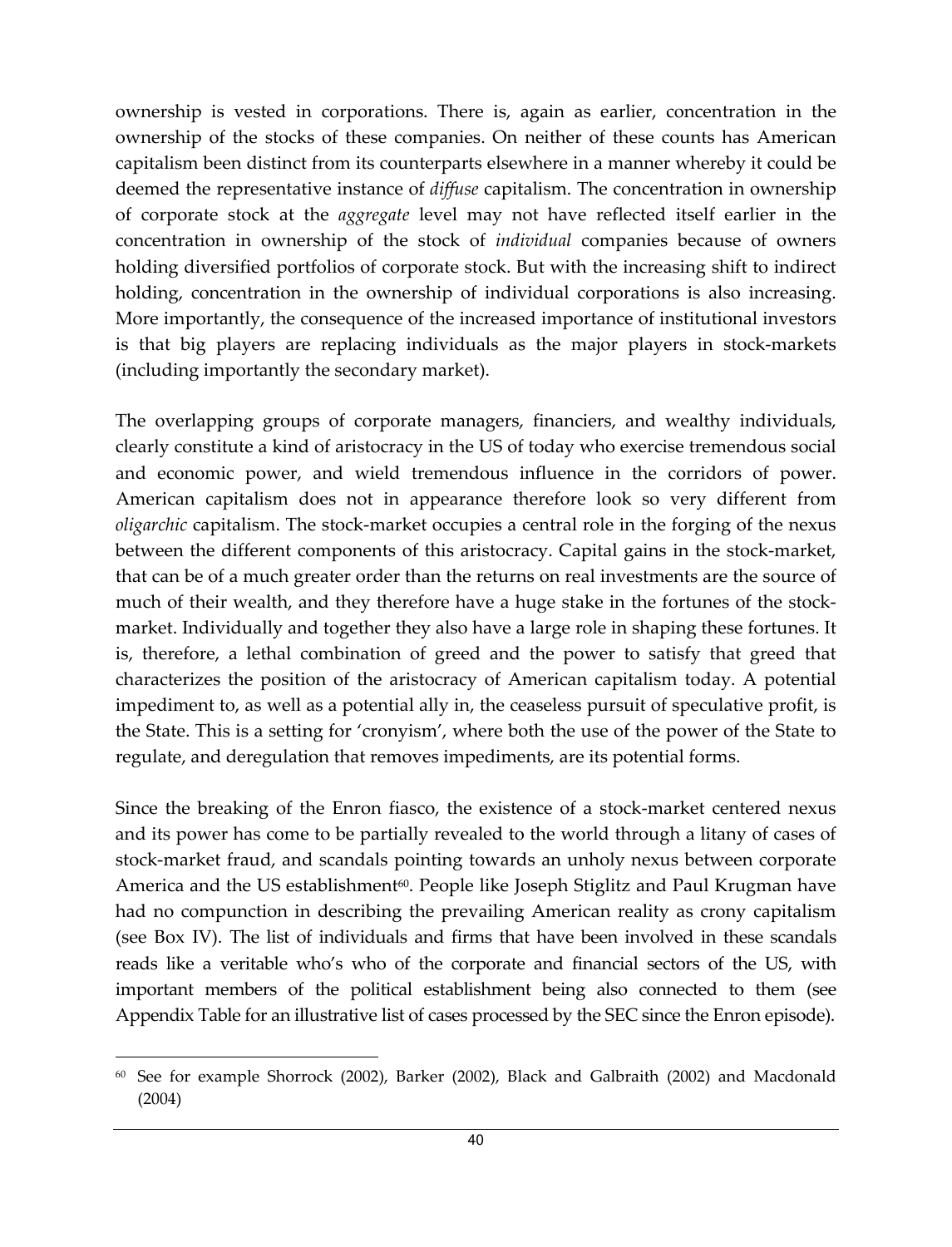#### **Box IV**

"Enron used fancy accounting tricks and complicated financial products (derivatives) to mislead investors about its value. No transparency here. It used its money to buy influence and power, shape U.S. energy policy, and avoid regulations.

Crony capitalism is not new; nor is it the province of a single party. Former US Treasury Secretary Robert Rubin reportedly tried to influence the current government to intervene on behalf of Enron in its hotly contested dispute in India. In office, he had intervened when the supposedly independent board for setting accounting standards tried to clean up the accounting of senior executivesʹ share options. Partly thanks to him, this effort to make corporate accounting more transparent was stymied.

Americaʹs willingness to provide multi‐billion dollar bail‐outs to airlines or to create cartels to protect its steel and aluminum industries suggests that free market ideology is but a thin guise for old-fashioned corporate welfare: give to those with the appropriate connections."

*‐Joseph Stiglitz (2002)*

The real questions about Enron's relationship with the administration involve what happened before the energy trader hit the skids. That's when Mr. Lay allegedly told the head of the Federal Energy Regulatory Commission that he should be more cooperative if he wanted to keep his job. (He wasnʹt, and he didnʹt.) And itʹs when Enron helped Dick Cheney devise an energy plan that certainly looks as if it was written by and for the companies that advised his task force. Mr. Cheney, in clear defiance of the law, has refused to release any information about his task forceʹs deliberations; what is he hiding?

And while Enron has imploded, other energy companies retain the administration's ear. Just days before the latest Enron revelations, the administration signaled its intention to weaken pollution rules on power plants; late last week it announced its decision to proceed with a controversial plan to store radioactive waste in Nevada. Each of these decisions was worth billions to companies with very strong connections to Mr. Bush. …

And the business magazine Red Herring has published the biggest exposé to date of the secretive Carlyle Group, an investment company whose story sounds like the plot of a bad TV series. Carlyle specializes in buying down-and-out defense contractors, then reselling them when their fortunes miraculously improve after they receive new government business. Among the companyʹs employees is former President George H. W. Bush. Among the groupʹs investors, until late October, was the bin Laden family of Saudi Arabia.

Another administration would have regarded the elder Bushʹs role at Carlyle as unseemly; this administration apparently does not. And Defense Secretary Donald Rumsfeld recently gave his old college wrestling partner Frank Carlucci, head of Carlyle, a very nice gift: Mr. Rumsfeld decided to proceed with the much‐criticized Crusader artillery system, which even the Pentagon wanted to cancel. The result was another turnaround for a Carlyle-owned company.

Sad to say, none of this is clearly illegal  $-$  it just stinks to high heaven. That's why the Bush administration will try to keep the Enron story narrowly focused on one company during its death throes. Just remember that the real story is much bigger.

*‐Paul Krugman (2002)*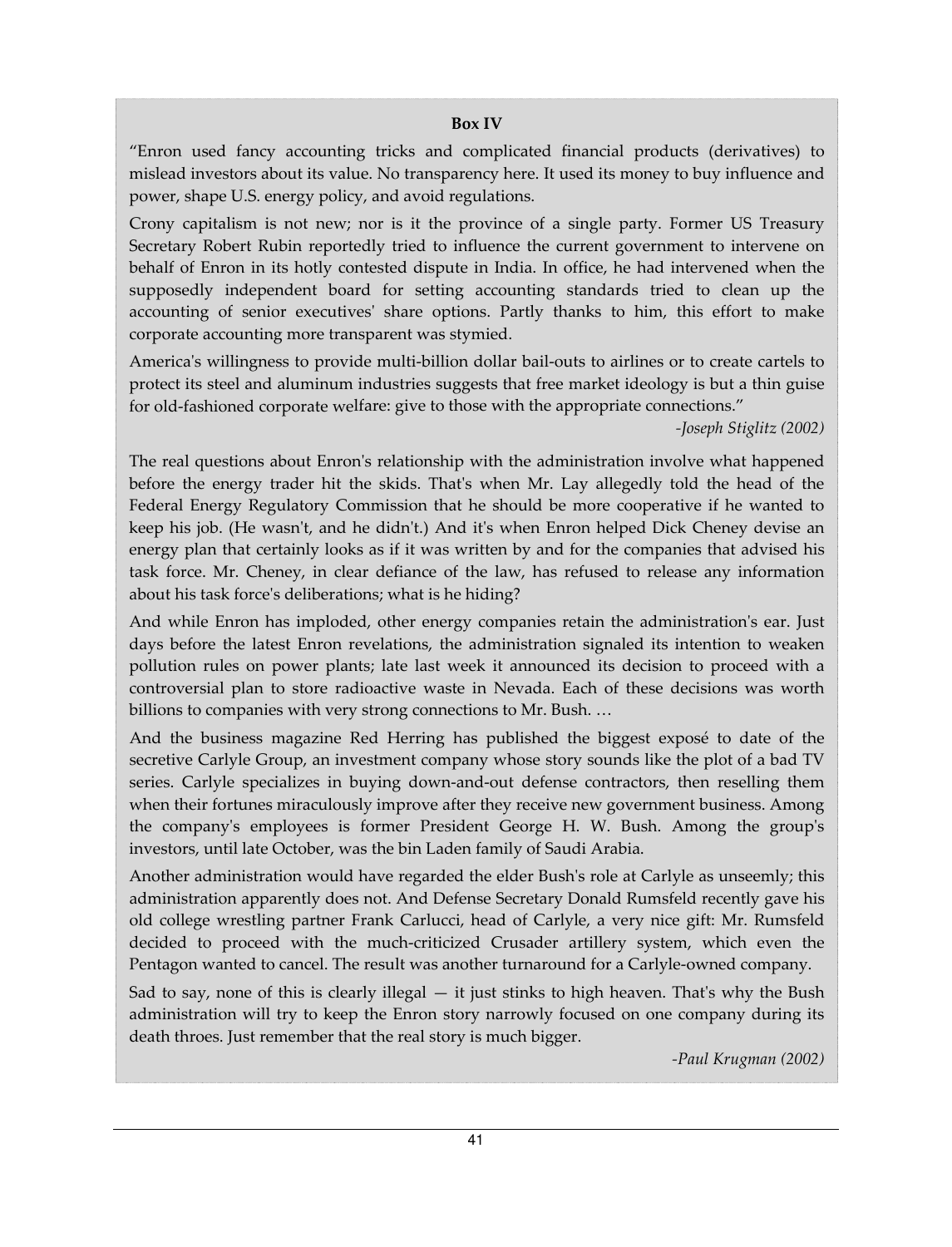What are the implications of all of this for the theory of crony capitalism? One is quite simply that it undermines the notion that the American model of capitalism has some distinctive features that inherently protect it from the vice of cronyism. But there is another graver implication, one that is indicated in the following words of Jagdish Bhagwati (spoken as an American citizen):

"Here we do have a *major advantage, so that our cronies cost less than others' cronies…*

…we reward our cronies at the expense of others, not ourselves."*<sup>61</sup>*

The United States is not any other country because of its position as the world's dominant power. The financial aristocracy of the US therefore has an international reach through its connections with the US state. This power was reflected in both the prelude to the East Asian crisis, its making, and its aftermath, as described by Chalmers Johnson (Box V). Even a die‐hard liberalizer like Bhagwati in his own way has recognized that it is this financial aristocracy that has been the major force behind the creation of the conditions for what has been considered by many as one of the crucial defining features of contemporary globalization—the free movement of speculative capital across the globe. The phenomenon that Bhagwati refers to of the same people circulating between important positions in both the corporate world and in the administration—the "Revolving Door"—has in fact become a more or less institutionalized feature of the American system<sup>62</sup> (see Box VI).

In other words, it may be said that *crony capitalism resides at the very heart of the global economic order*. Further, given that the journey of crony capitalism that transformed it into a theoretical concept began with it being offered as an explanation for the East Asian financial crisis by those who were very much part of the Wall Street-Treasury nexus<sup>63</sup>, it can even be said that more than the theory of crony capitalism shedding light on crony capitalism, crony capitalism itself explains why the theory emerged in the time that it emerged and the form in which it emerged.

<sup>61</sup> Bhagwati (2000)

<sup>62</sup> See the Revolving Door database, http:// www.opensecrets.org

<sup>&</sup>lt;sup>63</sup> The US Secretary of the treasury at that time was Robert Rubin, who had earlier had a long career with Goldman Sachs, and who went on to become Chairman of Citigroup after his stint in the Government.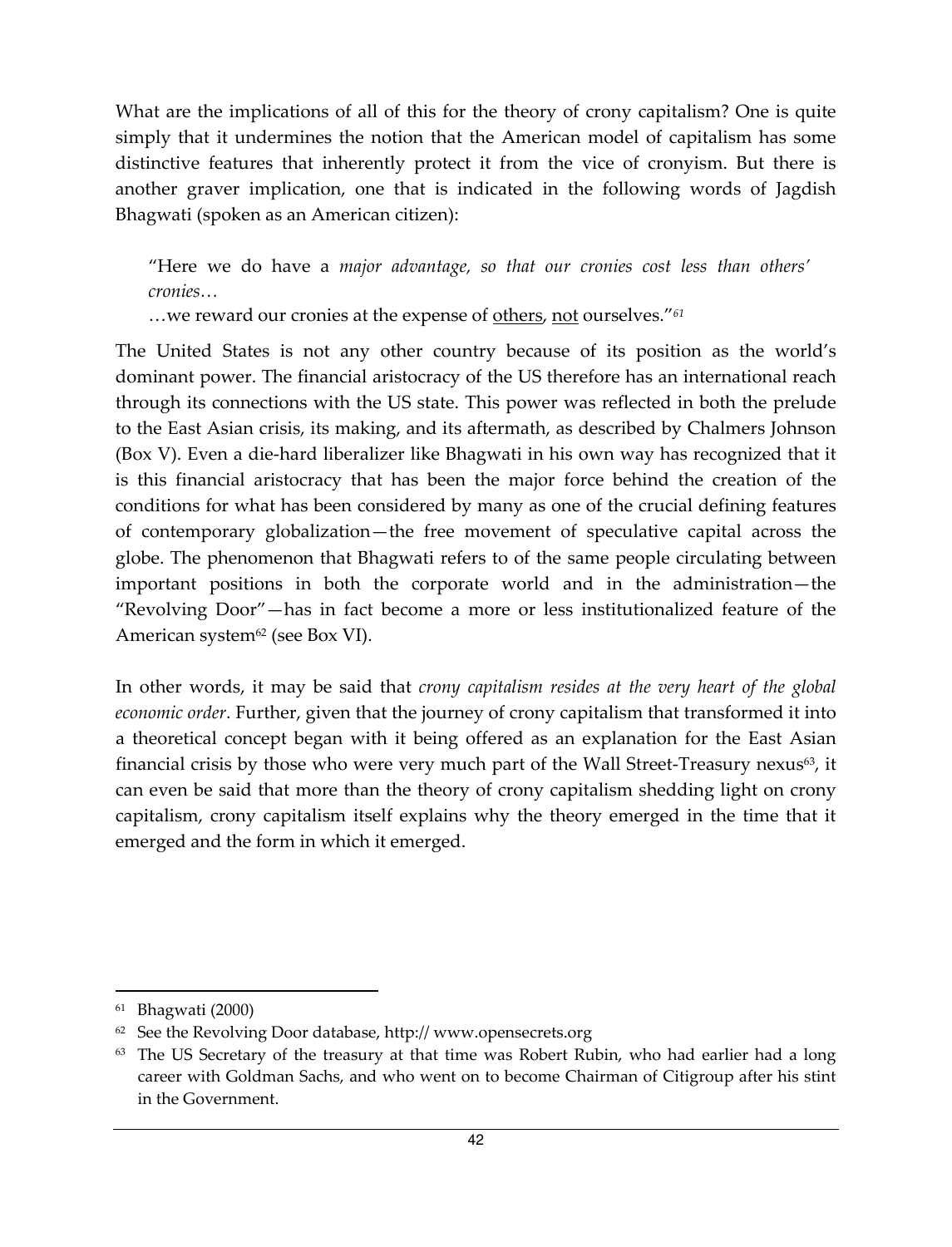#### **Box V Whose Crony Capitalism?**

"With the end of the Cold War, the United States decided it had to launch a rollback operation in East Asia if it was to maintain its global hegemony. The high‐growth economies of East Asia had become the main challengers to American power in the region, and it was time they were brought to heel.

The campaign worked in two phases. First, a major ideological barrage was launched to soften up the Asians. … Ever since the Asia Pacific Economic Cooperation summit in 1993, the Americans hammered home to the Asians that they needed to open up their economies…

Then came phase two. Once the Asian economies had begun to deregulate and were standing in the world marketplace more or less naked, the hedge funds were let loose on them. ….

The funds easily raped Thailand, Indonesia and South Korea and then turned the shivering survivors over to the IMF, not to help the victims but to ensure that no Western bank was stuck with nonperforming loans in the devastated countries. The IMF is also the U.S. government's chosen instrument for reforming these countries to make them look more like New York.

But then it all got a bit out of hand. One of the biggest hedge funds proved to be so greedy that the U.S. government had to organize a bailout for it, which brought the scheme out into the open. David Mullins, a former deputy to Federal Reserve Chairman Alan Greenspan, had gone straight to work for the Long‐Term Capital Management fund after he left the Fed in 1994. Had this not been the case, itʹs unlikely that the Federal Reserve Bank of New York would have arranged a \$ 3.5‐billion rescue package for the hedge fund. The incestuous relationship between Washington and Wall Street‐‐what Columbia University economist Jagdish Bhagwati calls the Wall Street-Treasury complex--made East Asia's crony capitalism look tame. ...

…Wall Street itself now looks like the ancestral home of crony capitalism".

*‐ Chalmers Johnson*

## **9. Conclusion**

What then are the main conclusions that one can draw from the somewhat lengthy scrutiny of the theory of crony capitalism that has been undertaken here? The straightforward one is of course a negative kind of conclusion. This is that the foundations of the theory that seeks to establish crony capitalism as a distinctive type of capitalism to be found only in particular parts of the world, and associated with mainly state intervention in the economy, is rather weak. While the claim is that cronyism is systemic to certain kinds of capitalism and not to others, the theory fails to establish a coherent set of structural features on the basis of which a crony capitalist system may be distinguished from its opposite, arm's‐length capitalism. In fact, it is on relatively superficial features rather than the deeper structural features that the distinctions are made, ignoring simultaneously both the common underlying structural features as well as the real differences in the situations of the capitalisms exhibiting these features. Consequently, its archetypal representative of the polar opposite of crony capitalism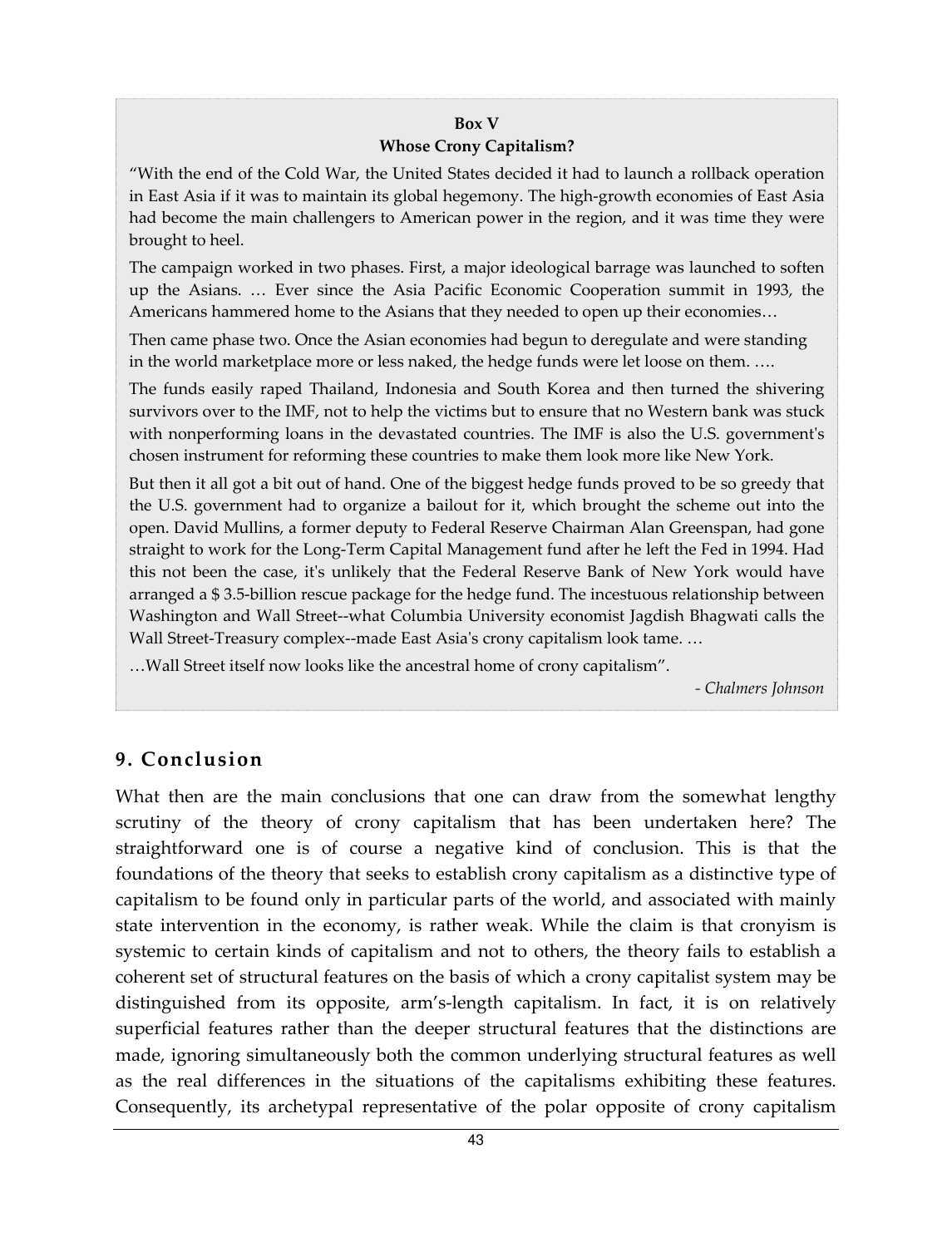itself fails to live up to its portrayed image. The theory thus fails to establish that crony capitalist and arm's‐length systems are characterized by fundamentally different allocational processes or that efficient allocation is possible in the context of modern capitalism when left to the price mechanism. As a more recent variant of an old theme in economics, namely that the State is best kept out of the economy, it offers nothing that is likely to convert those who have even otherwise been skeptical of such sweeping conclusions.

#### **Box VI**

#### **The Wall‐Street Treasury Nexus and Free Capital Mobility**

"The question, then, is why the world has nonetheless been moving in this direction (of free capital mobility). The answer, as always, reflects ideology and interests‐that is, lobbies. The ideology is clearly that of markets ...

But interests have also played a central role. Wall Street's financial firms have obvious selfinterest in a world of free capital mobility since it only enlarges the arena in which to make money. It is not surprising, therefore, that Wall Street has put its powerful oar into the turbulent waters of Washington political lobbying to steer in this direction.

Then again, Wall Street has exceptional clout with Washington for the simple reason that there is, in the sense of a power elite a la C. Wright Mills, a definite networking of like‐minded luminaries among the powerful institutions‐Wall Street, the Treasury Department, the State Department, the IMF, and the World Bank most prominent among them. Secretary Rubin comes from Wall Street; Altman went from Wall Street to the Treasury and back; Nicholas Brady, President Bush's Secretary of the Treasury, is back in finance as well; Ernest Stern, who has served as acting president of the World Bank, is now managing director of J.P. Morgan; James Wolfensohn, an investment banker, is now president of the World Bank. One could go on.

This powerful network, which may aptly, if loosely, be called the Wall Street‐Treasury complex, is unable to look much beyond the interest of Wall Street, which it equates with the good of the world."

*‐Bhagwati (1998)*

But it would not be sufficient to leave matters at that. The limitations of the theory of crony capitalism do not mean that the intertwining of business and political power is an imaginary phenomenon. Indeed such a conclusion would actually represent a serious distortion of reality, and nothing that has been said in this essay warrants such an inference. Rather, implicit in our discussion has been the suggestion that modern capitalism, and by that one means global capitalism, cannot be understood in a framework where the sphere of the political is seen as something external to and neatly separated from the economy. The problem with the theory of crony capitalism is not that it exaggerates the connections between the world of business and that of political power and administration. The real problem is that the theory does not even come remotely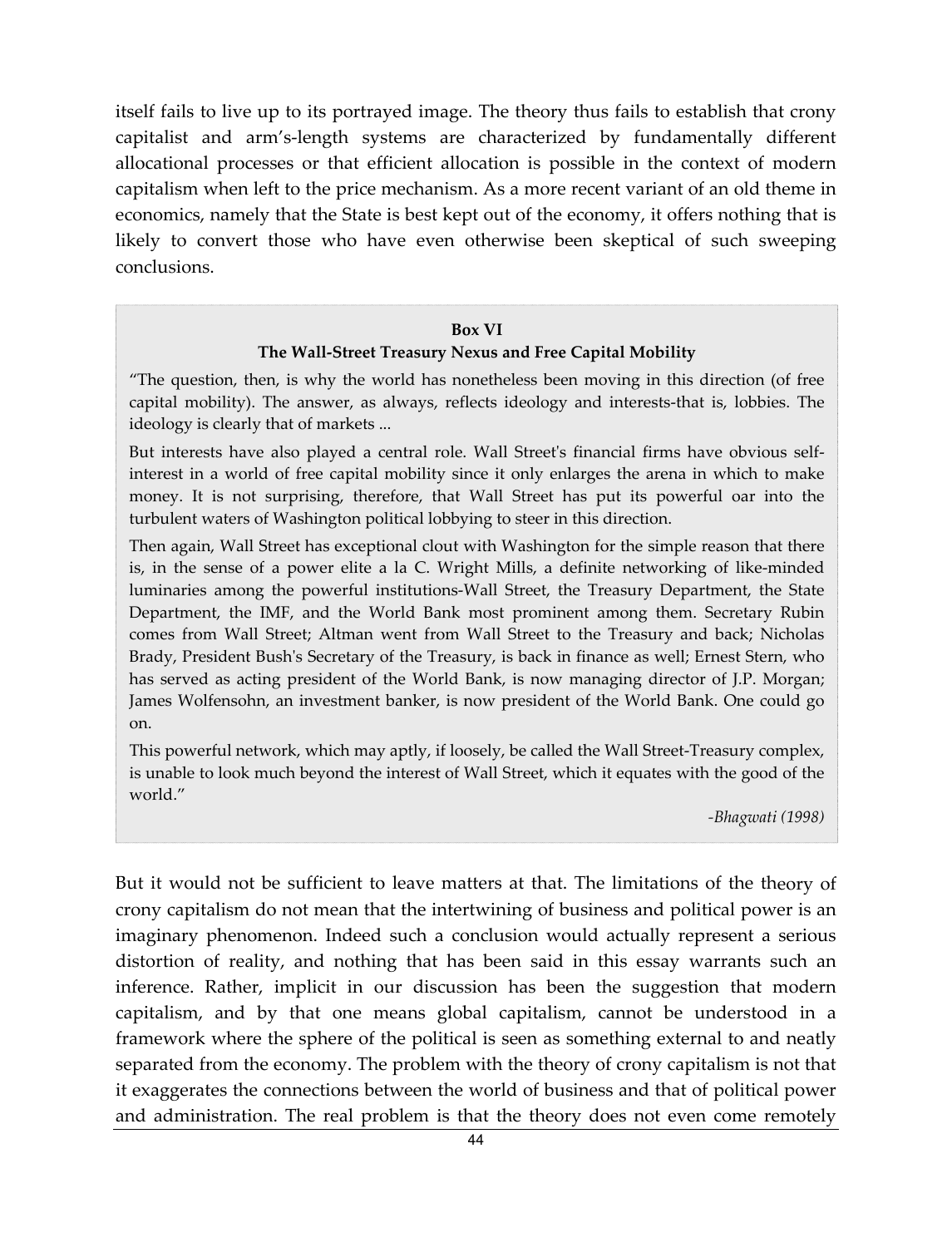close to understanding the scale, the depth, the nature, and the consequences of these connections in a world whose underlying reality is a concentrated control over the business of money‐making and where the state is omnipresent whatever be the nature of the economic policy regime. If these connections are to be truly comprehended then the simplistic and also misleading approach of the theory of crony capitalism has to be avoided. That is the appropriate conclusion that must be derived from the critique of that theory. Indeed, even the recognition that the studying the business-state nexus is a crucially important task has to involve eschewing a theory, which suggests that crony capitalism is fast becoming a mere historical artifact given the global movement towards the "withdrawal of the state" from the economy.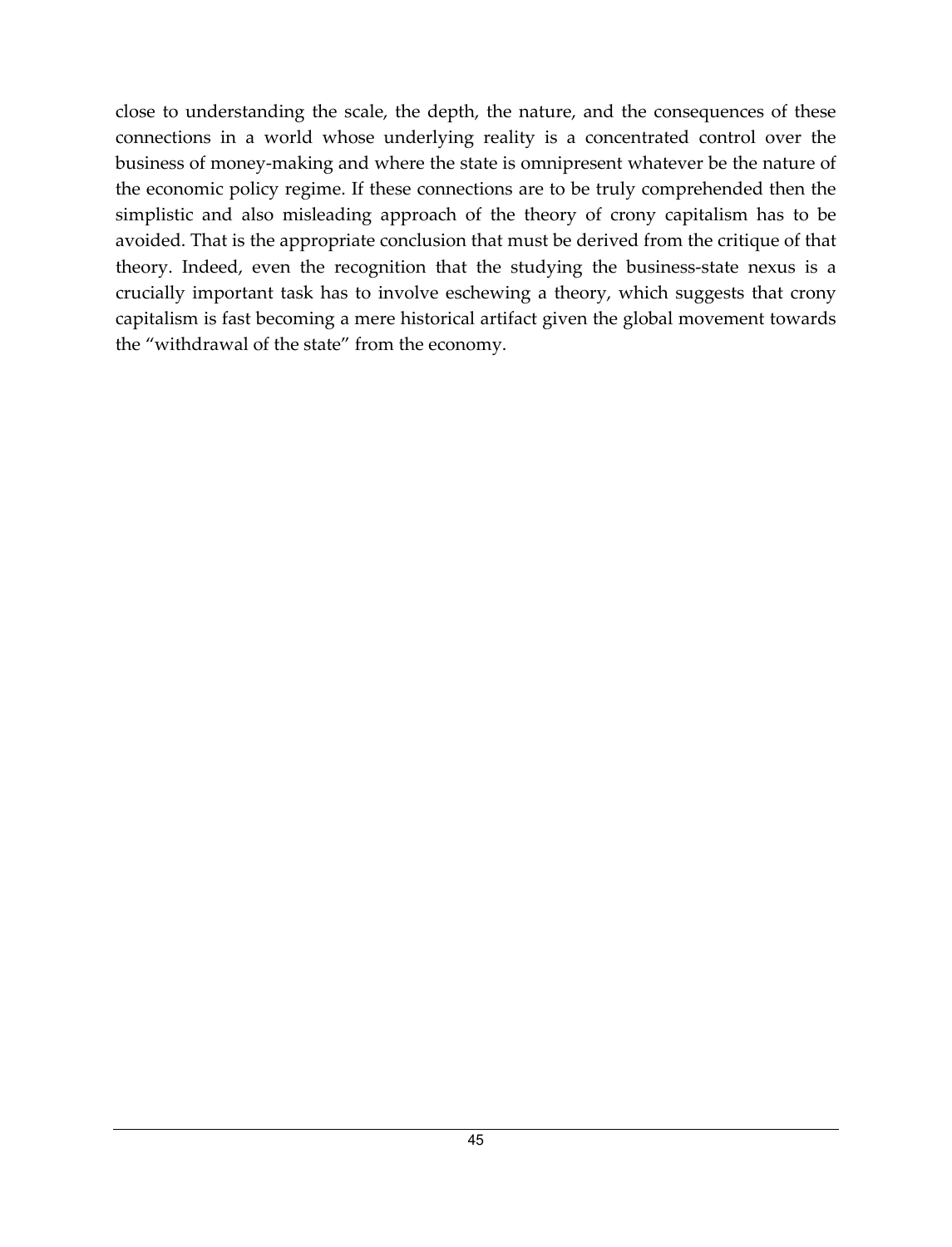#### **References**

- Allen, Christopher S (1999), "The Politics of Adapting Organized Capitalism: United Germany, the New Europe, and Globalization", in Carl Lanowski (ed.), *German Politics Under Stress: Exhaustion of the Model?*, New York: Berghahn.
- Allen, Christopher S. (2005), "Ideas, Institutions and Organized Capitalism: Germany, Europe and 21st Century Economic Policy Models", paper presented at the Annual Meetings of the American Political Science Association, Washington, DC, September 1–4, 2005.
- Barker, John (2002), "Crony Capitalism Revisited", *Telepolis*, 09.06.2002.
- Becht, Marco and J. Bradford DeLong (2005), "Why Has There Been So Little Blockholding in America?" in Randall Morck (ed.) *A History of Corporate Governance Around the World* (Chicago: University of Chicago).
- Bello, Walden (1999), "The Asian economic explosion: causes, dynamics, prospects", *Race & Class*, 40, 2/3, (1998/99), Pp. 132–143.
- Berglof, Erik (1999), "A Note on Typology of Financial Systems", in K. J. Hopt, H. Kanda, M.J. Roe, E. Wymeersch and S. Prigge (eds.), *Comparative Corporate Governance: Essays and Materials*, Oxford University Press.
- Berle, Adolf A. and Gardiner C. Means (1968), *The Modern Corporation and Private Property*, Revised Edition, Harcourt, Brace & World, New York.
- Bhagwati, Jagdish (1998), "The capital myth: The difference between trade in widgets and dollars", *Foreign Affairs*, May/Jun 1998, Vol. 77, Iss. 3, p.7.
- Bhagwati, Jagdish (2000), "Crony Capitalism: Rent‐creating versus Profit‐sharing Corruption", http://www.columbia.edu/~jb38/crony\_cap.pdf.
- Biggart, Nicole Woolsey and Richard P. Castanias (2001), "Collateralized Social Relations: The Social in Economic Calculation", *The American Journal of Economics and Sociology,* Vol. 60, #1*.*
- Black, William and James Galbraith (2002), "Bush's Role in Corporate Fraud", *The Boston Globe*, 23 July.
- Boehm, Frédéric (2007), "Regulatory Capture Revisited Lessons from Economics of Corruption", Working Paper, Internet Centre for Corruption Research, July.
- Carney, Richard W. (2007), "Deducing Varieties of Capitalism", MPRA Paper No. 5145.
- Cetina, Karin Knorr (2006), "The Market", *Theory, Culture & Society*, 2006, Vol. 23 (2–3).
- Chandler, Alfred D. (1988), *The Essential Alfred Chandler, Essays Toward a Historical Theory of Big Business*, edited by Thomas K. Mcraw, Harvard Business School, Boston.
- DeLong, J. Bradford (1998), Robber Barons, in Anders Aslund (ed.), *Perspectives on Russian Economic Development* (Moscow: Carnegie Endowment for International Peace).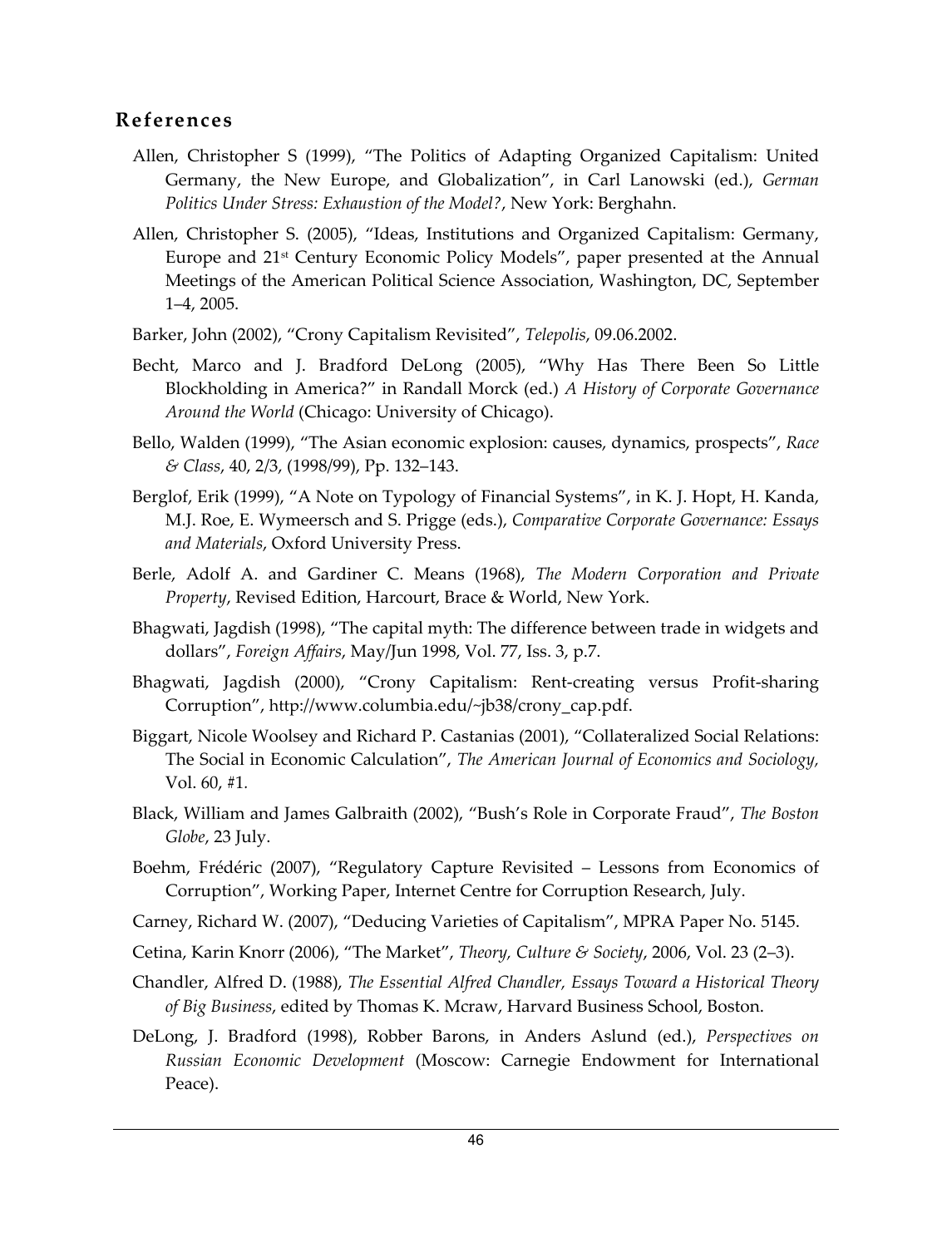- Demsetz, Harold (1993), "Financial Regulation and the Competitiveness of the Large U.S. Corporation", Federal Reserve Bank of ST. Louis, March/April 1993, Pp. 61–67.
- Desai, Raj M. (2007), "How Cronyism Harms the Investment Climate", *Global Views*, Brookings Global Economy & Development, Policy Brief 2007–01.
- Domhoff, G. William (2006), "Who Rules America? Wealth, Income, and Power", http://sociology.ucsc.edu/whorulesamerica/power/wealth.html
- Eatwell, John (1996), "International Capital Liberalisation: The Impact on World Development", CEPA Working Paper Series I, Globalization, Labor Markets, and Social Policy: A Project Funded by the John D. and Catherine T. MacArthur Foundation.
- Fine, Ben and Costas Lapavitsas (2004), "Social Capital And Capitalist Economies", *South Eastern Europe Journal of Economics* 1, Pp. 17–34.
- Fohlin, Caroline (2000), "Economic, Political, and Legal Factors in Financial System Development: International Patterns in Historical Perspective", Social Science Working paper 1089, Division of Humanities and Social Sciences, California Institute of Technology.
- Foss, Nicolai J. and Peter G. Klein (2005), "The Theory of the Firm and Its Critics: A Stocktaking and Assessment", Jean‐Michel Glachant and Eric Brousseau, (eds.), *New Institutional Economics: A Textbook*, Cambridge: Cambridge University Press.
- Frankel, Jeffrey A. (1997), "The Second Clinton Administrationʹs Policies Toward Korea and East Asia", Address to the Korea‐US Twenty‐First Century Council, May 1.
- Fukuyama, Francis (1999), Social Capital and Civil Society, Paper at the IMF Conference on Second Generation Reforms, http://www.imf.org
- Galbraith, John Kenneth (1972), *The New Industrial State*, Second Edition, New American Library, New York and Scarborough.
- Ghosh, Jayati (2005), "The Economic and Social Effects of Financial Liberalization: A Primer for Developing Countries", DESA Working Paper No. 4, Economic & Social Affairs.
- Gillan, Stuart L. and Laura T. Starks (2002), "Institutional Investors, Corporate Ownership and Corporate Governance Global Perspectives", Discussion Paper No. 2002/9, WIDER, United Nations University.
- Goldsmith, Arthur A. (2005), "How Good Must Governance Be?", paper presented at the Conference on 'The Quality of Government: What It Is, How to Get It, Why It Matters', Paper for Conference at Quality of Government Institute, Göteborg University, Sweden, November 17–19, 2005.
- Granovetter, Mark (1992), "Economic Institutions as Social Constructions: A Framework for Analysis", *Acta Sociologica* (1992), 35, Pp.3–11.
- Greenspan, Alan (1998a), The current Asian crisi*s,* Testimony before the Subcommittee on Foreign Operations of the Committee on Appropriations, U.S. Senate, March 3.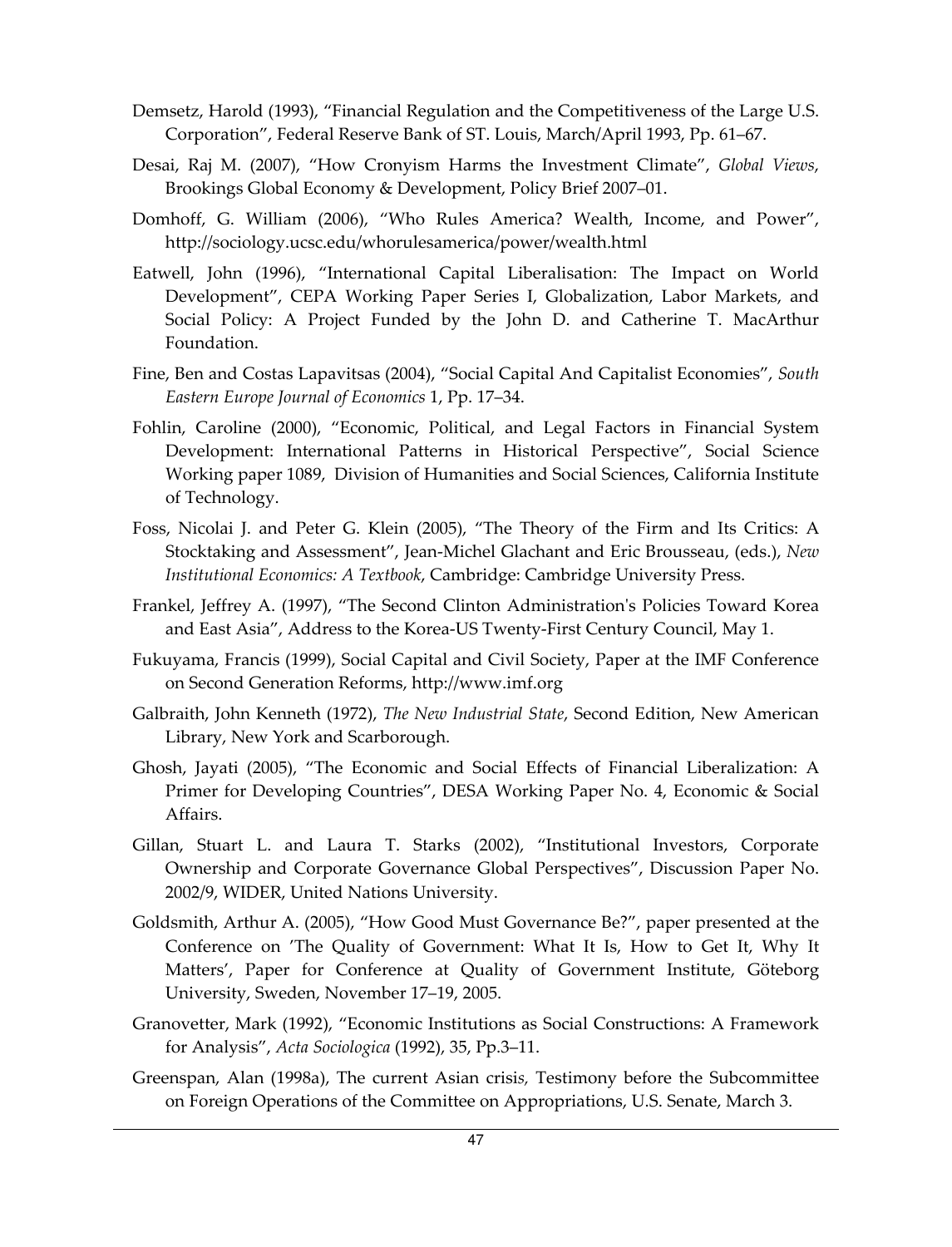- Greenspan, Alan (1998b), "The Ascendance of Market Capitalism", Remarks Before the Annual Convention of the American Society of Newspaper Editors, Washington, D.C. April 2.
- Greenwald, Bruce C. and Joseph E. Stiglitz (1991), "Information, Finance, and Markets: The Architecture of Allocative Mechanisms", NBER Working Paper No. 3652.
- Haber, Stephen (2002), "Introduction: The Political Economy of Crony Capitalism", in Haber (ed.) (2002).
- Haber, Stephen (ed.) (2002), *Crony Capitalism and Economic Growth in Latin America: Theory and Evidence*, Hoover Press.
- Hall, Peter A. and David Soskice (2001), "An Introduction to Varieties of Capitalism", in Hall and Soskice (eds.), *Varieties of Capitalism: The Institutional Foundations of Comparative Advantage*, Oxford University Press, New York
- Harriss, John (2001), *Depoliticising Development: The World Bank and Social Capital*, Left Word Books, New Delhi
- Hellman, Joel and Daniel Kaufmann (2002), "The Inequality of Influence", paper presented at Stanford Corruption Workshop, January 30–31, 2003.
- Hildyard, Nicholas (1998), "The Myth of the Minimalist State: Free Market Ambiguities", The Corner House, http://www.thecornerhouse.org.uk.
- Holderness, Clifford G. (2005), "A Contrarian View of Ownership Concentration in the United States and Around the World", Financial Research Association Las Vegas meeting, December .
- Holderness, Clifford G., Randall S. Kroszner and Dennis P. Sheehan (1998), "Were the Good Old Days That Good? Changes in Managerial Stock Ownership Since the Great Depression", NBER Working Paper No. 6550.
- Investment Company Institute and Securities Industry Association (2005), Equity Ownership in America, 2005.
- Jain, Arvind K. (2001), "Corruption: A Review", *Journal of Economic Surveys*, Vol. 15 No. 1, February, Pp. 71—121.
- Jensen, Michael C. and Richard S. Ruback (1983), "The Market for Corporate Control: The Scientific Evidence", *Journal of Financial Economics,* 11 (1983), Pp. 5–50.
- Johnson, Chalmers (1999), "Letʹs revisit Asiaʹs 'Crony Capitalism'; Americaʹs Free‐Trade Proselytizing is the True Root of what is now a Global Crisis", World History Archives http://www.hartford‐hwp.com/archives
- Johnson, Chalmers (2001), "Japanese "Capitalism" Revisited", Japan Policy Research Institute Occasional Paper No. 22, http://www.jpri.org
- Kahn, Joel S. and Francesco Formosa (2002), "The Problem of `Crony Capitalism': Modernity and the Encounter with the Perverse", *Thesis Eleven*, Number 69, May 2002, Pp. 47–66.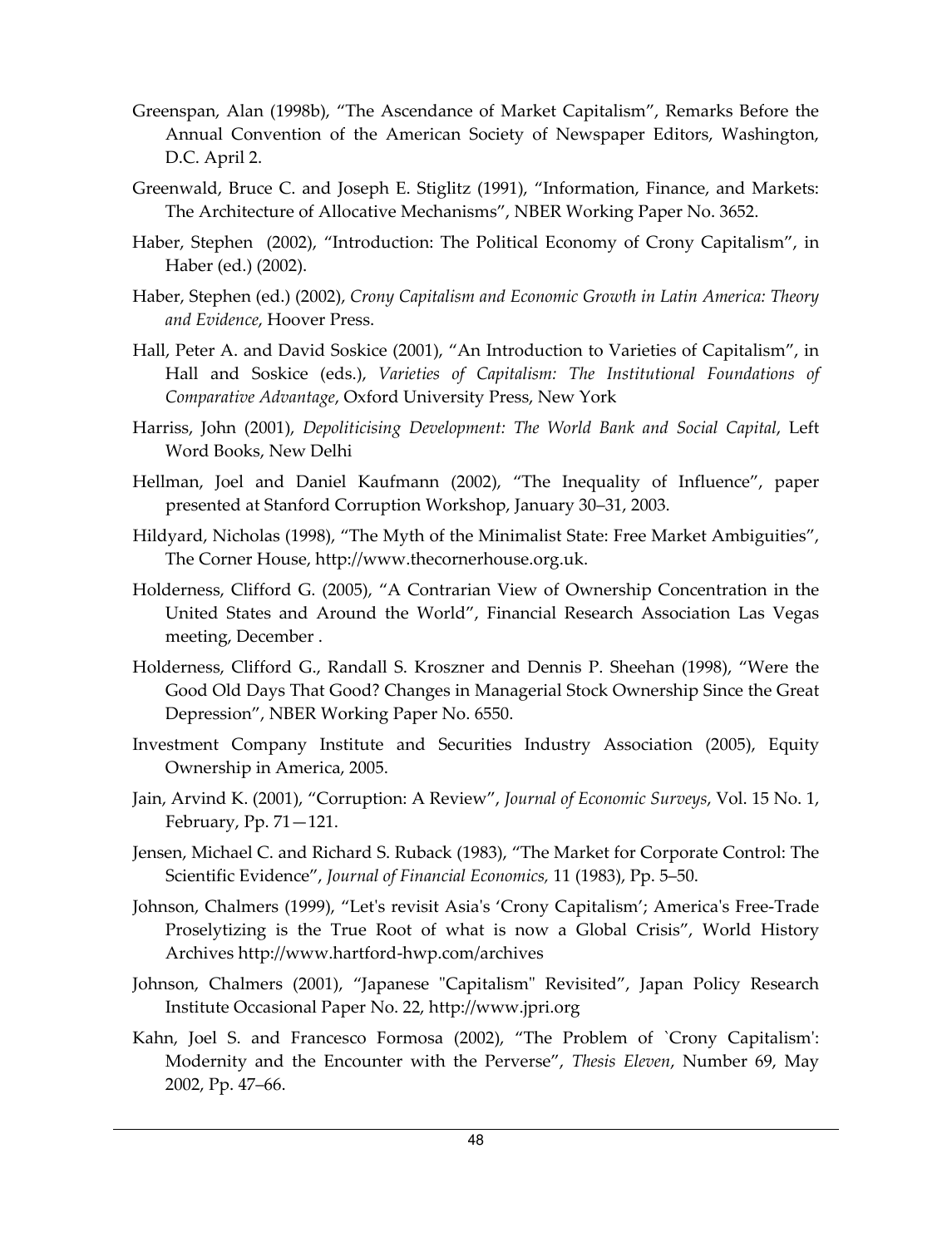- Kalecki, Michal (1971), "Political Aspects of Full Employment", in *Selected Essays on the Dynamics of the Capitalist Economy*, Cambridge, Cambridge at the University Press, Cambridge.
- Kang, David C. (2002), *Crony Capitalism: Corruption and Development in South Korea and the Phillipines*, Cambridge: Cambridge University Press, United Kingdom.
- Kang, David C. (2003), "Transaction costs and crony capitalism in East Asia", *Comparative Politics* 35 No. 4, July 2003.
- Kaplan, A.D.H. (1954), *Big Enterprise in a Competitive System*, The Brookings Institution, Washington D.C.
- Krueger, Anne O. (2000), "Cronyism and its Discontents", Paper prepared for presentation at Montpelerin Society Meetings Vancouver, British Columbia August 29–September l, l999.
- Krugman, Paul (2002), 'Crony Capitalism', U.S.A., *New York Times*, January 15.
- Lee, Eddy (1999)' "The Debate on the Causes of the Asian Crisis: Crony Capitalism Versus International System Failure", *International Politics and Society 2/1999.*
- Leechor, Chad (1999), "Reviving the Market for Corporate Control", Public Policy for the Private Sector, Note No. 191, September 1999.
- Levine, Ross (1996), "Financial Development and Economic Growth", Policy Research Working Paper 1678, The World Bank.
- Li, John Shuhe (2003), "Relation‐based versus Rule‐based Governance: an Explanation of the East Asian Miracle and Asian Crisis", *Review of International Economics,* Volume 11, Issue 4, Pp. 651–673, September.
- Lynch, David (1949), *The Concentration of Economic Power*, Third Printing, Columbia University Press, New York
- Macdonald, Elizabeth (2004), *Crony Capitalism*, Forbes.com, June 21.
- Mallin, Christine A. (2007), *Corporate Governance*, Second Edition, Oxford University Press.
- Marx, Karl (1993), *Grundrisse* (translated by Martin Nicolaus), Penguin.
- Marx, Karl and Frederick Engels (1999) "Manifesto of the Communist party", in Prakash Karat (ed.), *A World to Win*, Left Word Books, New Delhi.
- McGinn, Kathleen L. and Angela T. Keros (2002), "Improvisation and the logic of exchange in socially embedded transactions", *Administrative Science Quarterly*, September 2002.
- Mills, C. Wright (2000), *The Power Elite*, Oxford University Press.
- Millstein, Ira M., G. N. Bajpai and Erik Berglöf and Stijn Claessens (2005), *"*Enforcement and Corporate Governance: Three Views", Global Corporate Governance Forum, Focus 3 The International Bank for Reconstruction and Development/ The World Bank, Washington, DC.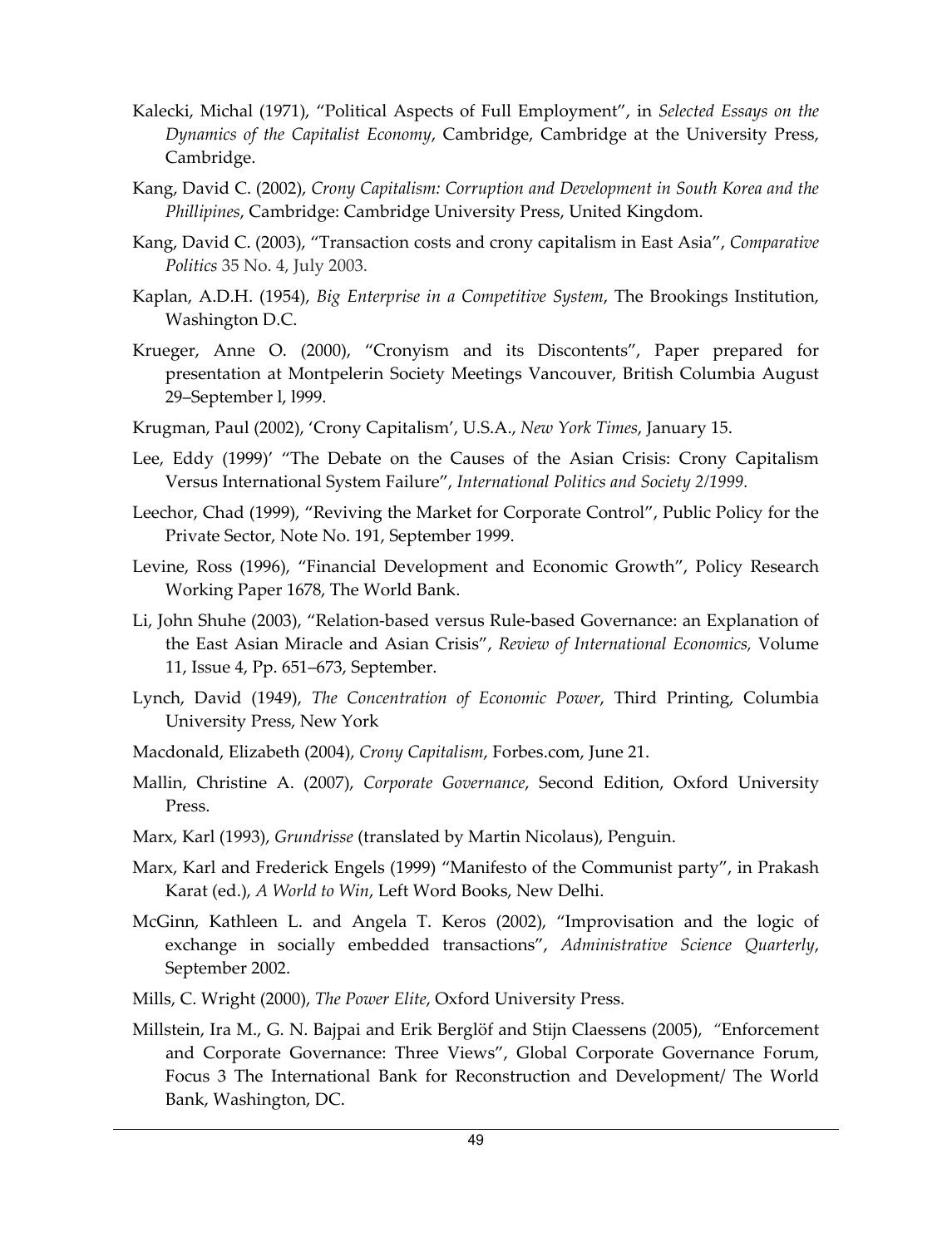- Mizruchi, Mark S. (2004), "Berle and Means revisited: the governance and power of large U.S. corporations", *Theory and Society*, 33:579‐617.
- Monks, Robert A.G (2005), "The Case for Powerful Shareholders", eJournal USA: *Economic Perspectives*, February 2005.
- Morck, Randall, Daniel Wolfenzon and Bernard Yeung (2005), "Corporate Governance, Economic Entrenchment, and Growth", *Journal of Economic Literature*, Vol. XLIII, September, Pp. 657—722.
- Nissan, Edward and Jennifer Caveny (2005), "Aggregate Concentration in Corporate America: The Case of the Fortune 500", *International Journal of Applied Economics*, 2(1), March 2005, Pp. 132–152.
- Nodoushani, Omid and Patricia A. Nodoushani (1999), "The Debate on Corporate Governance: An Historical Analysis of Berle and Means Contributions", the *Journal of Behavioral and Applied Management*, Summer/Fall 1999, Vol. 1(1) Pp. 55–66.
- NYSE (2000), 'Shareownership 2000', New York Stock Exchange
- Oman, Charles and Daniel Blume (2005), "Corporate Governance: The Development Challengeʺ, eJournal USA: *Economic Perspectives*, February 2005.
- Piore, Michael (2002), "Economics and Sociology", *Revue économique*, 2002, Vol. 53, No. 2, Pp. 291–300.
- Rajan, Raghuram G. and Luigi Zingales (1998), "Which Capitalism? Lessons from the East Asian Crisis", *Journal of Applied Corporate Finance*, Fall 1998, Vol. 11, No. 3, Pp. 40–48.
- Rajan, Raghuram G. and Luigi Zingales (1999), "Financial Systems, Industrial Structure, and Growth", prepared for the Symposium on the International Competitiveness of the Swedish Financial Industry organized by the Bank of Sweden Tercentenary Foundation.
- Rajan, Raghuram G. and Luigi Zingales (2003), "The great reversals: The politics of financial development in the twentieth century", *Journal of Financial Economics,* vol 69, 1, July, 5‐50*.*
- Sharafutdinova, Gulnaz (2007), "Crony Capitalism and Democracy: Paradoxes of Electoral Competition in Russia's Regions", Working Paper No.335, Kellogg Institute for International Studies, University of Notre Dame.
- Shorrock, Tim (2002), 'Crony Capitalism Goes global', *The Nation*, April 1.
- Singh, Ajit, Jack Glen, Ann Zammit, Rafael De‐Hoyos, Alaka Singh and Bruce Weisse (2005), "Shareholder Value Maximisation, Stock Market and New Technology: Should the US Corporate Model be the Universal Standard?", *International Review of Applied Economics*,Vol. 19, No. 4, Pp. 419–437, October.
- Stiglitz, Joseph (2002), "Crony capitalism American‐style", Project Syndicate, February, http://www.project‐syndicate.org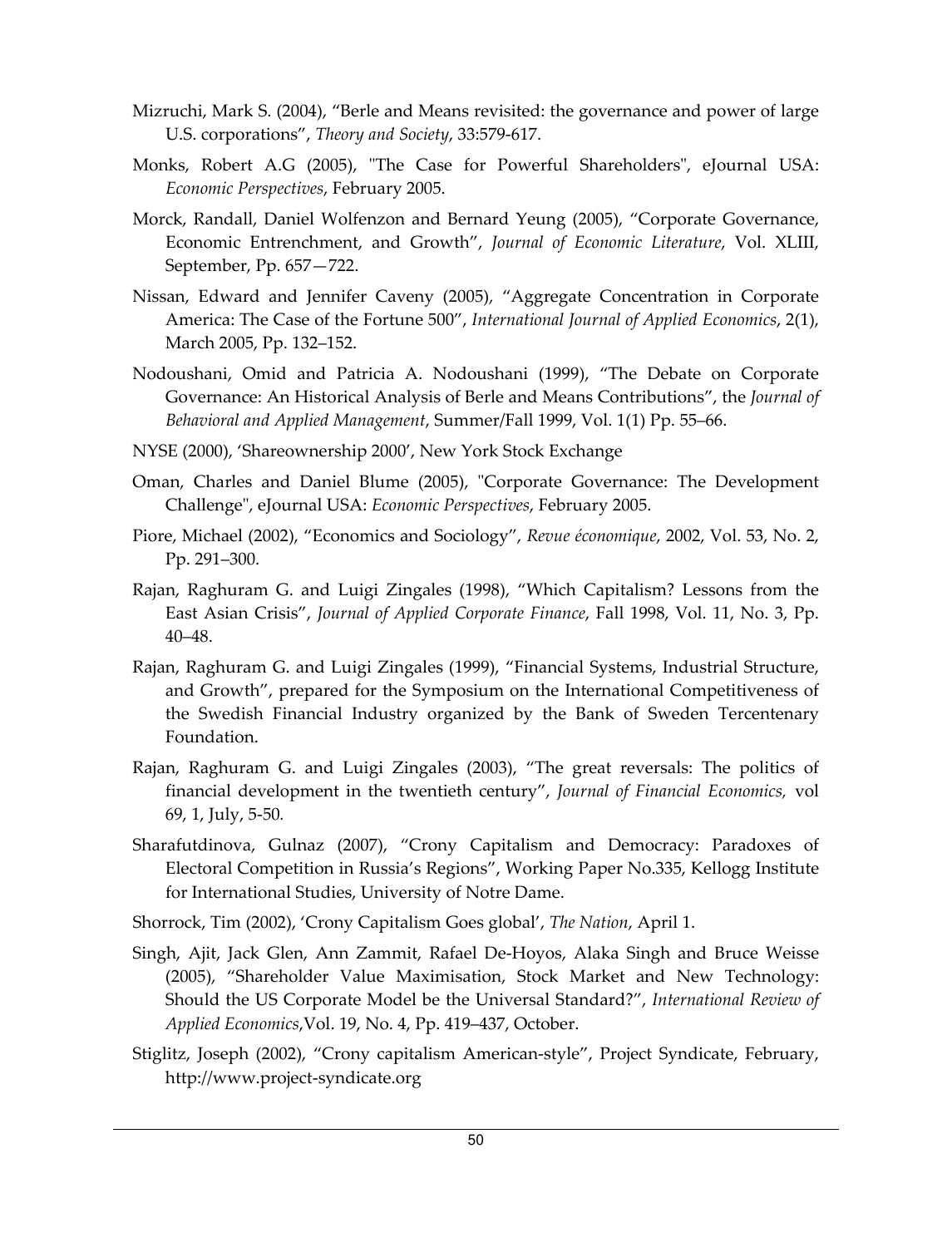- Stiglitz, Joseph K. (1991), "Government, Financial Markets, and Economic Development", NBER Working Paper No. 3669.
- Summers, Lawrence (1999), "Testimony before the Senate Committee on Foreign Relations about the Lessons from the East Asian crisis", November 5.
- The Conference Board (2007), "U.S. Institutional Investors Continue to Boost Ownership of U.S. Corporations", Press Release Jan. 22, 2007 on the 2007 Institutional Investment Report, and Table 18 of the Report, http://www.conference‐board.org
- The Economist, "Economics A‐Z" at Economist.com
- Tornell, Aaron (2002), "Economic Crises and Reform in Mexico", in Haber (ed.) (2002)
- U.S. Securities and Exchange Commission (2002, 2003), *Annual Report.*
- U.S. Securities and Exchange Commission (2006, 2005, 2004), *Performance and Accountability Report*.
- Uzzi, Brian (1997), "Social Structure and Competition in Interfirm Networks: The Paradox of Embeddedness", *Administrative Science Quarterly*, 1997, Vol. 42, Iss. 1, Pp. 35–67, March.
- Uzzi, Brian (1999), "Embeddedness in the Making of Financial Capital: How Social Relations and Networks Benefit Firms Seeking Financing", *American Sociological Review*, 1999, Vol. 64, Pp. 481–505, August.
- Weber, Max (1978), *Economy and Society: An Outline of Interpretative Sociology*, Vol. 1, University of California Press.
- Wei, Shang-Jin (2001), "Domestic Crony Capitalism and International Fickle Capital: Is There a Connection?", *International Finance,* 4:1, 2001, Pp. 15–45.
- World Bank, *What is Social Capital*, http://www1.worldbank.org
- You, Jong‐Sung (2005), "Embedded Autonomy or Crony Capitalism? Explaining Corruption in South Korea, Relative to Taiwan and the Philippines, Focusing on the Role of Land Reform and Industrial Policy", paper prepared for delivery at the Annual Meeting of the American Political Science Association, Washington, DC, September 1–4.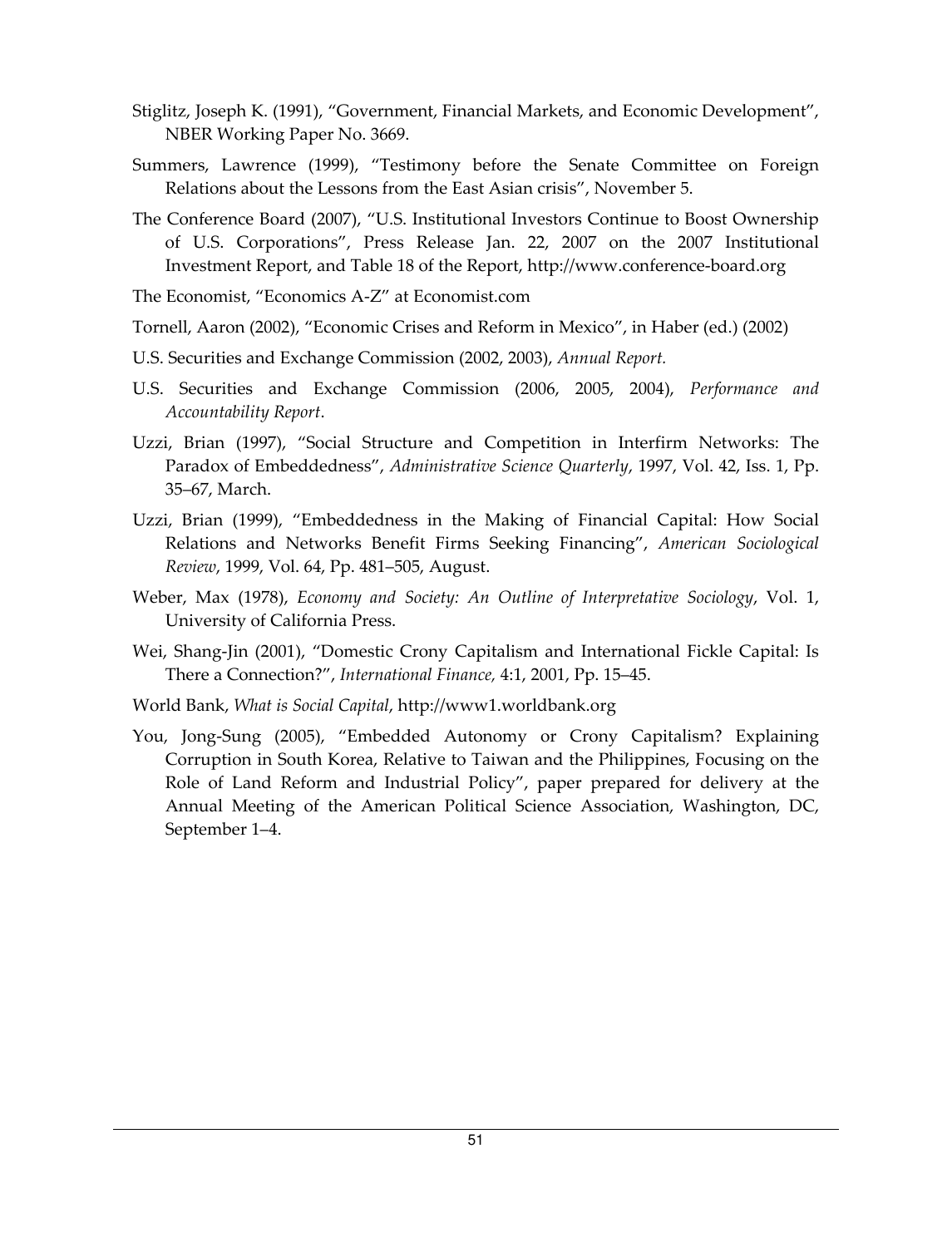# **Appendix Table**

#### **Illustrative List of Financial Fraud Cases Settled by the US Securities Exchange Commission, FY 2003 to FY 2006**

| <b>Business</b><br>Activity | Entity Charged by SEC                                                                                                  | Nature of fraud or violation charged<br>with                                                                                                                                                                                                                                                                                                                                                | Settlement or Action                                                                                                                                                                                                                                            | Financial<br>year |
|-----------------------------|------------------------------------------------------------------------------------------------------------------------|---------------------------------------------------------------------------------------------------------------------------------------------------------------------------------------------------------------------------------------------------------------------------------------------------------------------------------------------------------------------------------------------|-----------------------------------------------------------------------------------------------------------------------------------------------------------------------------------------------------------------------------------------------------------------|-------------------|
|                             | Pricewaterhouse-Coopers<br>LLC (PWC) and Philip<br>Hirsch                                                              | Failed to comply with Generally<br>Accepted Accounting Standards<br>in connection with its audit of<br>SmarTalk TeleServices, Inc.'s<br>1997 year-end financial<br>statements. After PWC became<br>aware of a class action<br>shareholder lawsuit alleging<br>fraud against SmarTalk, it made<br>revisions to its working papers<br>and discarded other documents<br>relevant to its audit. | PWC agreed to a censure, to<br>significant remedial<br>undertakings, and to pay a \$1<br>million penalty; and Hirsch<br>agreed to an order denying<br>him the privilege of practicing<br>before the Commission, with<br>the right to reapply after one<br>year. | FY 2003           |
| Audting                     | Two Ernst & Young<br>partners, Kenneth<br>Wilchfort and Marc<br>Rabinowitz                                             | Aided and abetted violations of<br>the reporting provisions of the<br>federal securities laws by<br>Cendant Corp and its<br>predecessor CUC International                                                                                                                                                                                                                                   | Wilchfort and Rabinowitz<br>consented to orders<br>suspending them from<br>appearing or practicing as<br>accountants, with the right to<br>reapply after four years.                                                                                            | FY 2003           |
|                             | Deloitte & Touche                                                                                                      | Failure to Detect massive fraud<br>in its audit of Adelphia Corpn.                                                                                                                                                                                                                                                                                                                          | Co commented to pay \$25<br>million penalty in federal<br>court action and \$25 million in<br>separate proceeding                                                                                                                                               | FY 2005           |
|                             | <b>KPMG</b>                                                                                                            | Permitted Xerox to manipulate<br>accounting practices to overstate disgorgement penalties<br>revenues and earnings                                                                                                                                                                                                                                                                          | Agreed to pay \$22.5 million in                                                                                                                                                                                                                                 | FY 2005           |
|                             | Six former Executives of<br>Xerox Corporation<br>including two CEOs and<br>CFO                                         | Fraudulent scheme to inflate<br>earnings in order to push up<br>stock prices                                                                                                                                                                                                                                                                                                                | Defendants agreed to pay \$22<br>million in civil penalties,<br>disgorgement and interest                                                                                                                                                                       | FY 2003           |
| Corporation                 | Lucent Technologies and<br>Some officers, Executives & recognition of revenue $\&$<br>Employees                        | Fraudulent and improper<br>Income                                                                                                                                                                                                                                                                                                                                                           | Company agreed to pay \$25<br>million penalty                                                                                                                                                                                                                   | FY 2004           |
|                             | Computer Associates<br>International Inc. (ore of<br>the world's largest<br>software co.) + 7 former top<br>executives | Premature recognition of<br>revenue and obstruction of<br>investigation                                                                                                                                                                                                                                                                                                                     | \$225 million ordered to be<br>returned to shareholder                                                                                                                                                                                                          | FY 2004           |
|                             | Royal Dutch Petroleum Co<br>& the Shell Transport and<br>Trading Co.                                                   | Overstatement of previously<br>reported proved hydrocarbon<br>resources                                                                                                                                                                                                                                                                                                                     | Defendants agreed to pay \$120 FY 2004<br>million in Penalties                                                                                                                                                                                                  |                   |
|                             | Time Warmer                                                                                                            | Inflated or improperly<br>recognized revenue                                                                                                                                                                                                                                                                                                                                                | Agreed to pay \$300 million in<br>penalties                                                                                                                                                                                                                     | FY 2005           |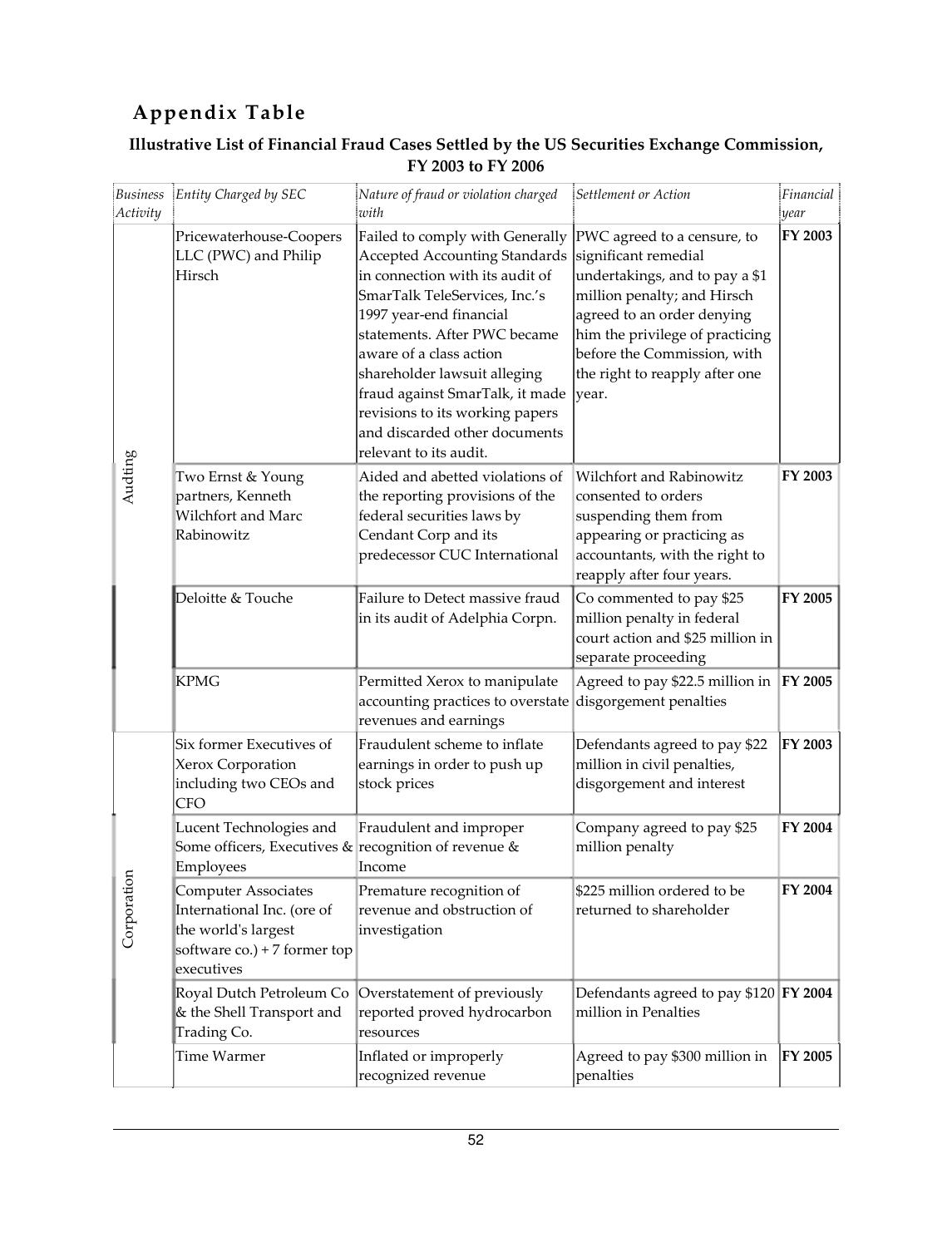| <b>Business</b><br>Activity | Entity Charged by SEC                                                                                                                                                                                                                                | Nature of fraud or violation<br>charged with                                                                                  | Settlement or Action                                                                                  | Financial<br>year |
|-----------------------------|------------------------------------------------------------------------------------------------------------------------------------------------------------------------------------------------------------------------------------------------------|-------------------------------------------------------------------------------------------------------------------------------|-------------------------------------------------------------------------------------------------------|-------------------|
|                             | <b>Ouest Communications</b>                                                                                                                                                                                                                          | Inflated or improperly<br>recognized revenue                                                                                  | Agreed to pay \$250 million<br>in penalties                                                           | FY 2005           |
|                             | Tyson Foods                                                                                                                                                                                                                                          | Co. made Misleading<br>disclosure of perquisites &<br>personal benefit provided to<br>Donald Tyson (CEO)                      | Co agreed to pay \$1.5<br>million penalty and Donald<br>Tyson \$700,000                               | FY 2005           |
|                             | McAfee Inc.                                                                                                                                                                                                                                          | Improperly inflated revenues Consented to pay a \$50<br>by \$622 million from 1998 to<br>2000                                 | million civil penalty                                                                                 | FY 2006           |
|                             | Applix Inc.                                                                                                                                                                                                                                          | Improperly recognised \$1.2<br>million revenues (2001-2002)                                                                   | Agreed to cease and deficit<br>- No monetary penalties                                                | <b>FY 2006</b>    |
|                             | Fannie Mac                                                                                                                                                                                                                                           | Improper smoothing of<br>earnings in violation of<br>accounting rules                                                         | Agreed to pay \$350 million<br>penalty                                                                | FY 2006           |
|                             | Tyco                                                                                                                                                                                                                                                 | Utilized unlawful accounting Agreed to pay \$50 million<br>practices to over state results as civil penalty<br>by \$1 billion |                                                                                                       | FY 2006           |
| Financial Firm              | Peter Davis, Goldman Sachs & Using insider information<br>Co., and Massachusetts<br>Financial Services Company                                                                                                                                       | from the Department of<br>Treasury                                                                                            | Defendants agreed to pay<br>over \$10.3 million to settle<br>the Commission's actions<br>against them | FY 2003           |
|                             | J.P. Morgan Chase                                                                                                                                                                                                                                    | Assisting manipulation of<br>financial statements of Enron to pay \$135 million to settle.<br>Corp.                           | J.P. Morgan Chase agreed                                                                              | FY 2003           |
|                             | Citigroup Inc.                                                                                                                                                                                                                                       | Assisting manipulation of<br>financial statements of Enron \$101 million to settle.<br>Corp. and Dynegy Inc.                  | Citigroup agreed to pay                                                                               | FY 2003           |
|                             | Merril Lynch & Co.                                                                                                                                                                                                                                   | Assisting manipulation of<br>financial statements of Enron \$80 million to settle.<br>Corp.                                   | Merril lynch agreed to pay                                                                            | FY 2003           |
|                             | 29 actions against participants<br>in the mutual fund industry<br>including Pilgrim Baxler &<br>Associates, Putman<br>Investment Management,<br>Alliance Capital Management,<br>Masachussets Financial<br>Services, and Strong Capital<br>Management | Market Timing, Late Trading<br>and Selective Disclosure<br>Cases                                                              | Commission ordered \$552<br>million in disgorgement<br>and \$480 million in<br>penalties              | FY 2004           |
|                             | 5 Specialist firms                                                                                                                                                                                                                                   | Executed order for their<br>dealer accounts ahead of<br>executable public customer<br>or 'agency' order                       | Agreed to pay \$247 million FY 2004<br>in penalties and<br>disgorgement                               |                   |

#### **Appendix Table Continued**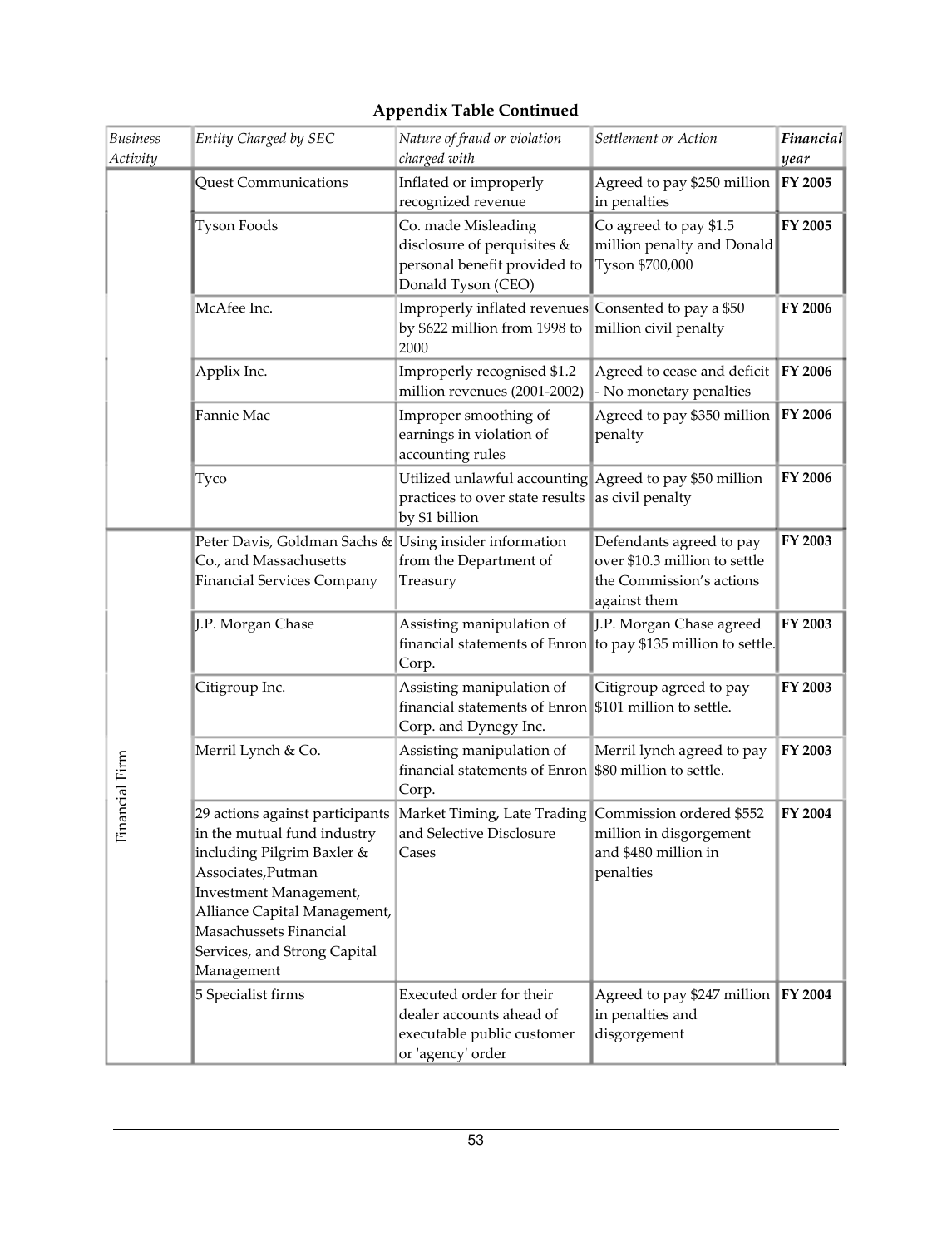## **Appendix Table Continued**

| <b>Business</b> | Entity Charged by SEC                                                                                                                                                                                                                                                                                                                                               | Nature of fraud or violation                                                                                                                                                                                                                | Settlement or Action                                                                                 | Financial |
|-----------------|---------------------------------------------------------------------------------------------------------------------------------------------------------------------------------------------------------------------------------------------------------------------------------------------------------------------------------------------------------------------|---------------------------------------------------------------------------------------------------------------------------------------------------------------------------------------------------------------------------------------------|------------------------------------------------------------------------------------------------------|-----------|
| Activity        |                                                                                                                                                                                                                                                                                                                                                                     | charged with                                                                                                                                                                                                                                |                                                                                                      | year      |
|                 | i) Canadian Imperial Holdings<br>& CIBC World Markets<br>ii) Banc of America Capital<br>Management, BACAP<br>Distributors & Banc of                                                                                                                                                                                                                                 | Market Timing abuses                                                                                                                                                                                                                        | SEC ordered disgorgement,<br>pre-indictment interest and<br>penalties of \$640 million               | FY 2005   |
|                 | America securities; and<br>iii) Columbia Management<br>Advisors & Columbia Funds<br>Distributor                                                                                                                                                                                                                                                                     |                                                                                                                                                                                                                                             |                                                                                                      |           |
|                 | Citigroup Subsidiaries: Smith<br>Barney Fund Management and<br>Citigroup Global Markets                                                                                                                                                                                                                                                                             | Misrepresented & omitted<br>material facts when<br>recommending to boards of<br>mutual funds that the funds<br>change from the 3 <sup>rd</sup> party<br>transfer agent they previously<br>used to an affiliated Citigroup<br>transfer agent | Agreed to pay \$208 million in FY 2005<br>disgorgements & penalties                                  |           |
|                 | 15 broker dealers including press<br>Bear Sterns, Citigroup Global<br>markets and Goldman Sachs                                                                                                                                                                                                                                                                     | Engaged in violative practices<br>in the sale of auction securities                                                                                                                                                                         | Firms consented to pay more FY 2006<br>than \$12 million in penalties                                |           |
|                 | Millenium Partners                                                                                                                                                                                                                                                                                                                                                  | Fraudulently timed mutual<br>funds                                                                                                                                                                                                          | Film and four individuals<br>agreed to pay \$180 million in<br>disgorgement & Penalties              | FY 2006   |
|                 | <b>Bear Sterns</b>                                                                                                                                                                                                                                                                                                                                                  | Unlawful late trading and<br>deceptive market timing                                                                                                                                                                                        | Ordered to pay \$160 million<br>in disgorgement & a \$90<br>million penalties                        | FY 2006   |
|                 | American International Group<br>(AIG) and Brightpoint, Inc.                                                                                                                                                                                                                                                                                                         | Fraudulent Transaction that<br>enabled Brightpoint to cover<br>up losses of a foreign<br>subsidiary and to overstate<br>income                                                                                                              | AIG agreed to pay \$10<br>million as civil penalty                                                   | FY 2003   |
|                 | Bear, Stearns & Co. Inc.; Credit<br>Suisse First Boston LLC;<br>Goldman, Sachs & Co.; Lehman<br>Brothers, Inc.; J.P. Morgan<br>Securities, Inc.; Merrill Lynch,<br>Pierce, Fenner & Smith, Inc.;<br>Morgan Stanley & Co., Inc.;<br>Citigroup Global Markets, Inc.,<br>f/k/a Salomon Smith Barney,<br>Inc.; UBS Warburg LLC; and<br>U.S. Bancorp Piper Jaffray, Inc. | Acts and practices that created<br>or maintained inappropriate<br>influence by investment<br>banking over research analysts billion.                                                                                                        | In settling the actions against FY 2003<br>them, the firms agreed to<br>make payment totalling \$1.4 |           |
|                 | American International Group<br>(AIG)                                                                                                                                                                                                                                                                                                                               | Improper accounting relating<br>to share reinsurance<br>transaction with Gente Corpn. disgorgements & penalties                                                                                                                             | To resolve SEC's claims<br>agreed to pay \$800 million in                                            | FY 2006   |
|                 | Source: US Securities and Exchange Commission, Performance and Accountability Reports, FY 2003 to FY 2006                                                                                                                                                                                                                                                           |                                                                                                                                                                                                                                             |                                                                                                      |           |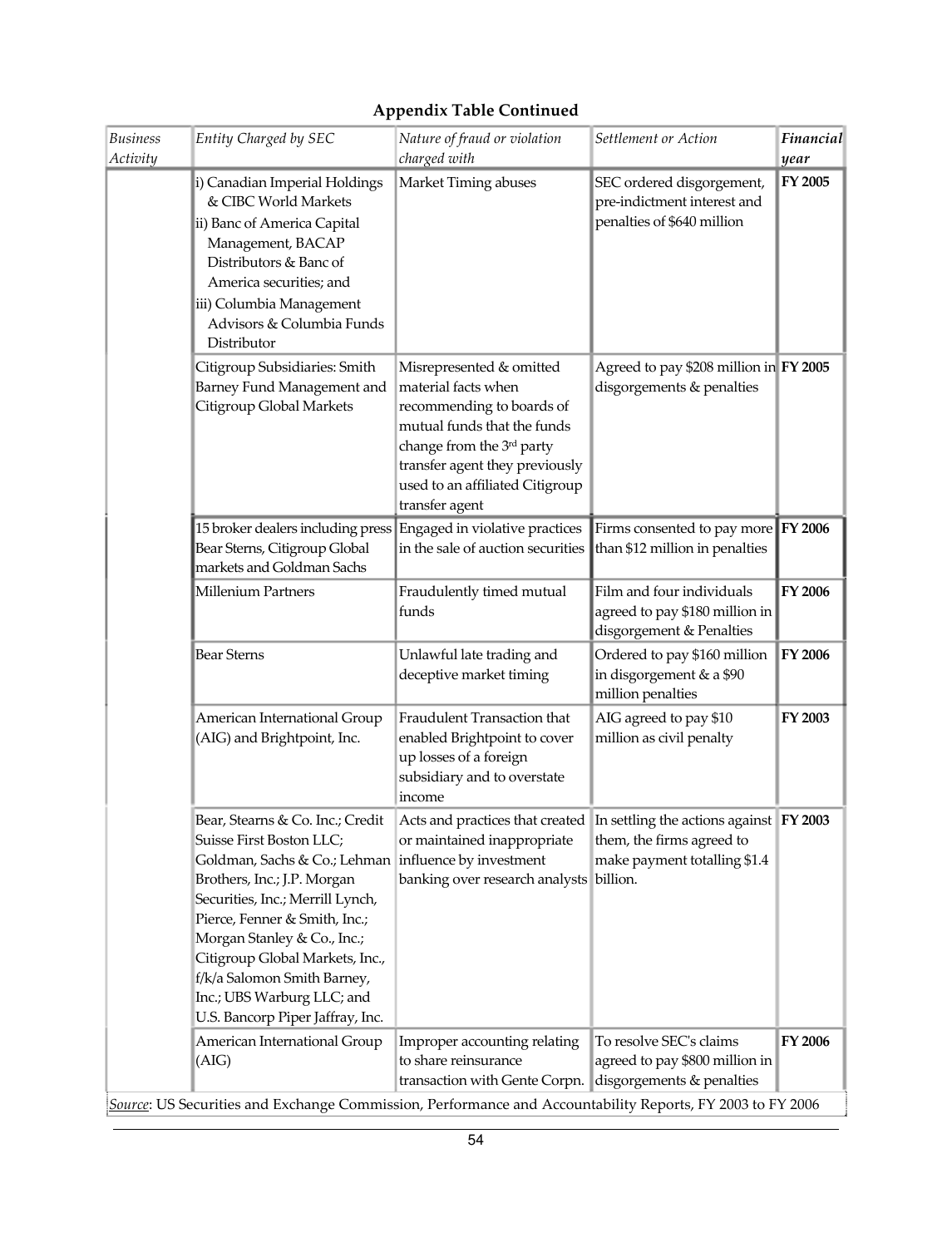## **List of ISID Working Papers**

| <b>WP2008/01</b> |                            |  |  | Iron Foundries in Duress: Identifying Impediments in Organisations and |  |
|------------------|----------------------------|--|--|------------------------------------------------------------------------|--|
|                  | Institutions, Satyaki Roy. |  |  |                                                                        |  |

- *WP2007/10* Trends and Patterns of Overseas Acquisitions by Indian Multinationals, *Jaya Prakash Pradhan*.
- *WP2007/09* National Innovation System and the Emergence of Indian Information and Software Technology Multinationals, *Jaya Prakash Pradhan*.
- *WP2007/08* Estimates of Import Intensity in India's Manufacturing Sector: Recent Trends and Dimensions, *T P Bhat, Atulan Guha, Mahua Paul and Partha Pratim Sahu*.
- *WP2007/07* How do Indian Multinationals Affect Exports from Home Country?, *Jaya Prakash Pradhan*.
- *WP2007/06* Five years of China in WTO: An Assessment, *T P Bhat*.
- *WP2007/05* Expanding Productive Employment Opportunities: Role and Potential of the Micro and Small Enterprises Sector, *Partha Pratim Sahu*.
- *WP2007/04* Growth of Indian Multinationals in the World Economy: Implications for Development, *Jaya Prakash Pradhan*.
- *WP2007/03* Tata Steelʹs Romance with Orissa: Minerals‐based Underdevelopment and Federal Politics in India, *Jaya Prakash Pradhan*.
- *WP2007/02* New Policy Regime and Small Pharmaceutical Firms in India, *Jaya Prakash Pradhan*.
- *WP2007/01* Subcontracting in India's Small Manufacturing Enterprises: Problems and Prospects, *Partha Pratim Sahu*.
- *WP2006/11* Quality of Foreign Direct Investment, Knowledge Spillovers and Host Country Productivity: A Framework of Analysis, *Jaya Prakash Pradhan*.
- *WP2006/10* The Indian Stock Market in 2005–06: An Examination of Two Major Events, *K S Chalapati Rao and K V K Ranganathan*.
- *WP2006/09* Ownership Pattern of the Indian Corporate Sector: Implications for Corporate Governance, *K S Chalapati Rao and Atulan Guha*.
- *WP2006/08* Export‐orientation of Foreign Manufacturing affiliates in India: Factors, Tendencies and Implications, *Jaya Prakash Pradhan, Keshab Das and Mahua Paul*.
- *WP2006/07* Overseas Acquisition Versus Greenfield Foreign Investment: Which Internationalization Strategy is better for Indian Pharmaceutical Enterprises? *Jaya Prakash Pradhan and Abhinav Alakshendra*.
- *WP2006/06* Some features of Migration and Labour Mobility in the Leather Accessories Manufacture in India: A Study of the Informal Sector Industry in Dharavi, Mumbai, *Jesim Pais*.
- *WP2006/05* Global Competitiveness of Indian Pharmaceutical Industry: Trends and Strategies, *Jaya Prakash Pradhan*.
- *WP2006/04* Tourism Employment: An Analysis of Foreign Tourism in India, *Jesim Pais*.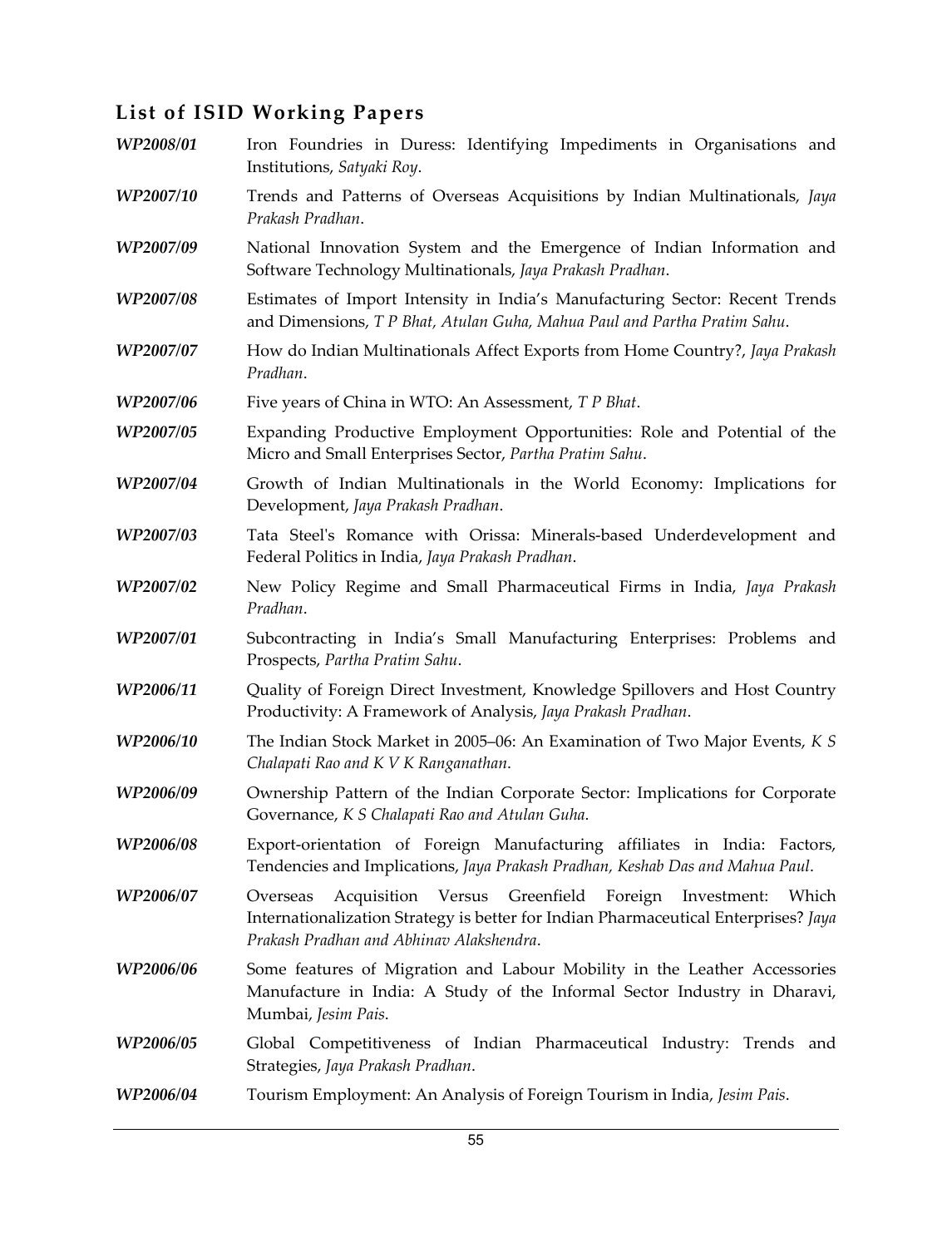| WP2006/03        | Adoption of Improved Technology in India's Small-scale Industries:<br>Evidences from a Field Survey, Partha Pratim Sahu.                                   |
|------------------|------------------------------------------------------------------------------------------------------------------------------------------------------------|
| WP2006/02        | Strengthening Intellectual Property Rights Globally: Impact on India's<br>Pharmaceutical Exports, Jaya Prakash Pradhan.                                    |
| WP2006/01        | Towards Understanding the State-wise Distribution of Foreign Direct<br>Investments in the Post-Liberalisation Period, K S Chalapati Rao and M R<br>Murthy. |
| WP2005/03*       | Indian Stock Market: 2004-05-Some Issues, K S Chalapati Rao and K V K<br>Ranganathan.                                                                      |
| WP2005/02*       | Workers in a Globalising World: Some Perspectives from India, T S Papola.                                                                                  |
| WP2005/01        | Emerging Structure of Indian Economy: Implications of Growing Inter-<br>sectoral Imbalances, T S Papola.                                                   |
| <b>WP2004/13</b> | Economic History of Tobacco Production in India, S K Goyal, Pratap C Biswal<br>and K V K Ranganathan.                                                      |
| WP2004/12        | Potential Impact of Supply-side Actions, S K Goyal, Pratap C Biswal and K V K<br>Ranganathan.                                                              |
| WP2004/11*       | Is Growth Sans Industrialisation Substainable? ISID Foundation Day<br>Lecture, G S Bhalla.                                                                 |
| WP2004/10        | Labour: Down and Out, T S Papola and A N Sharma.                                                                                                           |
| WP2004/09*       | Foreign Trade Policy: Content and Coverage, TP Bhat.                                                                                                       |
| WP2004/08*       | National Trade Policy: What it Implies? T P Bhat.                                                                                                          |
| WP2004/07*       | WTO Negotiations Back on Track, T P Bhat.                                                                                                                  |
| WP2004/06*       | Chinese Perspective of Bilateral Trade with India, T P Bhat.                                                                                               |
| WP2004/05*       | A Challenge for Social Scientist, S K Goyal.                                                                                                               |
| WP2004/04*       | Foreign Portfolio Investments and the Indian Stock Market Boom of 2003-04:<br>A Note, K S Chalapati Rao.                                                   |
| WP2004/03*       | Wavelet Analysis of the Bombay Stock Exchange Index, Pratap C Biswal, B<br>Kammaiah and Prasanta K Panigrahi.                                              |
| WP2004/02        | Company Size and Effective Corporate Tax Rate: A Study on Indian Private<br>Manufacturing Companies, Atulan Guha.                                          |
| WP2004/01*       | Anti-dumping-Containment and Reform, TP Bhat.                                                                                                              |
| WP2003/10*       | Government Procurement Agreement: Negotiating Position for India, TP<br>Bhat.                                                                              |
| WP2003/09*       | Heralding of Asian Giant Trade Block, T P Bhat.                                                                                                            |

<sup>\*</sup> Already Published. Most of the working papers are downloadable from the institute's website: http://isidev.nic.in/ or http://isid.org.in/